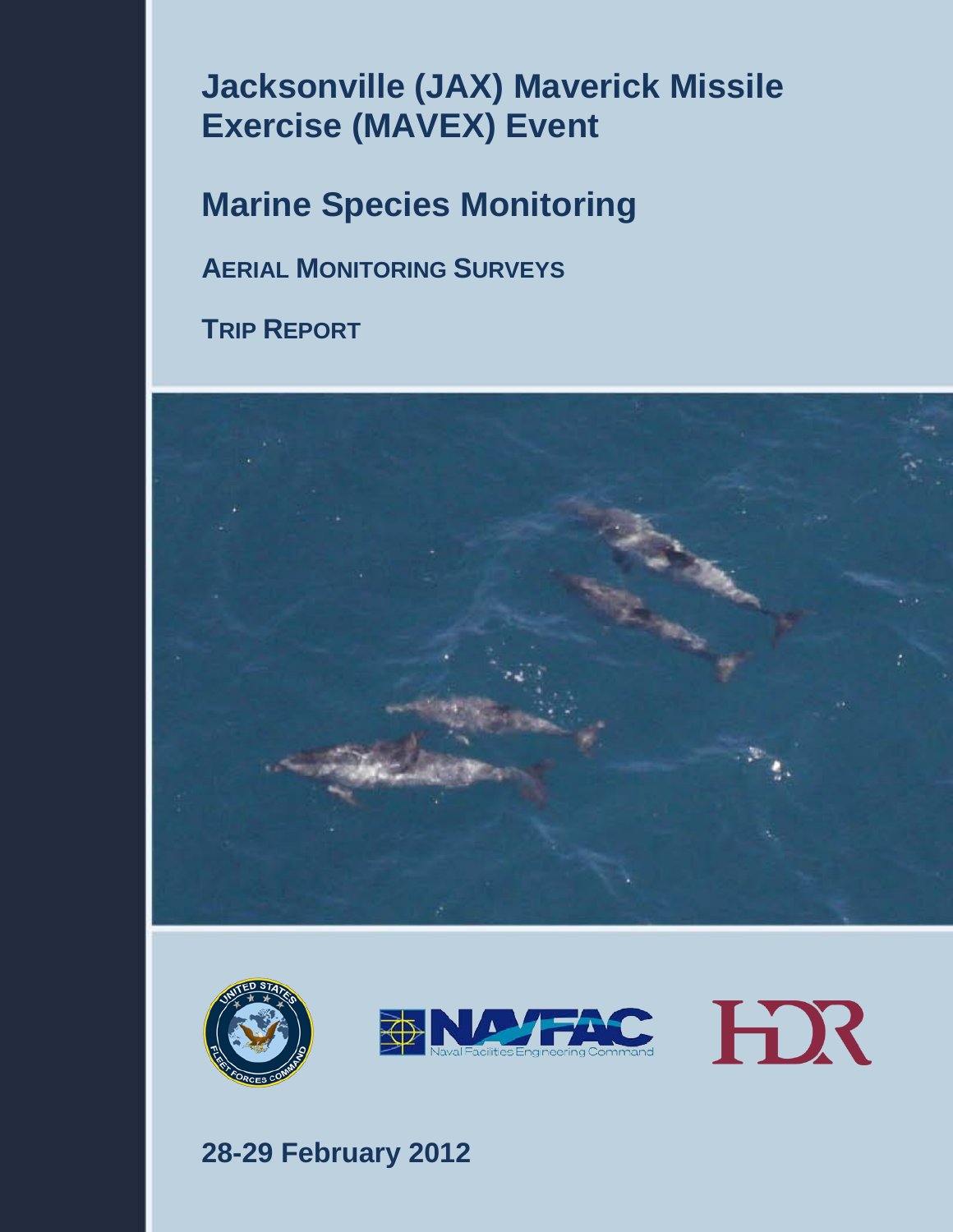#### **ACRONYMS AND ABBREVIATIONS**

| ft            | feet/foot                                          |
|---------------|----------------------------------------------------|
| <b>FIREX</b>  | Firing Exercise                                    |
| hr(s)         | hour(s)                                            |
| <b>ICMP</b>   | <b>Integrated Comprehensive Monitoring Program</b> |
| in            | inches                                             |
| <b>JAX</b>    | Jacksonville Range Complex                         |
| km            | kilometer(s)                                       |
| $km^2$        | square kilometers                                  |
| <b>MAVEX</b>  | <b>Maverick Missile Exercise</b>                   |
| m             | meter(s)                                           |
| min(s)        | minute(s)                                          |
| <b>MLTR</b>   | <b>Missile Laser Training Range</b>                |
| NM            | nautical mile $(s)$                                |
| <b>OPAREA</b> | operating area                                     |
| <b>SPUE</b>   | <b>Sightings Per Unit Effort</b>                   |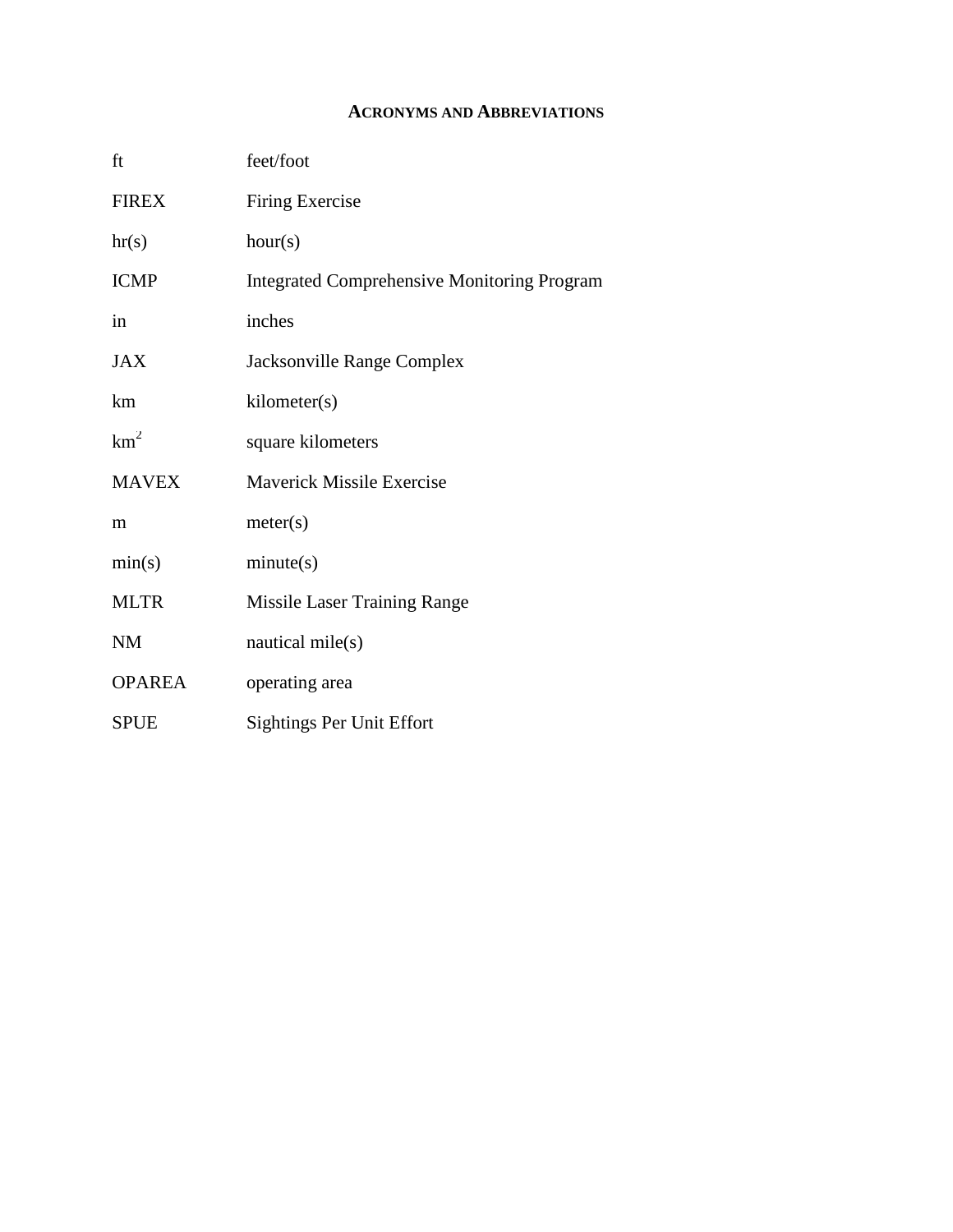# Table of Contents

## Appendix

# Figures

| 2. Locations of All Cetacean, Sea Turtle, and Fish Sightings Seen Throughout the JAX      |  |
|-------------------------------------------------------------------------------------------|--|
| 3. Locations of All Cetacean, Sea Turtle, and Fish Sightings Seen During-JAX MAVEX        |  |
| 4. Locations of All Cetacean, Sea Turtle, and Fish Sightings Seen Post-JAX MAVEX Training |  |

# Tables

| 4. Summary of Sightings and Depths Recorded During Monitoring for JAX MAVEX Training 17 |  |
|-----------------------------------------------------------------------------------------|--|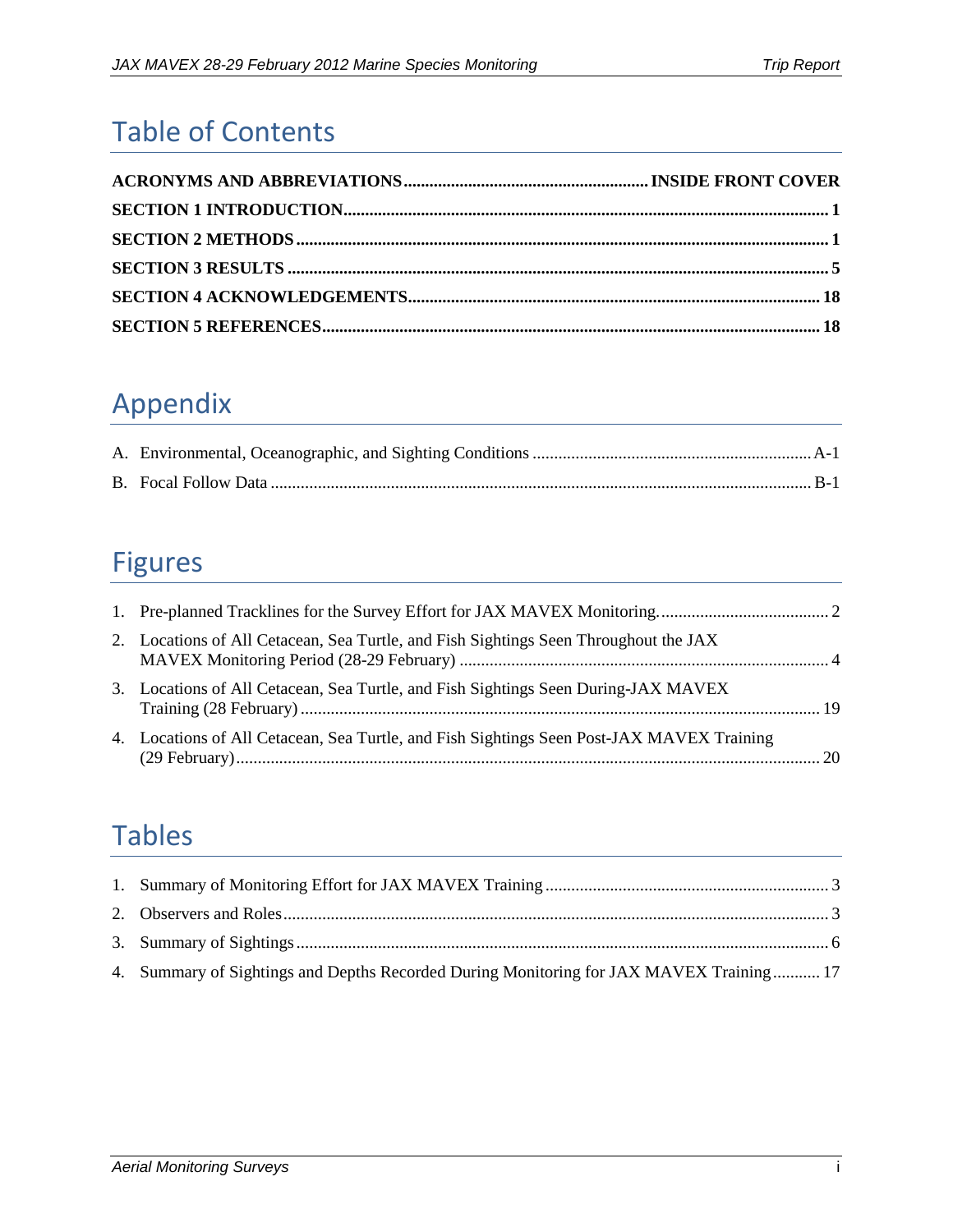#### *THIS PAGE INTENTIONALLY LEFT BLANK*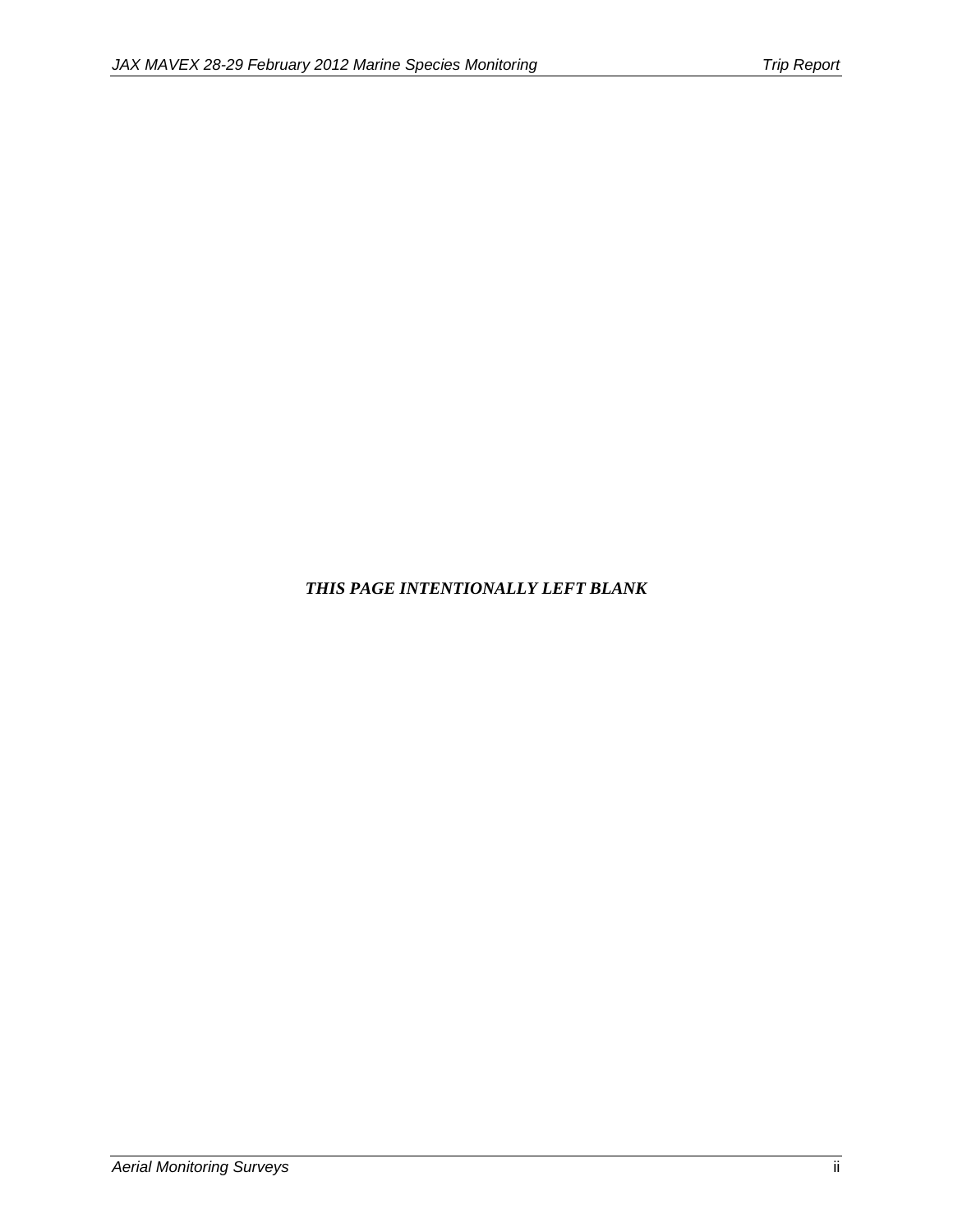## <span id="page-4-0"></span>Section 1 Introduction

Aerial marine species monitoring occurred on 28 February and 29 February 2012 for a Maverick Missile Exercise (MAVEX) training event off the eastern coast of Florida within the U.S. Navy's Missile Laser Training Range (MLTR). These types of events occur periodically throughout the year and allow the U.S. Navy to fulfill essential training requirements.

As part of the compliance requirements of the Marine Mammal Protection Act of 1972 and the Endangered Species Act of 1973, the U.S. Navy developed the Integrated Comprehensive Monitoring Program (ICMP). The ICMP applies by regulation to those activities on U.S. Navy training ranges and operating areas (OPAREAs) for which the U.S. Navy sought and received incidental take authorizations. In order to support the U.S. Navy in meeting regulatory requirements for monitoring established under the Final Rules and to provide a mechanism to assist with coordination of program objectives under the ICMP, monitoring of marine mammals and sea turtles during this exercise included visual surveys from a fixed-wing aircraft.

The results of marine mammal monitoring reported here are part of a long-term monitoring effort under the U.S. Navy's Marine Species Monitoring Program **(**Contract # N62470-10-D-3011) issued to HDR.

## <span id="page-4-1"></span>Section 2 Methods

#### **Study Area and Event Details**

The U.S. Navy's Jacksonville Range Complex (JAX) OPAREA lies off the eastern coast of the U.S. near the Georgia/Florida border. Protected marine species monitoring conducted during the JAX MAVEX training event was focused on the MLTR area within the JAX OPAREA (**Figure 1**). This area is approximately 120 to 180 kilometers (km) (65 to 98 nautical miles [NM]) offshore, covers an area approximately 2,363 square kilometers  $(km^2)$  in size, and ranges in bottom depth from 20 to 40 meters (m). The MAVEX event occurred on 28 February at 1505 Eastern Standard Time in the MLTR area with the firing of one U.S. Navy Imaging Infrared *Maverick* AGM-65F, which resulted in a successful training mission.

#### **Aerial-Based Monitoring**

Aerial-based monitoring was conducted during the MAVEX within the JAX MLTR on 28 and 29 February (**Figure 1, Table 1**). Survey methods were consistent with currently accepted Distance Sampling theory (Buckland et al. 2001) and followed a well-established protocol used for aerial surveys throughout all U.S. Navy Range Complexes (Smultea et al. 2009). A survey altitude of approximately 1,000 feet (ft) at 100 knots was maintained while on-effort, but might have varied slightly based on weather conditions in the area. Once a marine mammal sighting was made, a focal follow session was initiated at 1,000 ft or higher if conditions were appropriate (Smultea et al. 2009; refer to the survey methods on page five of this document). A lower altitude of approximately 700 to 800 ft was established after focal follow sessions for photography purposes to provide sharper images required for species identification.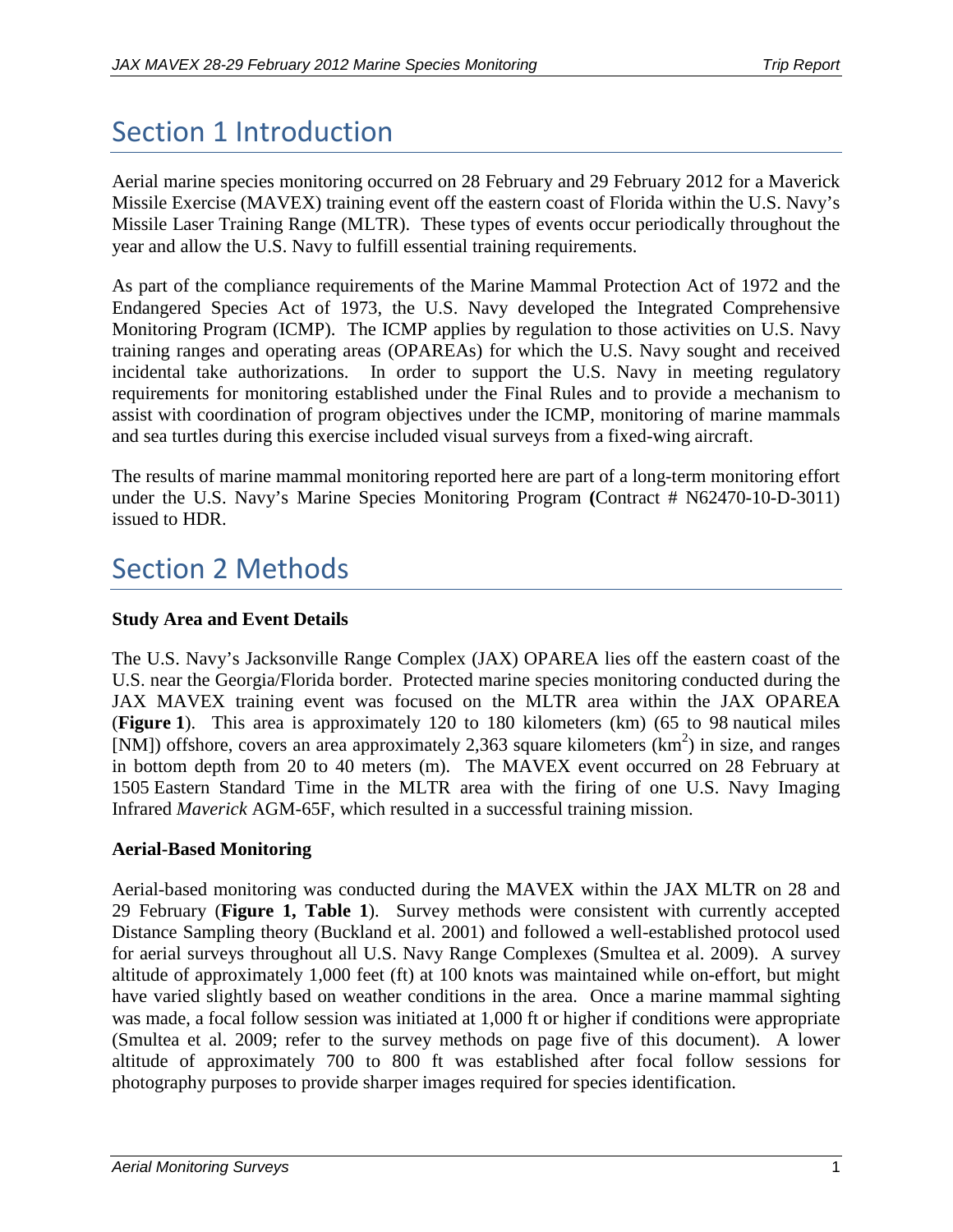<span id="page-5-0"></span>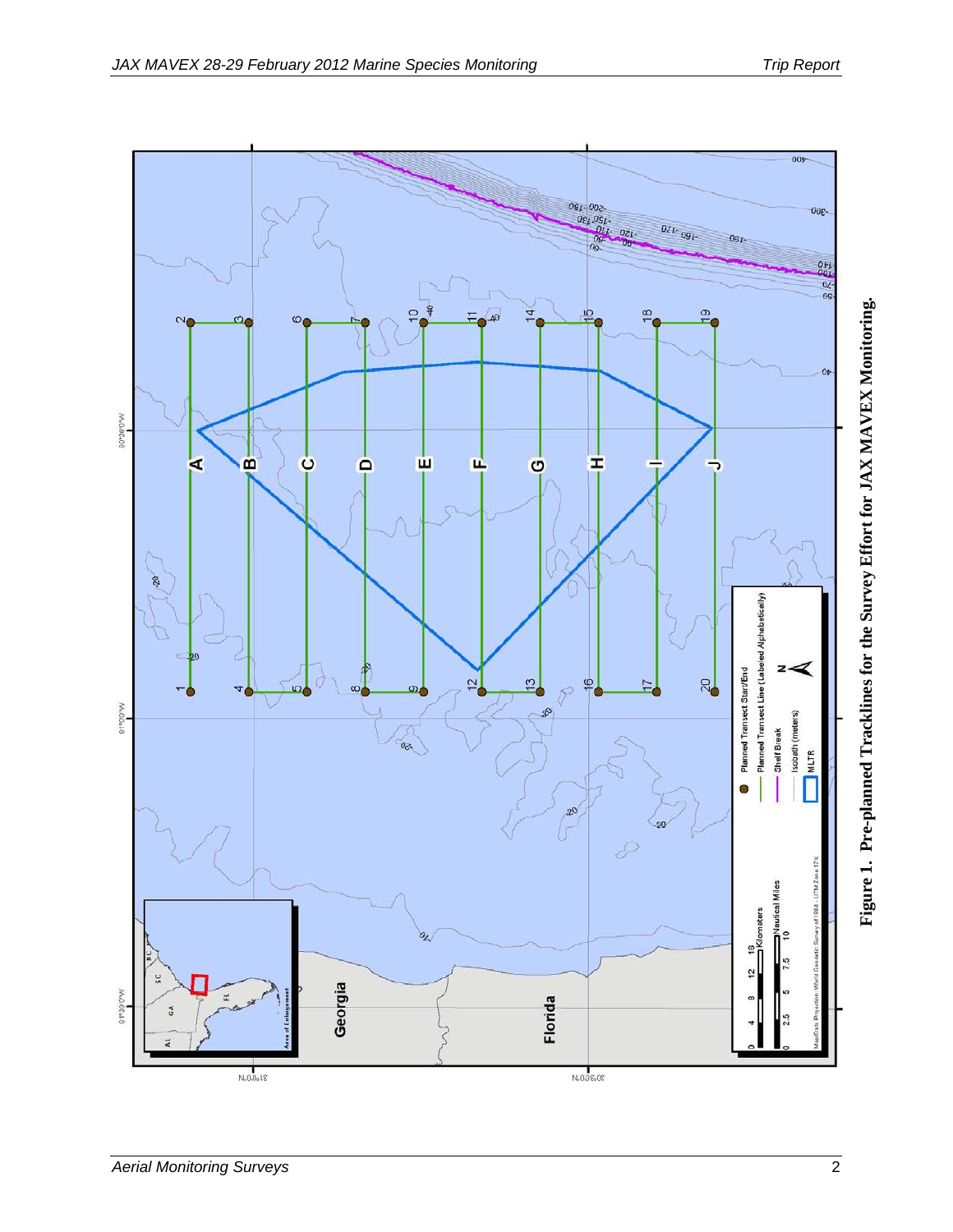<span id="page-6-0"></span>

| Date        | <b>Description</b>                       | <b>Start</b><br><b>Time</b> | <b>Stop</b><br><b>Time</b> | <b>Total Survey</b><br><b>Minutes</b> <sup>®</sup> | <b>Total On-</b><br><b>Effort</b><br><b>Minutes</b> | <b>Trackline On-</b><br><b>Effort Distance</b><br>(km) |
|-------------|------------------------------------------|-----------------------------|----------------------------|----------------------------------------------------|-----------------------------------------------------|--------------------------------------------------------|
| 28 February | <b>Transect Survey</b><br>(During-Event) | 13:25                       | 17:17                      | 231                                                | 207                                                 | 761.5                                                  |
| 29 February | <b>Transect Survey</b><br>(Post-Event)   | 10:56                       | 16:55                      | 359                                                | 320                                                 | 1125.4                                                 |
|             | Total                                    |                             |                            | 590 ( $\approx$ 9.8 hrs <sup>†</sup> )             | 527 ( $\approx 8.8$ hrs)                            | 1,886.9 km                                             |

**Table 1. Summary of Monitoring Effort for JAX MAVEX Training**

Note: \* Total Survey Minutes reflect minutes occupied in the range/area of interest and include both on-effort (systematic) and offeffort (connector/circling) total minutes. **† hrs is defined as hours.**

The observation platform was a Cessna T337H Turbo Skymaster aircraft operating out of Fernandina Municipal Airport in Fernandina Beach, Florida. Two surveys on 28 and 29 February were conducted following pre-planned transect lines covering and extending approximately 2 to 23 km beyond the boundaries of the MLTR area (**Figure 1, Table 1**). Each survey was limited to a 6-hour (hr) maximum flight time window.

<span id="page-6-1"></span>Both aerial observers (**Table 2**) were experienced with line-transect survey methodology, had experience in identification of Atlantic marine mammal and sea turtle species, and were knowledgeable of marine mammal biology and behavior.

**Table 2. Observers and Roles**

| <b>Observer</b> | $\text{Role}(s)$         |
|-----------------|--------------------------|
| Mari Smultea    | Chief Scientist/Observer |
| Dave Steckler   | Observer                 |

Survey effort attempted to cover the entirety of the MLTR area within the JAX OPAREA (approximately  $2,363 \text{ km}^2$ ). Ten parallel tracklines running from west to east, measuring approximately 61 km long and spaced approximately 9.1 km apart were to be flown during "systematic" efforts throughout the monitoring period and were designed to provide a total survey coverage area of approximately  $5,307 \text{ km}^2$  (**Figure 1**). Planned lines were followed when possible, but exact transects flown for each survey day were subject to modifications as a result of range exclusion by live-fire U.S. Navy exercises in the area, unfavorable weather conditions on the range, or hourly contact with naval flight operations requiring an increase in the plane's altitude (**Figure 2, Table 1**).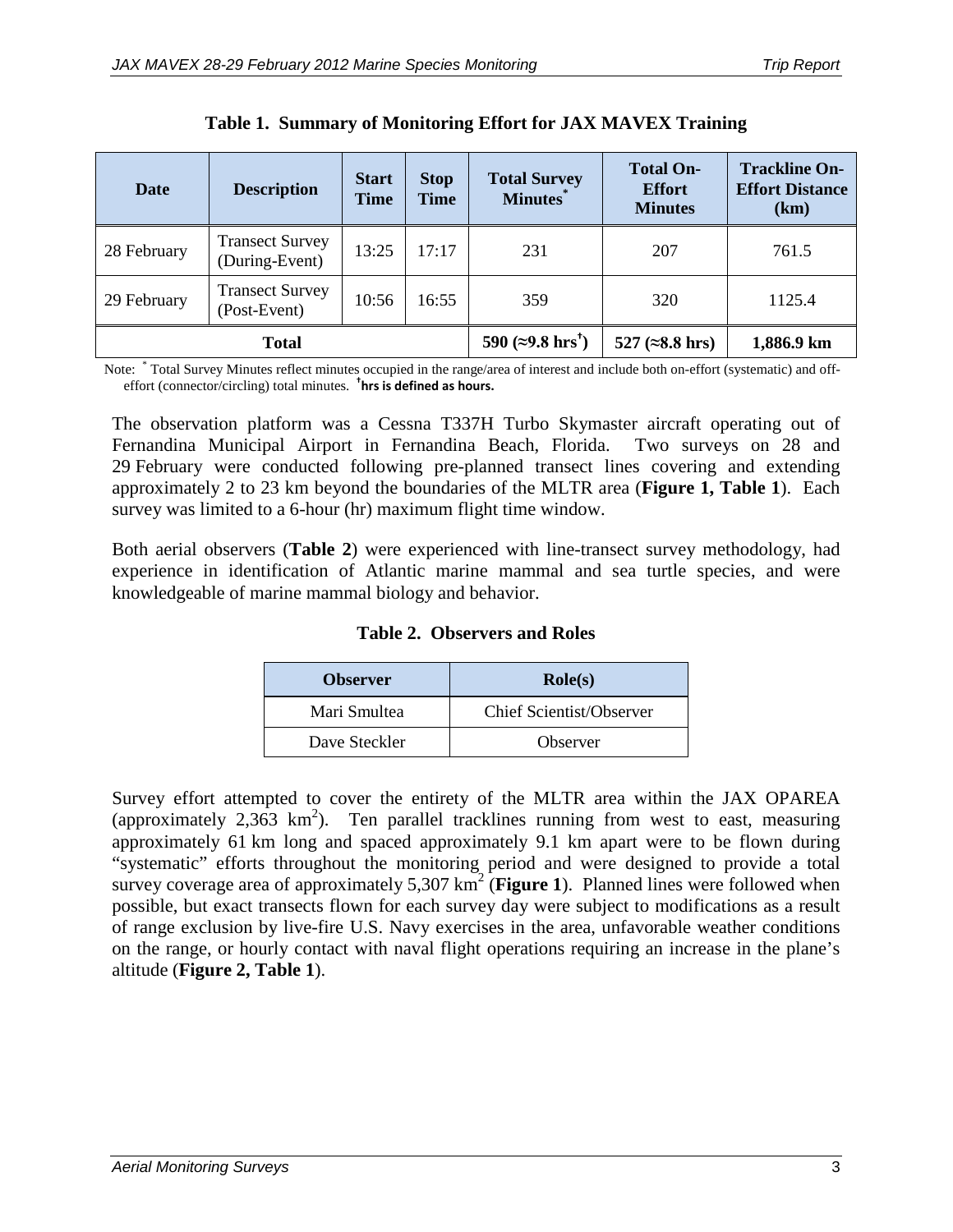<span id="page-7-0"></span>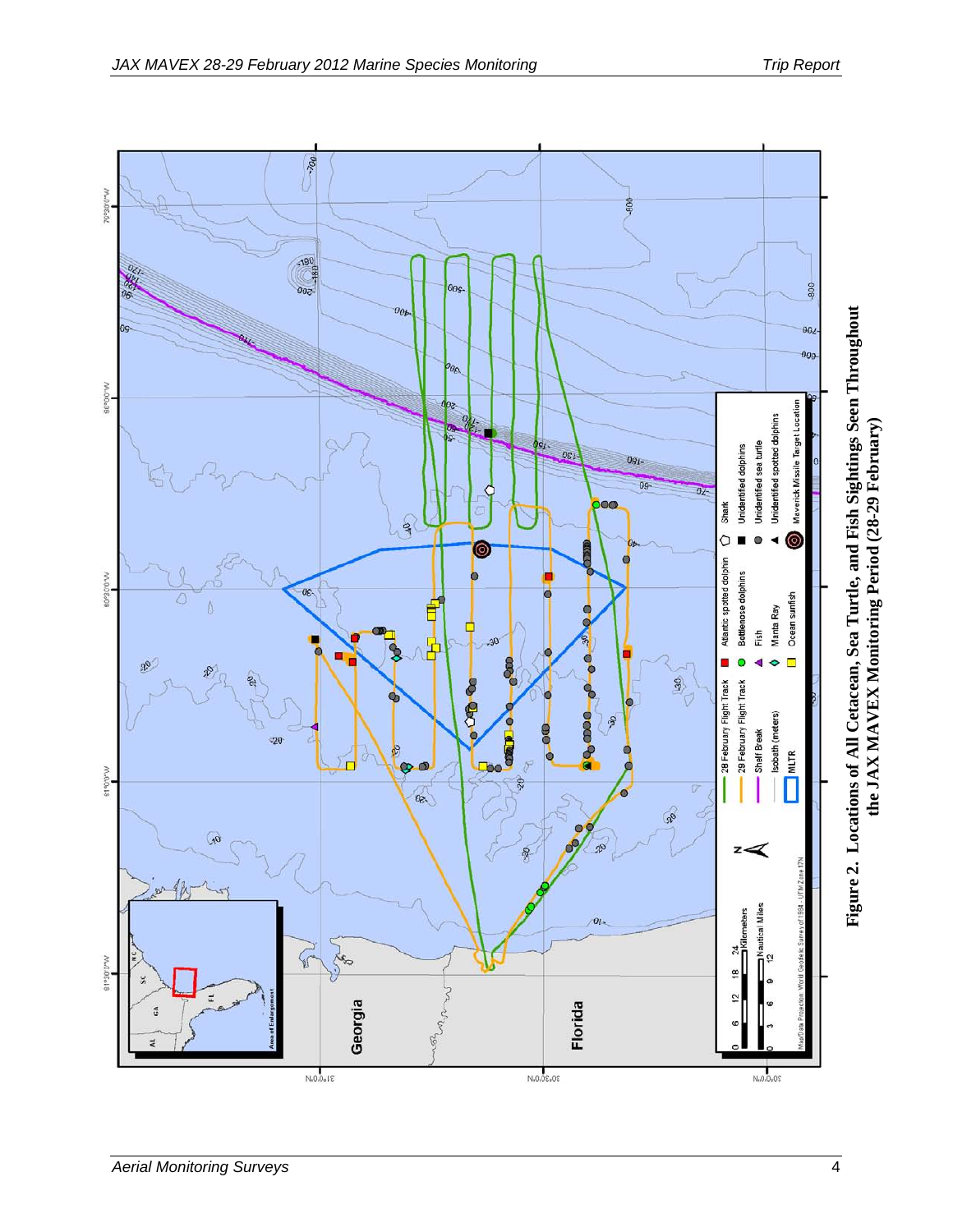The following describes the general survey approach:

- 1. Pre-planned transect lines and waypoints were followed using methods described by Smultea et al. (2009) until a marine mammal/sea turtle group was sighted. Variables such as sea state, glare, and visibility were recorded for each transect flown.
- 2. Upon sighting a marine mammal/sea turtle group, basic sighting information was recorded per established protocol (see Smultea et al. 2009). As outlined in the Cherry Point Range Complex Monitoring Plan February 2009, information included: (1) species identification and group size; (2) location and relative distance from the missile firing site if available; (3) standard environmental and oceanographic parameters; (4) the behavior of marine mammals and sea turtles; (5) date, time, and visual conditions associated with each observation; (6) direction of travel relative to true North; and (7) duration of the observation.
- 3. If the sighting appeared suitable for a focal follow, the aircraft increased altitude to approximately 365 to 455 m, and radial distance increased approximately 0.5 to 1.0 km. Then, the aircraft circled the sighting to obtain detailed behavior information as long as possible and logistically feasible. Focal follows occurred for a minimum of 5 minutes, including an observer taking video and digital photographs when possible.
- 4. If the sighting was not selected for a focal follow, and species and group size were unknown, the aircraft circled the sighting to obtain digital photographs for species identification confirmation and to estimate group size/composition.

## <span id="page-8-0"></span>Section 3 Results

#### **Survey Effort**

Observers visually surveyed 1,886.9 km of on-effort trackline and an additional 164 km offeffort (connector lines) during two survey days for approximately 8.8 hrs of on-effort status (**Table 1**). This survey's efforts were hindered by heavy fog requiring the survey crew to delay start time on both scheduled survey days until safe to depart Fernandina Beach municipal airport. Due to restricted airspace limitations related to the MAVEX event, the MLTR area was unable to be surveyed on 28 February 2012 and an alternate site to the east covering Firing Exercise range boxes BB and CC was surveyed instead. Similar airspace restrictions were in place on 29 February 2012 restricting access to the northeastern quadrant of the MLTR. Beaufort Sea State ranged from 2 to 5 and sightings were made in conditions ranging from 2 to 4 (**Table 3**). **Appendix A** contains a detailed description of environmental, oceanographic, and sighting conditions.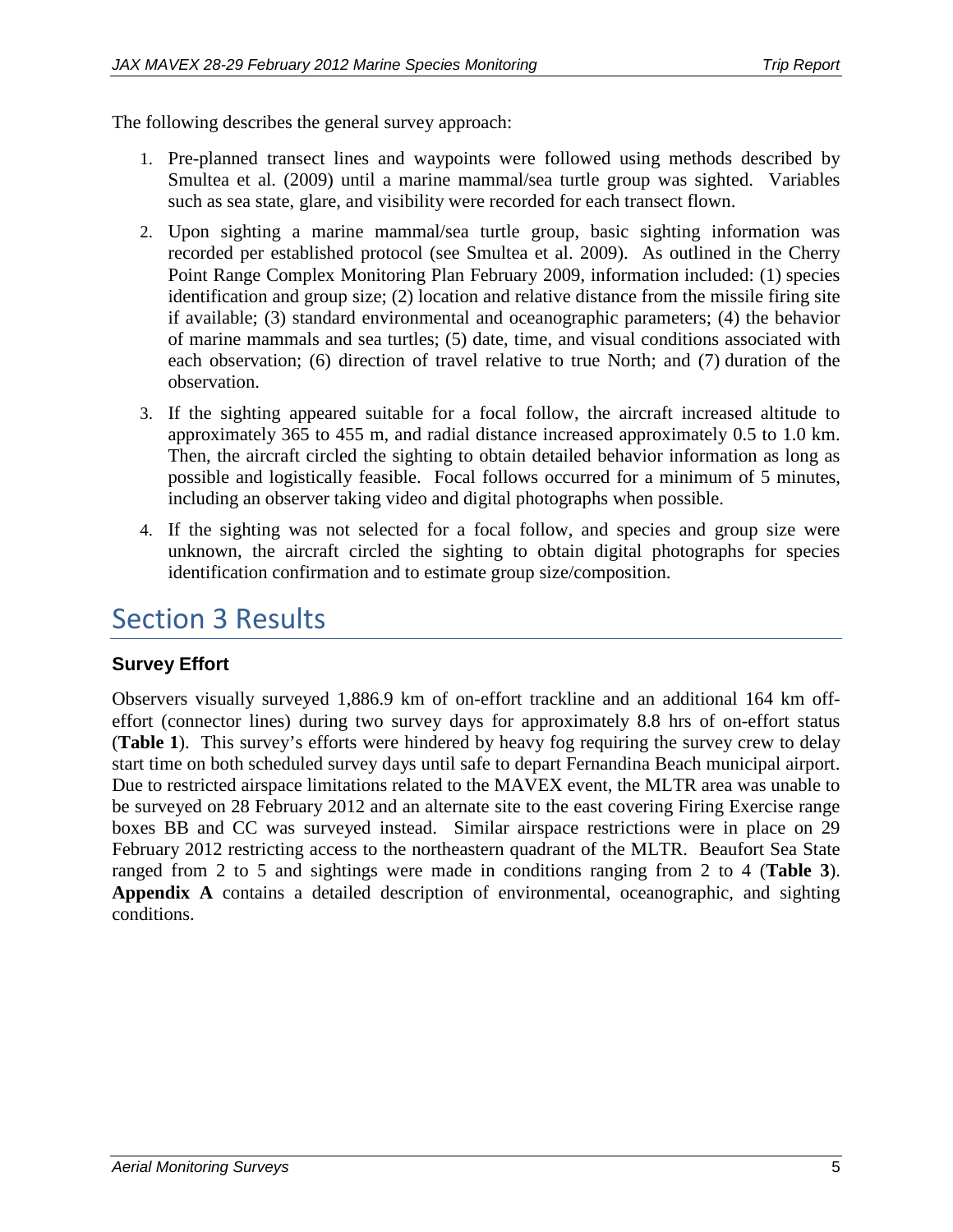|  |  | <b>Table 3. Summary of Sightings</b> |
|--|--|--------------------------------------|
|--|--|--------------------------------------|

<span id="page-9-0"></span>

| <b>Sighting</b><br>No.   | <b>Date</b> | <b>Species</b>                                 |                | <b>Group Size</b><br><b>Best/High/Low</b> |                | <b>Calves</b>  | <b>Start</b><br><b>Time</b> | <b>Stop</b><br><b>Time</b> | <b>Beaufort</b><br><b>Sea State</b> |        | Latitude Longitude | Vert.<br>Angle | <b>Bearing</b><br>Angle | <b>Distance</b><br>off Track<br>(m) | <b>Heading</b>           | <b>Bottom</b><br><b>Depth</b><br>(m) | <b>Behavioral Summary</b>                                                                                                                                           |
|--------------------------|-------------|------------------------------------------------|----------------|-------------------------------------------|----------------|----------------|-----------------------------|----------------------------|-------------------------------------|--------|--------------------|----------------|-------------------------|-------------------------------------|--------------------------|--------------------------------------|---------------------------------------------------------------------------------------------------------------------------------------------------------------------|
|                          |             | During-MAVEX Sightings - 28 February 2012      |                |                                           |                |                |                             |                            |                                     |        |                    |                |                         |                                     |                          |                                      |                                                                                                                                                                     |
| $\mathbf{1}$             | 28/2/12     | Unid ST                                        |                | $\mathbf{1}$                              |                |                | 10:48                       | $\overline{a}$             | 3                                   | $\ast$ | $\ast$             | 058            | 212                     | 327                                 | $\overline{a}$           | $20 - 30$                            | Unidentified sea turtle resting at<br>the surface. No disturbance<br>detected. Sighting made off-<br>effort while in transit.                                       |
| $\overline{2}$           | 28/2/12     | Unid                                           | 6              | $\,8\,$                                   | 6              | $\sim$         | 12:17                       | 12:26                      | $\overline{4}$                      | 30.622 | $-80.099$          | 022            | 007                     | 779                                 | 240                      | 100-150                              | Unidentified dolphin group<br>sighted at surface. No<br>disturbance detected.                                                                                       |
| 3                        | 28/2/12     | S                                              |                | $\mathbf{1}$                              |                | $\overline{a}$ | 12:28                       | $\overline{\phantom{a}}$   | $\overline{4}$                      | 30.620 | $-80.247$          | 045            | 002                     | 424                                 | $\overline{\phantom{a}}$ | $40 - 50$                            | Unidentified shark sighted at the<br>surface. No disturbance detected.                                                                                              |
| $\overline{\mathcal{L}}$ |             | 28/2/12 Unid ST                                |                | $\mathbf{1}$                              |                |                | 13:54                       | $\overline{a}$             | 3                                   | 30.729 | $-80.529$          | 049            | 357                     | 379                                 | $\overline{\phantom{a}}$ | 30-40                                | Unidentified sea turtle resting at<br>the surface. No disturbance<br>detected. Sighting made off-<br>effort while in transit.                                       |
|                          |             | <b>Post-MAVEX Sightings - 29 February 2012</b> |                |                                           |                |                |                             |                            |                                     |        |                    |                |                         |                                     |                          |                                      |                                                                                                                                                                     |
| -1                       | 29/2/12     | <b>TT</b>                                      | 5              | 6                                         | $\overline{4}$ | $\theta$       | 11:10                       | $\overline{a}$             | $\overline{2}$                      | 30.535 | $-81.333$          | 031            | 216                     | 830                                 | $\blacksquare$           | $10 - 20$                            | Small group of bottlenose<br>dolphins sighted milling.<br>Minimum dispersal $= 10$ ,<br>Maximum dispersal $= 20$ .<br>Sighting made off-effort while in<br>transit. |
| 2                        | 29/2/12     | <b>TT</b>                                      | $\overline{2}$ | $\overline{2}$                            | $\overline{c}$ | $\Omega$       | 11:10                       | $\overline{a}$             | $\overline{2}$                      | 30.529 | $-81.324$          | 033            | 215                     | 783                                 | 270                      | $10-20$                              | Two bottlenose dolphins sighted<br>traveling fast, dispersal $= 1$ .                                                                                                |
|                          |             |                                                |                |                                           |                |                |                             |                            |                                     |        |                    |                |                         |                                     |                          |                                      | Sighting made off-effort while in<br>transit.                                                                                                                       |
| 3                        | 29/2/12     | <b>TT</b>                                      |                | $\mathbf{1}$                              |                | $\overline{0}$ | 11:11                       |                            | 2                                   | 30.509 | $-81.287$          | 050            | 215                     | 572                                 | 30                       | $10 - 20$                            | Lone bottlenose dolphin sighted<br>traveling fast. Sighting made off-<br>effort while in transit.                                                                   |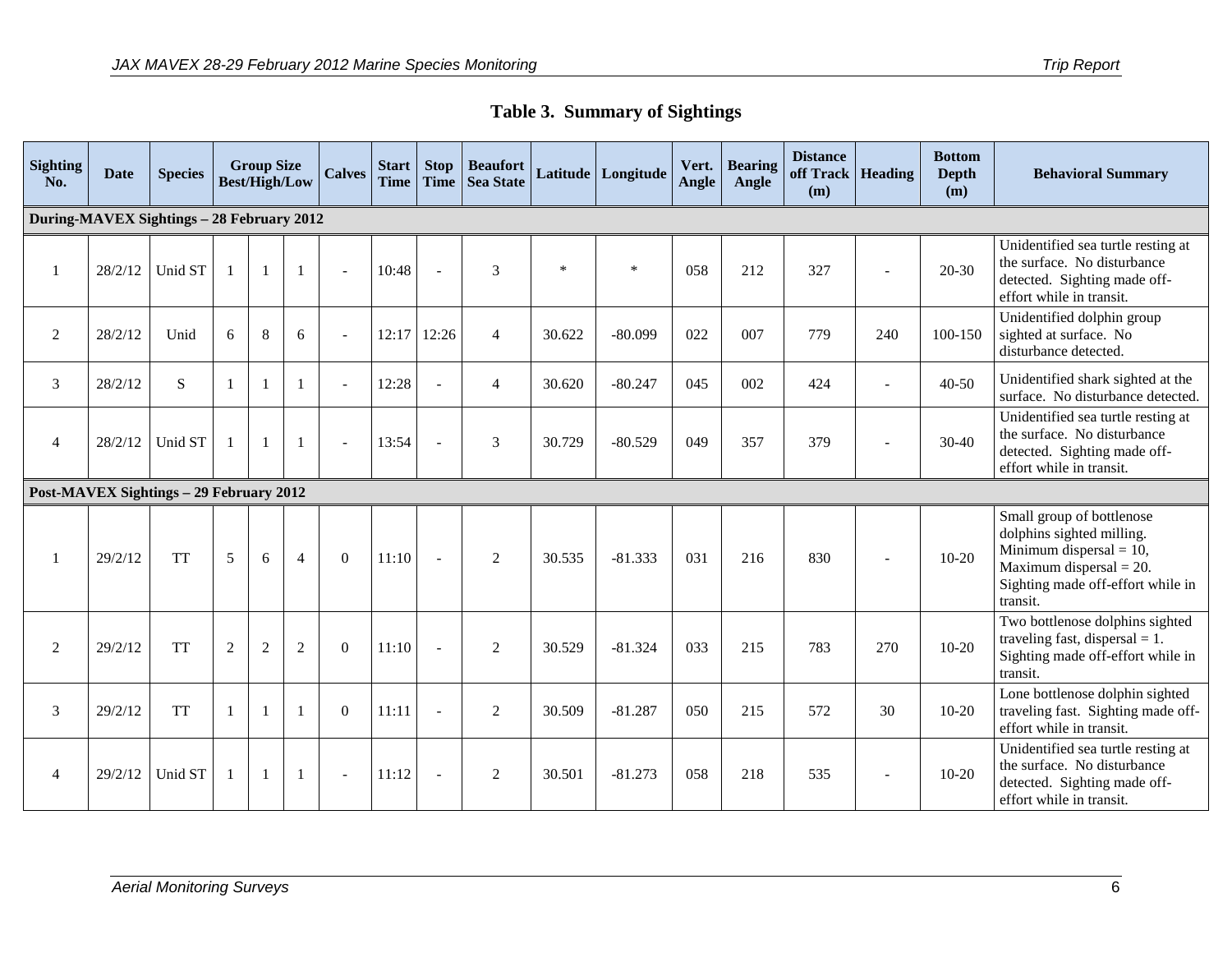| Sighting<br>No. | <b>Date</b> | <b>Species</b>                                      |    | <b>Group Size</b><br><b>Best/High/Low</b> |                | <b>Calves</b>            | <b>Start</b><br><b>Time</b> | <b>Stop</b><br><b>Time</b> | <b>Beaufort</b><br><b>Sea State</b> |        | Latitude Longitude | Vert.<br>Angle | <b>Bearing</b><br>Angle | <b>Distance</b><br>off Track<br>(m) | <b>Heading</b> | <b>Bottom</b><br><b>Depth</b><br>(m) | <b>Behavioral Summary</b>                                                                                                                                              |
|-----------------|-------------|-----------------------------------------------------|----|-------------------------------------------|----------------|--------------------------|-----------------------------|----------------------------|-------------------------------------|--------|--------------------|----------------|-------------------------|-------------------------------------|----------------|--------------------------------------|------------------------------------------------------------------------------------------------------------------------------------------------------------------------|
|                 |             | Post-MAVEX Sightings - 29 February 2012 (continued) |    |                                           |                |                          |                             |                            |                                     |        |                    |                |                         |                                     |                |                                      |                                                                                                                                                                        |
| 5               | 29/2/12     | <b>TT</b>                                           | 3  | $\overline{3}$                            | 3              | $\Omega$                 | 11:12                       |                            | $\overline{2}$                      | 30.498 | $-81.269$          | 054            | 220                     | 535                                 | 30             | $10-20$                              | Small group of bottlenose<br>dolphins sighted traveling fast.<br>Sighting made off-effort while in<br>transit.                                                         |
| 6               | 29/2/12     | Unid ST                                             |    | $\mathbf{1}$                              | $\mathbf{1}$   | $\overline{a}$           | 11:14                       | $\overline{a}$             | 2                                   | 30.445 | $-81.173$          | 054            | 212                     | 531                                 | $\overline{a}$ | $10 - 20$                            | Unidentified sea turtle resting at<br>the surface. No disturbance<br>detected. Sighting made off-<br>effort while in transit.                                          |
| $\tau$          | 29/2/12     | Unid ST                                             |    | $\mathbf{1}$                              | $\mathbf{1}$   | $\overline{a}$           | 11:15                       | $\sim$                     | 2                                   | 30.431 | $-81.159$          | 026            | 218                     | 982                                 | $\overline{a}$ | $10-20$                              | Unidentified sea turtle resting at<br>the surface. No disturbance<br>detected. Sighting made off-<br>effort while in transit.                                          |
| $\,8\,$         | 29/2/12     | Unid ST                                             |    | $\mathbf{1}$                              | $\mathbf{1}$   | $\overline{a}$           | 11:16                       | $\overline{a}$             | $\overline{2}$                      | 30.423 | $-81.121$          | 040            | 045                     | 699                                 | $\overline{a}$ | $10-20$                              | Unidentified sea turtle resting at<br>the surface. No disturbance<br>detected. Sighting made off-<br>effort while in transit.                                          |
| 9               | 29/2/12     | Unid ST                                             |    | $\mathbf{1}$                              | $\mathbf{1}$   | $\overline{\phantom{a}}$ | 11:16                       | $\overline{a}$             | $\overline{2}$                      | 30.398 | $-81.118$          | 024            | 222                     | 1079                                | $\overline{a}$ | $20-30$                              | Unidentified sea turtle resting at<br>the surface. No disturbance<br>detected. Sighting made off-<br>effort while in transit.                                          |
| 10              | 29/2/12     | Unid ST                                             |    | $\mathbf{1}$                              | $\mathbf{1}$   | $\overline{a}$           | 11:19                       | $\sim$                     | 2                                   | 30.322 | $-81.031$          | 038            | 239                     | 611                                 | $\overline{a}$ | $20-30$                              | Unidentified sea turtle resting at<br>the surface. No disturbance<br>detected. Sighting made off-<br>effort while in transit.                                          |
| 11              | 29/2/12     | Unid ST                                             |    | $\mathbf{1}$                              | -1             | $\overline{a}$           | 11:22                       | $\sim$                     | $\mathbf{2}$                        | 30.315 | $-80.919$          | 036            | 351                     | 484                                 | L,             | $20 - 30$                            | Unidentified sea turtle resting at<br>the surface. No disturbance<br>detected.                                                                                         |
| 12              | 29/2/12     | Unid ST                                             |    | 1                                         | $\overline{1}$ | $\overline{\phantom{a}}$ | 11:25                       | L,                         | 3                                   | 30.309 | $-80.796$          | 037            | 182                     | 450                                 | $\overline{a}$ | $30-40$                              | Unidentified sea turtle resting at<br>the surface. No disturbance<br>detected.                                                                                         |
| 13              | 29/2/12     | <b>SF</b>                                           | 16 | 18                                        | 14             | $\mathbf{1}$             | 11:29                       | 11:59                      | $\overline{3}$                      | 30.316 | $-80.672$          | 052            | 014                     | 400                                 | 190            | $30 - 40$                            | Group of approximately 16<br>Atlantic spotted dolphins<br>traveling at varying speeds with<br>some aerial activity. See<br><b>Appendix B</b> for focal follow<br>data. |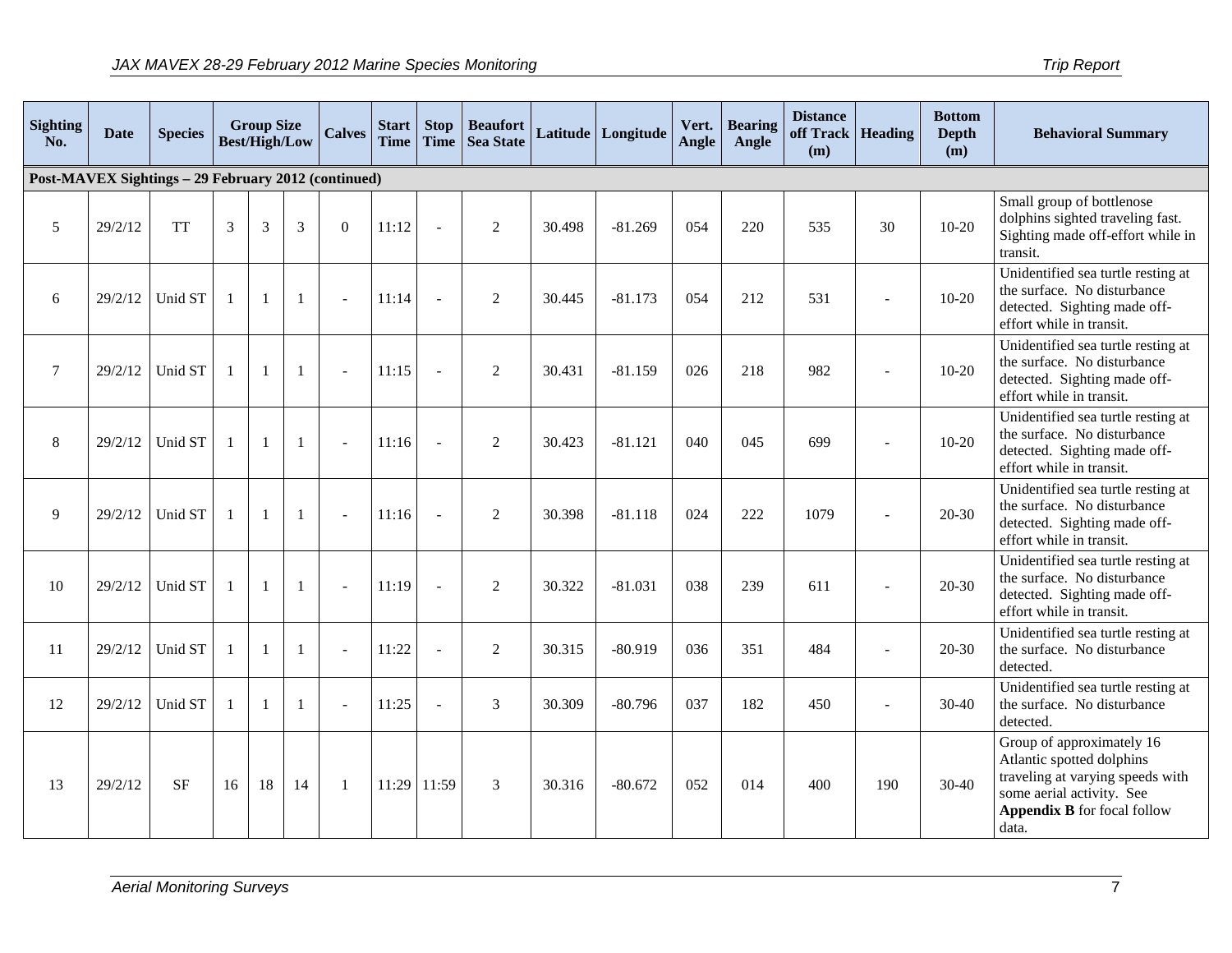| <b>Sighting</b><br>No. | <b>Date</b> | <b>Species</b>                                      |                | <b>Group Size</b><br><b>Best/High/Low</b> |                | <b>Calves</b>            | <b>Start</b><br><b>Time</b> | <b>Stop</b><br><b>Time</b> | <b>Beaufort</b><br><b>Sea State</b> |        | Latitude   Longitude | Vert.<br>Angle | <b>Bearing</b><br>Angle | <b>Distance</b><br>off Track   Heading<br>(m) |                | <b>Bottom</b><br><b>Depth</b><br>(m) | <b>Behavioral Summary</b>                                                                                                    |
|------------------------|-------------|-----------------------------------------------------|----------------|-------------------------------------------|----------------|--------------------------|-----------------------------|----------------------------|-------------------------------------|--------|----------------------|----------------|-------------------------|-----------------------------------------------|----------------|--------------------------------------|------------------------------------------------------------------------------------------------------------------------------|
|                        |             | Post-MAVEX Sightings - 29 February 2012 (continued) |                |                                           |                |                          |                             |                            |                                     |        |                      |                |                         |                                               |                |                                      |                                                                                                                              |
| 14                     | 29/2/12     | Unid ST                                             | $\mathbf{1}$   | $\mathbf{1}$                              | -1             | $\overline{\phantom{a}}$ | 12:04                       |                            | 3                                   | 30.316 | $-80.428$            | 038            | 001                     | 507                                           | $\overline{a}$ | $30 - 40$                            | Unidentified sea turtle resting at<br>the surface. No disturbance<br>detected.                                               |
| 15                     | 29/2/12     | Unid ST                                             |                | $\mathbf{1}$                              | $\mathbf{1}$   | $\sim$                   | 12:08                       | $\overline{a}$             | 3                                   | 30.342 | $-80.287$            | 032            | 098                     | 587                                           | $\overline{a}$ | $40 - 50$                            | Unidentified sea turtle resting at<br>the surface. No disturbance<br>detected. Sighting made off-<br>effort.                 |
| 16                     | 29/2/12     | Unid ST                                             |                | $\mathbf{1}$                              | $\mathbf{1}$   | $\overline{a}$           | 12:08                       | $\overline{a}$             | 3                                   | 30.346 | $-80.288$            | 045            | 098                     | 446                                           |                | $40 - 50$                            | Unidentified sea turtle resting at<br>the surface. No disturbance<br>detected. Sighting made off-<br>effort.                 |
| 17                     | 29/2/12     | Unid ST                                             | 1              | $\mathbf{1}$                              | $\mathbf{1}$   | $\overline{a}$           | 12:09                       | $\overline{a}$             | 3                                   | 30.363 | $-80.286$            | 041            | 094                     | 490                                           | $\overline{a}$ | $40 - 50$                            | Unidentified sea turtle resting at<br>the surface. No disturbance<br>detected. Sighting made off-<br>effort.                 |
| 18                     | 29/2/12     | <b>TT</b>                                           | $\overline{4}$ | $\overline{4}$                            | $\overline{4}$ | $\mathbf{0}$             | 12:09                       | $\overline{a}$             | 3                                   | 30.382 | $-80.287$            | 053            | 081                     | 395                                           | 090            | $40 - 50$                            | Group of four bottlenose dolphins<br>traveling. Diving often; not<br>suitable for focal follow.<br>Sighting made off-effort. |
| 19                     | 29/2/12     | Unid ST                                             |                | $\mathbf{1}$                              | -1             | $\sim$                   | 12:22                       | $\overline{\phantom{a}}$   | 3                                   | 30.404 | $-80.387$            | 037            | 000                     | 508                                           | $\overline{a}$ | $30 - 40$                            | Unidentified sea turtle resting at<br>the surface. No disturbance<br>detected.                                               |
| 20                     | 29/2/12     | Unid ST                                             | 1              | $\mathbf{1}$                              | -1             | $\overline{\phantom{a}}$ | 12:22                       | $\overline{\phantom{a}}$   | 3                                   | 30.403 | $-80.394$            | 041            | 000                     | 482                                           | $\overline{a}$ | $30 - 40$                            | Unidentified sea turtle resting at<br>the surface. No disturbance<br>detected.                                               |
| 21                     | 29/2/12     | Unid ST                                             |                | -1                                        | -1             | $\overline{\phantom{a}}$ | 12:22                       | $\overline{a}$             | 3                                   | 30.403 | $-80.399$            | 044            | 000                     | 451                                           | $\overline{a}$ | $30 - 40$                            | Unidentified sea turtle resting at<br>the surface. No disturbance<br>detected.                                               |
| 22                     | 29/2/12     | Unid ST                                             |                | $\mathbf{1}$                              | $\mathbf{1}$   | $\overline{\phantom{a}}$ | 12:22                       | $\overline{a}$             | 3                                   | 30.403 | $-80.402$            | 042            | 001                     | 465                                           | $\overline{a}$ | $30 - 40$                            | Unidentified sea turtle resting at<br>the surface. No disturbance<br>detected.                                               |
| 23                     | 29/2/12     | Unid ST                                             |                | $\mathbf{1}$                              | $\mathbf{1}$   | $\blacksquare$           | 12:22                       | $\overline{a}$             | 3                                   | 30.403 | $-80.409$            | 045            | 002                     | 454                                           | $\overline{a}$ | 30-40                                | Unidentified sea turtle resting at<br>the surface. No disturbance<br>detected.                                               |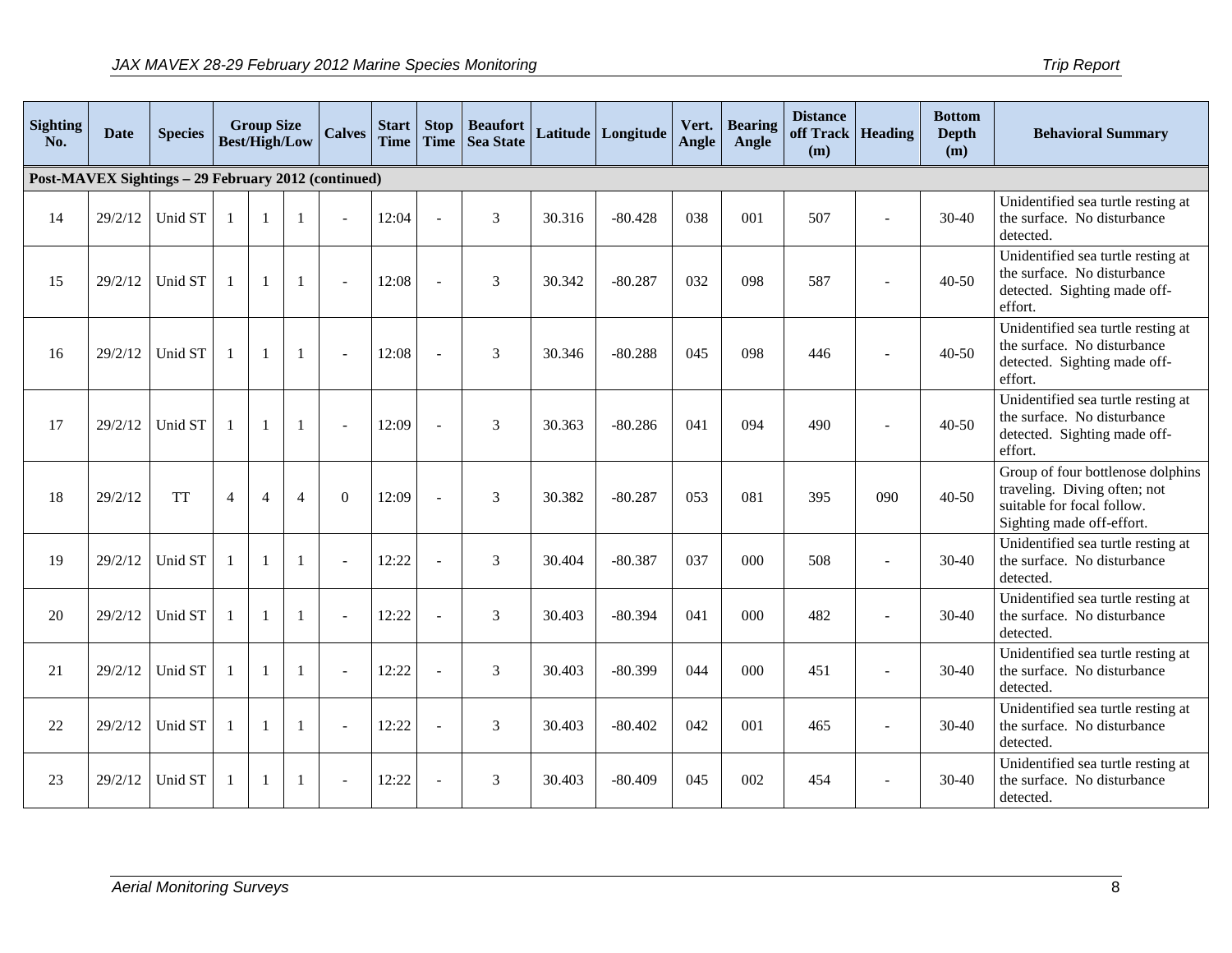| <b>Sighting</b><br>No. | <b>Date</b> | <b>Species</b>                                      | <b>Group Size</b><br><b>Best/High/Low</b> |                | <b>Calves</b>            | <b>Start</b><br><b>Time</b> | <b>Stop</b><br><b>Time</b> | <b>Beaufort</b><br><b>Sea State</b> |        | Latitude   Longitude | Vert.<br>Angle | <b>Bearing</b><br>Angle | <b>Distance</b><br>off Track   Heading<br>(m) |                | <b>Bottom</b><br><b>Depth</b><br>(m) | <b>Behavioral Summary</b>                                                      |
|------------------------|-------------|-----------------------------------------------------|-------------------------------------------|----------------|--------------------------|-----------------------------|----------------------------|-------------------------------------|--------|----------------------|----------------|-------------------------|-----------------------------------------------|----------------|--------------------------------------|--------------------------------------------------------------------------------|
|                        |             | Post-MAVEX Sightings - 29 February 2012 (continued) |                                           |                |                          |                             |                            |                                     |        |                      |                |                         |                                               |                |                                      |                                                                                |
| 24                     | 29/2/12     | Unid ST                                             | $\mathbf{1}$                              | -1             | $\overline{a}$           | 12:23                       |                            | 3                                   | 30.403 | $-80.417$            | 046            | 0001                    | 435                                           |                | $30 - 40$                            | Unidentified sea turtle resting at<br>the surface. No disturbance<br>detected. |
| 25                     | 29/2/12     | Unid ST                                             | $\mathbf{1}$                              | -1             | $\sim$                   | 12:23                       | $\overline{a}$             | 3                                   | 30.403 | $-80.422$            | 047            | 001                     | 433                                           | $\overline{a}$ | $30-40$                              | Unidentified sea turtle resting at<br>the surface. No disturbance<br>detected. |
| 26                     | 29/2/12     | Unid ST                                             | $\mathbf{1}$                              | -1             | $\blacksquare$           | 12:23                       | $\overline{a}$             | 3                                   | 30.403 | $-80.426$            | 055            | 001                     | 394                                           | $\blacksquare$ | $30 - 40$                            | Unidentified sea turtle resting at<br>the surface. No disturbance<br>detected. |
| 27                     | 29/2/12     | Unid ST                                             | $\mathbf{1}$                              | -1             | $\overline{\phantom{a}}$ | 12:23                       | $\overline{a}$             | 3                                   | 30.403 | $-80.438$            | 058            | 002                     | 376                                           | $\blacksquare$ | $30-40$                              | Unidentified sea turtle resting at<br>the surface. No disturbance<br>detected. |
| 28                     | 29/2/12     | Unid ST                                             | $\mathbf{1}$                              | -1             | $\overline{\phantom{a}}$ | 12:24                       | $\overline{\phantom{a}}$   | 3                                   | 30.396 | $-80.459$            | 041            | 182                     | 497                                           | $\blacksquare$ | $30 - 40$                            | Unidentified sea turtle resting at<br>the surface. No disturbance<br>detected. |
| 29                     | 29/2/12     | Unid ST                                             | $\mathbf{1}$                              | -1             | $\overline{\phantom{a}}$ | 12:27                       | $\overline{a}$             | 3                                   | 30.403 | $-80.556$            | 061            | 358                     | 390                                           | $\blacksquare$ | $30-40$                              | Unidentified sea turtle resting at<br>the surface. No disturbance<br>detected. |
| 30                     | 29/2/12     | Unid ST                                             | $\mathbf{1}$                              |                | $\overline{\phantom{a}}$ | 12:28                       | $\overline{a}$             | 3                                   | 30.405 | $-80.590$            | 026            | 358                     | 728                                           | $\overline{a}$ | $30 - 40$                            | Unidentified sea turtle resting at<br>the surface. No disturbance<br>detected. |
| 31                     | 29/2/12     | Unid ST                                             | $\mathbf{1}$                              | 1              | $\overline{\phantom{a}}$ | 12:30                       | $\overline{\phantom{a}}$   | 3                                   | 30.402 | $-80.683$            | 056            | 000                     | 363                                           | $\overline{a}$ | $30 - 40$                            | Unidentified sea turtle resting at<br>the surface. No disturbance<br>detected. |
| 32                     | 29/2/12     | Unid ST                                             | -1                                        | $\mathbf{1}$   | $\overline{\phantom{a}}$ | 12:31                       | $\overline{\phantom{m}}$   | 3                                   | 30.394 | $-80.711$            | 031            | 180                     | 557                                           | $\overline{a}$ | $30-40$                              | Unidentified sea turtle resting at<br>the surface. No disturbance<br>detected. |
| 33                     | 29/2/12     | Unid ST                                             | $\mathbf{1}$                              | $\overline{1}$ | $\overline{a}$           | 12:33                       | $\overline{a}$             | 3                                   | 30.403 | $-80.758$            | 039            | 001                     | 457                                           | $\overline{a}$ | $30-40$                              | Unidentified sea turtle resting at<br>the surface. No disturbance<br>detected. |
| 34                     | 29/2/12     | Unid ST                                             | $\mathbf{1}$                              | -1             |                          | 12:33                       | $\overline{a}$             | 3                                   | 30.394 | $-80.776$            | 028            | 181                     | 625                                           | L,             | 30-40                                | Unidentified sea turtle resting at<br>the surface. No disturbance<br>detected. |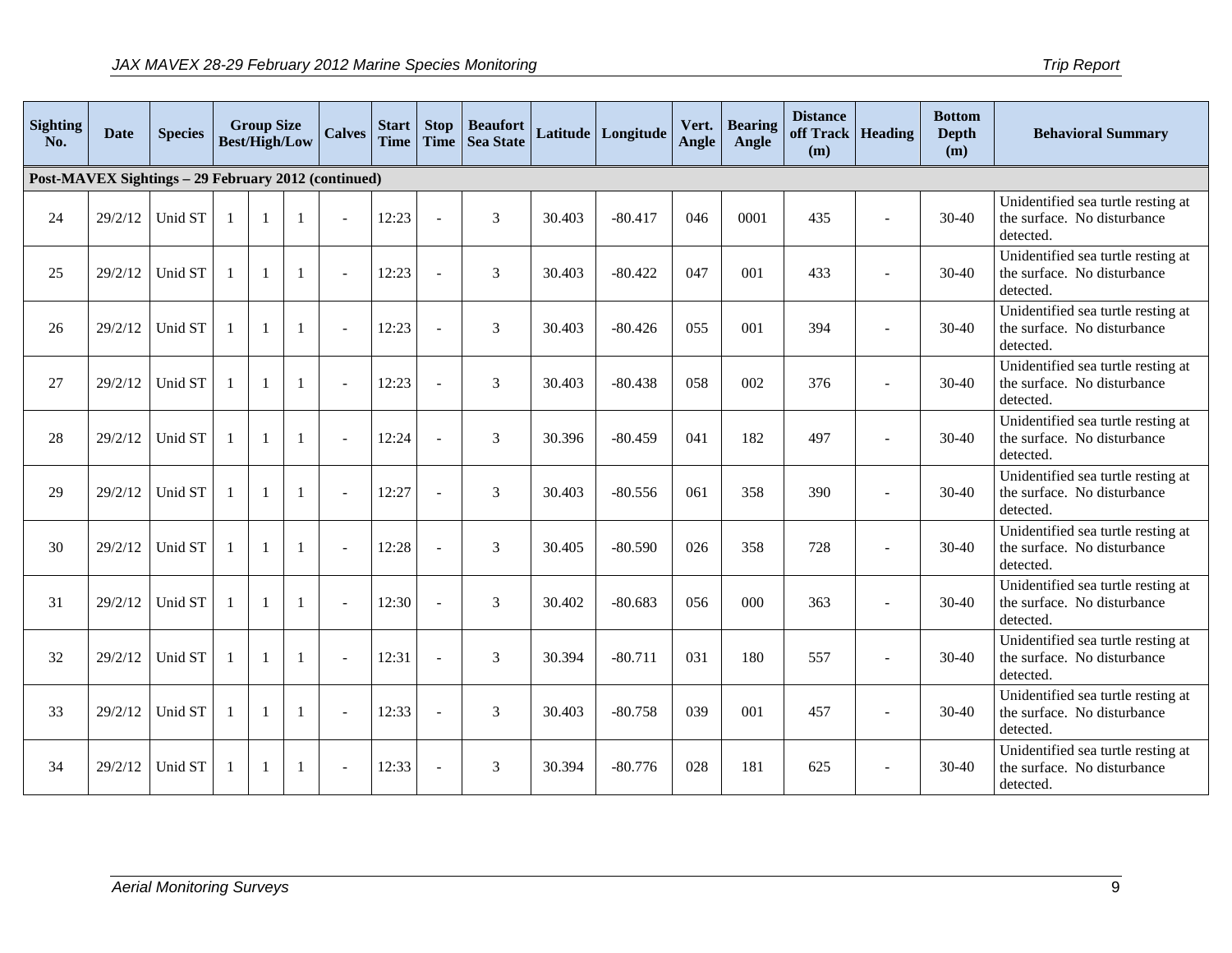| <b>Sighting</b><br>No. | <b>Date</b> | <b>Species</b>                                      |                | <b>Group Size</b><br><b>Best/High/Low</b> |                | <b>Calves</b>            | <b>Start</b><br><b>Time</b> | <b>Stop</b><br><b>Time</b> | <b>Beaufort</b><br><b>Sea State</b> | Latitude | Longitude | Vert.<br>Angle | <b>Bearing</b><br>Angle | <b>Distance</b><br>off Track   Heading<br>(m) |                | <b>Bottom</b><br><b>Depth</b><br>(m) | <b>Behavioral Summary</b>                                                                                                                                      |
|------------------------|-------------|-----------------------------------------------------|----------------|-------------------------------------------|----------------|--------------------------|-----------------------------|----------------------------|-------------------------------------|----------|-----------|----------------|-------------------------|-----------------------------------------------|----------------|--------------------------------------|----------------------------------------------------------------------------------------------------------------------------------------------------------------|
|                        |             | Post-MAVEX Sightings - 29 February 2012 (continued) |                |                                           |                |                          |                             |                            |                                     |          |           |                |                         |                                               |                |                                      |                                                                                                                                                                |
| 35                     | 29/2/12     | Unid ST                                             | 2              | $\overline{2}$                            | $\overline{c}$ | $\overline{a}$           | 12:35                       | $\overline{a}$             | 3                                   | 30.404   | $-80.829$ | 048            | 002                     | 417                                           | L,             | $20 - 30$                            | Unidentified sea turtles resting at<br>the surface. No disturbance<br>detected.                                                                                |
| 36                     | 29/2/12     | Unid ST                                             |                | $\mathbf{1}$                              | $\mathbf{1}$   | $\overline{a}$           | 12:36                       | $\overline{\phantom{a}}$   | 3                                   | 30.405   | $-80.855$ | 038            | 000                     | 505                                           | $\overline{a}$ | $20 - 30$                            | Unidentified sea turtle resting at<br>the surface. No disturbance<br>detected.                                                                                 |
| 37                     | 29/2/12     | Unid ST                                             | $\mathbf{1}$   | $\mathbf{1}$                              | -1             | $\overline{a}$           | 12:36                       | $\overline{a}$             | 3                                   | 30.404   | $-80.876$ | 052            | 359                     | 405                                           | $\overline{a}$ | $20 - 30$                            | Unidentified sea turtle resting at<br>the surface. No disturbance<br>detected.                                                                                 |
| 38                     | 29/2/12     | Unid ST                                             | $\mathbf{1}$   | $\mathbf{1}$                              | 1              | $\overline{a}$           | 12:37                       | $\overline{a}$             | 3                                   | 30.404   | $-80.890$ | 062            | 000                     | 365                                           | $\overline{a}$ | $20 - 30$                            | Unidentified sea turtle resting at<br>the surface. No disturbance<br>detected.                                                                                 |
| 39                     | 29/2/12     | Unid ST                                             |                | $\mathbf{1}$                              | $\mathbf{1}$   | $\blacksquare$           | 12:37                       | $\overline{a}$             | 3                                   | 30.395   | $-80.917$ | 034            | 180                     | 578                                           | L,             | $20 - 30$                            | Unidentified sea turtle resting at<br>the surface. No disturbance<br>detected.                                                                                 |
| 40                     | 29/2/12     | Unid ST                                             | $\overline{2}$ | $\sqrt{2}$                                | $\overline{2}$ | $\overline{a}$           | 12:38                       | $\overline{a}$             | 3                                   | 30.405   | $-80.931$ | 048            | 000                     | 452                                           | $\overline{a}$ | $20 - 30$                            | Unidentified sea turtles resting at<br>the surface. No disturbance<br>detected.                                                                                |
| 41                     | 29/2/12     | <b>TT</b>                                           | 3              | 3                                         | 3              | $\Omega$                 | 12:39                       | $\overline{a}$             | 3                                   | 30.405   | $-80.959$ | 040            | 132                     | 525                                           | $\overline{a}$ | $20 - 30$                            | Group of three bottlenose<br>dolphins sighted briefly. No<br>disturbance detected                                                                              |
| 42                     | 29/2/12     | Unid SD                                             | 25             | 30                                        | 20             | $\overline{2}$           | 12:44                       | 13:13                      | $\overline{2}$                      | 30.403   | $-80.960$ | 040            | 159                     | 529                                           | 180            | $20 - 30$                            | Approximately 25 unidentified<br>spotted dolphins traveling at<br>varying speeds with periods of<br>surface activity. See Appendix B<br>for focal follow data. |
| 43                     | 29/2/12     | Unid ST                                             | 3              | 3                                         | 3              | $\overline{a}$           | 13:16                       | $\overline{a}$             | $\overline{2}$                      | 30.488   | $-80.935$ | 048            | 349                     | 396                                           | $\overline{a}$ | $20 - 30$                            | Three unidentified sea turtles<br>resting at the surface. No<br>disturbance detected.                                                                          |
| 44                     | 29/2/12     | Unid ST                                             |                | $\mathbf{1}$                              | -1             | $\overline{\phantom{a}}$ | 13:18                       | $\overline{\phantom{a}}$   | $\overline{2}$                      | 30.496   | $-80.893$ | 042            | 353                     | 438                                           | $\blacksquare$ | $20 - 30$                            | Unidentified sea turtle resting at<br>the surface. No disturbance<br>detected.                                                                                 |
| 45                     | 29/2/12     | Unid ST                                             |                | $\mathbf{1}$                              | 1              | $\overline{a}$           | 13:18                       | $\overline{a}$             | $\overline{2}$                      | 30.498   | $-80.870$ | 038            | 003                     | 497                                           | $\blacksquare$ | $20 - 30$                            | Unidentified sea turtle resting at<br>the surface. No disturbance<br>detected.                                                                                 |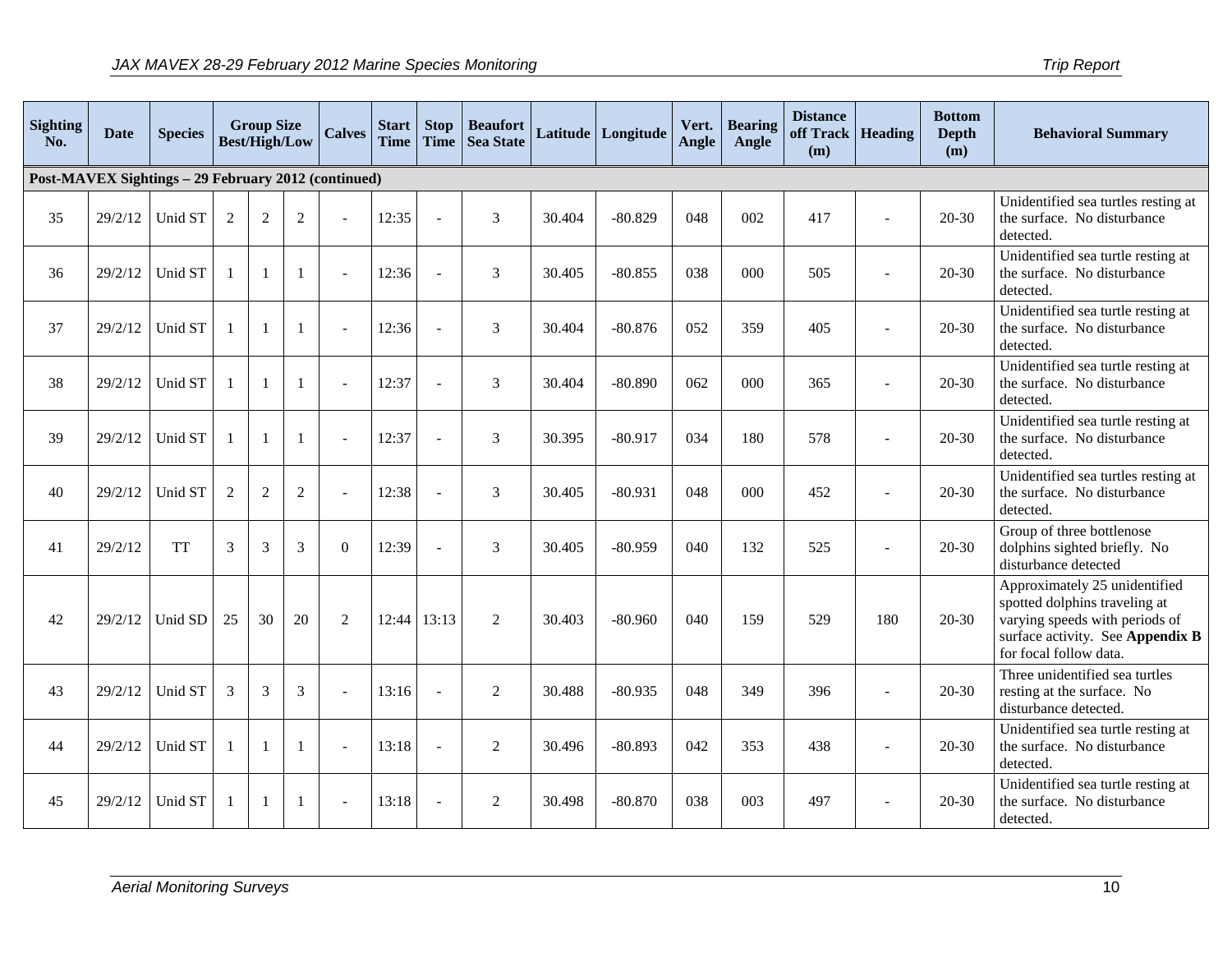| <b>Sighting</b><br>No. | <b>Date</b> | <b>Species</b>                                      |              | <b>Group Size</b><br>Best/High/Low |              | <b>Calves</b>            | <b>Start</b><br><b>Time</b> | <b>Stop</b><br><b>Time</b> | <b>Beaufort</b><br><b>Sea State</b> |        | Latitude   Longitude | Vert.<br>Angle | <b>Bearing</b><br>Angle | <b>Distance</b><br>off Track   Heading<br>(m) |                | <b>Bottom</b><br><b>Depth</b><br>(m) | <b>Behavioral Summary</b>                                                                                                                                   |
|------------------------|-------------|-----------------------------------------------------|--------------|------------------------------------|--------------|--------------------------|-----------------------------|----------------------------|-------------------------------------|--------|----------------------|----------------|-------------------------|-----------------------------------------------|----------------|--------------------------------------|-------------------------------------------------------------------------------------------------------------------------------------------------------------|
|                        |             | Post-MAVEX Sightings - 29 February 2012 (continued) |              |                                    |              |                          |                             |                            |                                     |        |                      |                |                         |                                               |                |                                      |                                                                                                                                                             |
| 46                     | 29/2/12     | Unid ST                                             |              | $\mathbf{1}$                       | -1           | $\overline{\phantom{a}}$ | 13:18                       | $\overline{a}$             | $\overline{2}$                      | 30.497 | $-80.861$            | 041            | 006                     | 448                                           | $\overline{a}$ | $20 - 30$                            | Unidentified sea turtle resting at<br>the surface. No disturbance<br>detected.                                                                              |
| 47                     | 29/2/12     | Unid ST                                             |              | $\mathbf{1}$                       | $\mathbf{1}$ | $\overline{a}$           | 13:21                       | $\overline{a}$             | $\overline{c}$                      | 30.492 | $-80.777$            | 048            | 001                     | 434                                           | $\overline{a}$ | $20 - 30$                            | Unidentified sea turtle resting at<br>the surface. No disturbance<br>detected.                                                                              |
| 48                     | 29/2/12     | Unid ST                                             | $\mathbf{1}$ | $\mathbf{1}$                       | -1           | $\overline{\phantom{a}}$ | 13:24                       | $\overline{a}$             | 3                                   | 30.491 | $-80.667$            | 051            | 000                     | 417                                           | $\blacksquare$ | $30-40$                              | Unidentified sea turtle resting at<br>the surface. No disturbance<br>detected.                                                                              |
| 49                     | 29/2/12     | Unid ST                                             |              | -1                                 | -1           | $\overline{\phantom{a}}$ | 13:28                       | $\overline{a}$             | 3                                   | 30.491 | $-80.517$            | 044            | 000                     | 444                                           | $\overline{a}$ | $30 - 40$                            | Unidentified sea turtle resting at<br>the surface. No disturbance<br>detected.                                                                              |
| 50                     | 29/2/12     | <b>SF</b>                                           | 23           | 25                                 | 20           | $\Omega$                 | 13:29                       | 13:58                      | 3                                   | 30.489 | $-80.471$            | 053            | 007                     | 387                                           | 240            | $30 - 40$                            | Group of approximately 23<br>Atlantic spotted dolphins milling<br>and traveling slowly. Varied<br>group structure. See Appendix B<br>for focal follow data. |
| 51                     | 29/2/12     | Unid ST                                             |              | $\mathbf{1}$                       | $\mathbf{1}$ | $\overline{a}$           | 14:16                       | $\overline{a}$             | 3                                   | 30.578 | $-80.688$            | 039            | 000                     | 469                                           | $\overline{a}$ | $20 - 30$                            | Unidentified sea turtle resting at<br>the surface. No disturbance<br>detected.                                                                              |
| 52                     | 29/2/12     | Unid ST                                             | $\mathbf{1}$ | $\mathbf{1}$                       | -1           | $\overline{\phantom{a}}$ | 14:17                       | $\overline{a}$             | 3                                   | 30.578 | $-80.702$            | 034            | 000                     | 526                                           | $\blacksquare$ | $20 - 30$                            | Unidentified sea turtle resting at<br>the surface. No disturbance<br>detected.                                                                              |
| 53                     | 29/2/12     | Unid ST                                             |              | $\mathbf{1}$                       | -1           | $\overline{\phantom{a}}$ | 14:17                       | $\overline{a}$             | 3                                   | 30.577 | $-80.714$            | 057            | 000                     | 356                                           | $\overline{a}$ | $20 - 30$                            | Unidentified sea turtle resting at<br>the surface. No disturbance<br>detected.                                                                              |
| 54                     | 29/2/12     | Unid ST                                             | $\mathbf{1}$ | $\mathbf{1}$                       | $\mathbf{1}$ | $\overline{a}$           | 14:17                       | $\omega$                   | $\overline{3}$                      | 30.582 | $-80.723$            | 018            | 000                     | 917                                           | $\blacksquare$ | $20 - 30$                            | Unidentified sea turtle resting at<br>the surface. No disturbance<br>detected.                                                                              |
| 55                     | 29/2/12     | Unid ST                                             |              | $\mathbf{1}$                       | -1           | $\overline{\phantom{a}}$ | 14:18                       | $\overline{a}$             | 3                                   | 30.569 | $-80.742$            | 028            | 140                     | 636                                           | $\blacksquare$ | $20 - 30$                            | Unidentified sea turtle resting at<br>the surface. No disturbance<br>detected.                                                                              |
| 56                     | 29/2/12     | Unid ST                                             |              | $\mathbf{1}$                       | 1            | $\overline{a}$           | 14:20                       | $\overline{a}$             | 3                                   | 30.578 | $-80.806$            | 048            | 001                     | 414                                           | $\overline{a}$ | $20 - 30$                            | Unidentified sea turtle resting at<br>the surface. No disturbance<br>detected.                                                                              |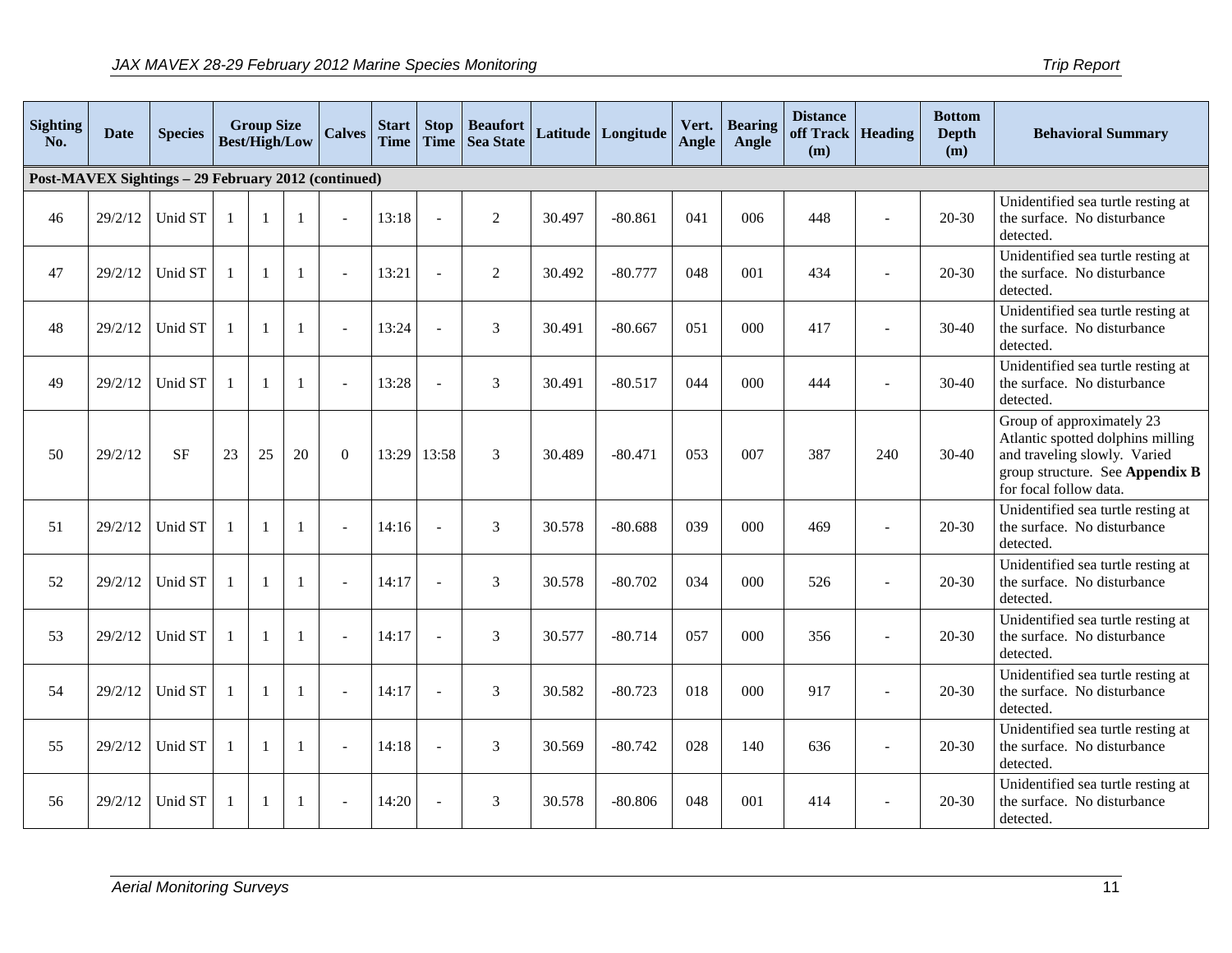| <b>Sighting</b><br>No. | <b>Date</b> | <b>Species</b>                                      |              | <b>Group Size</b><br>Best/High/Low |              | <b>Calves</b>            | <b>Start</b><br><b>Time</b> | <b>Stop</b><br><b>Time</b>  | <b>Beaufort</b><br><b>Sea State</b> |        | Latitude   Longitude | Vert.<br>Angle | <b>Bearing</b><br>Angle | <b>Distance</b><br>off Track   Heading<br>(m) |                          | <b>Bottom</b><br><b>Depth</b><br>(m) | <b>Behavioral Summary</b>                                                      |
|------------------------|-------------|-----------------------------------------------------|--------------|------------------------------------|--------------|--------------------------|-----------------------------|-----------------------------|-------------------------------------|--------|----------------------|----------------|-------------------------|-----------------------------------------------|--------------------------|--------------------------------------|--------------------------------------------------------------------------------|
|                        |             | Post-MAVEX Sightings - 29 February 2012 (continued) |              |                                    |              |                          |                             |                             |                                     |        |                      |                |                         |                                               |                          |                                      |                                                                                |
| 57                     | 29/2/12     | Unid ST                                             |              | $\mathbf{1}$                       | $\mathbf{1}$ | $\overline{a}$           | 14:21                       |                             | 3                                   | 30.578 | $-80.845$            | 064            | 000                     | 344                                           | $\overline{a}$           | $20 - 30$                            | Unidentified sea turtle resting at<br>the surface. No disturbance<br>detected. |
| 58                     | 29/2/12     | <b>MM</b>                                           |              | -1                                 | -1           | $\overline{a}$           | 14:22                       | $\mathcal{L}^{\mathcal{A}}$ | 3                                   | 30.579 | $-80.880$            | 043            | 000                     | 451                                           | $\overline{a}$           | $20 - 30$                            | Ocean sunfish sighted at surface.<br>No disturbance detected.                  |
| 59                     | 29/2/12     | Unid ST                                             |              | $\mathbf{1}$                       | -1           | $\overline{\phantom{a}}$ | 14:22                       | $\overline{a}$              | 3                                   | 30.580 | $-80.892$            | 033            | 358                     | 560                                           | $\overline{a}$           | $20 - 30$                            | Unidentified sea turtle resting at<br>the surface. No disturbance<br>detected. |
| 60                     | 29/2/12     | Unid ST                                             |              | $\mathbf{1}$                       | -1           | $\blacksquare$           | 14:22                       | $\overline{a}$              | 3                                   | 30.579 | $-80.898$            | 039            | 358                     | 488                                           | $\blacksquare$           | $20 - 30$                            | Unidentified sea turtle resting at<br>the surface. No disturbance<br>detected. |
| 61                     | 29/2/12     | Unid ST                                             |              | $\mathbf{1}$                       | -1           | $\overline{a}$           | 14:22                       | $\overline{a}$              | 3                                   | 30.578 | $-80.901$            | 055            | 358                     | 374                                           | $\overline{a}$           | $20 - 30$                            | Unidentified sea turtle resting at<br>the surface. No disturbance<br>detected. |
| 62                     | 29/2/12     | MM                                                  |              | 1                                  | -1           | $\overline{a}$           | 14:22                       | $\overline{a}$              | 3                                   | 30.578 | $-80.905$            | 052            | 358                     | 387                                           | $\blacksquare$           | $20 - 30$                            | Ocean sunfish sighted at surface.<br>No disturbance detected.                  |
| 63                     | 29/2/12     | <b>MM</b>                                           | $\mathbf{1}$ | -1                                 | -1           | $\overline{a}$           | 14:23                       | $\mathbb{L}^{\mathbb{N}}$   | 3                                   | 30.580 | $-80.916$            | 032            | 000                     | 578                                           | $\blacksquare$           | $20 - 30$                            | Ocean sunfish sighted at surface.<br>No disturbance detected.                  |
| 64                     | 29/2/12     | Unid ST                                             |              | $\mathbf{1}$                       | -1           | $\overline{a}$           | 14:23                       | $\overline{a}$              | 3                                   | 30.578 | $-80.920$            | 046            | 000                     | 423                                           | $\overline{a}$           | $20 - 30$                            | Unidentified sea turtle resting at<br>the surface. No disturbance<br>detected. |
| 65                     | 29/2/12     | Unid ST                                             |              | $\mathbf{1}$                       |              | $\overline{\phantom{a}}$ | 14:23                       | $\overline{\phantom{a}}$    | 3                                   | 30.578 | $-80.925$            | 052            | 359                     | 386                                           | $\blacksquare$           | $20 - 30$                            | Unidentified sea turtle resting at<br>the surface. No disturbance<br>detected. |
| 66                     | 29/2/12     | Unid ST                                             |              | $\mathbf{1}$                       | -1           | $\overline{\phantom{a}}$ | 14:23                       | $\overline{\phantom{a}}$    | 3                                   | 30.579 | $-80.929$            | 042            | 358                     | 472                                           | $\overline{a}$           | $20 - 30$                            | Unidentified sea turtle resting at<br>the surface. No disturbance<br>detected. |
| 67                     | 29/2/12     | Unid ST                                             |              | $\mathbf{1}$                       | -1           | $\overline{\phantom{a}}$ | 14:23                       | $\overline{\phantom{a}}$    | 3                                   | 30.579 | $-80.933$            | 037            | 356                     | 523                                           | $\overline{\phantom{0}}$ | $20 - 30$                            | Unidentified sea turtle resting at<br>the surface. No disturbance<br>detected. |
| 68                     | 29/2/12     | Unid ST                                             |              | $\mathbf{1}$                       |              |                          | 14:23                       | $\overline{a}$              | 3                                   | 30.580 | $-80.938$            | 030            | 357                     | 611                                           | $\overline{\phantom{0}}$ | $20 - 30$                            | Unidentified sea turtle resting at<br>the surface. No disturbance<br>detected. |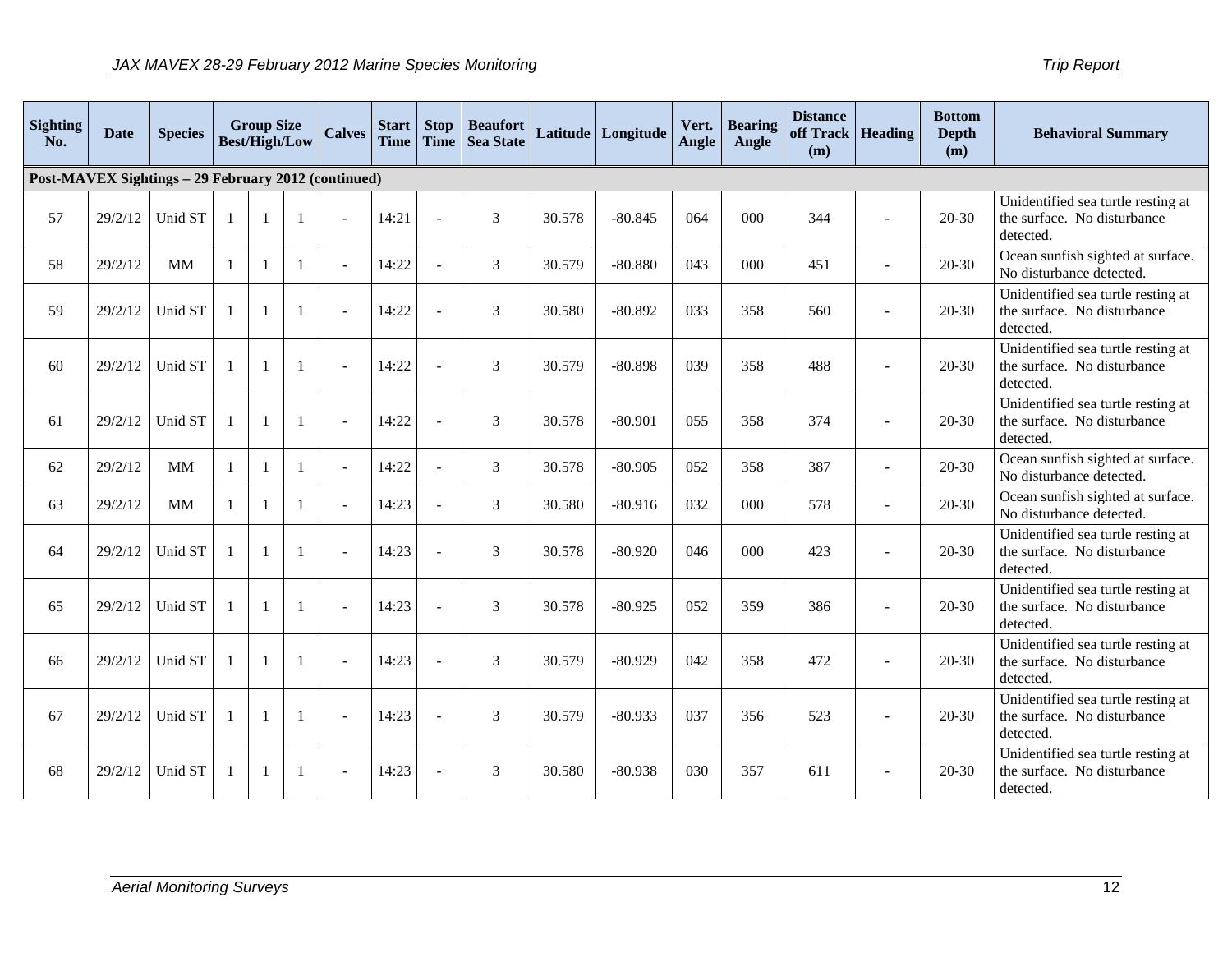| <b>Sighting</b><br>No. | <b>Date</b> | <b>Species</b>                                      |              | <b>Group Size</b><br><b>Best/High/Low</b> |              | <b>Calves</b>            | <b>Start</b><br><b>Time</b> | <b>Stop</b><br><b>Time</b>  | <b>Beaufort</b><br><b>Sea State</b> | Latitude | Longitude | Vert.<br>Angle | <b>Bearing</b><br>Angle | <b>Distance</b><br>off Track   Heading<br>(m) |                          | <b>Bottom</b><br><b>Depth</b><br>(m) | <b>Behavioral Summary</b>                                                                                    |
|------------------------|-------------|-----------------------------------------------------|--------------|-------------------------------------------|--------------|--------------------------|-----------------------------|-----------------------------|-------------------------------------|----------|-----------|----------------|-------------------------|-----------------------------------------------|--------------------------|--------------------------------------|--------------------------------------------------------------------------------------------------------------|
|                        |             | Post-MAVEX Sightings - 29 February 2012 (continued) |              |                                           |              |                          |                             |                             |                                     |          |           |                |                         |                                               |                          |                                      |                                                                                                              |
| 69                     | 29/2/12     | Unid ST                                             |              | 1                                         | -1           | $\overline{a}$           | 14:24                       | $\overline{a}$              | 3                                   | 30.578   | $-80.941$ | 052            | 357                     | 393                                           | $\overline{a}$           | $20 - 30$                            | Unidentified sea turtle resting at<br>the surface. No disturbance<br>detected.                               |
| 70                     | 29/2/12     | Unid ST                                             | $\mathbf{1}$ | $\mathbf{1}$                              | -1           | $\overline{\phantom{a}}$ | 14:24                       | $\overline{a}$              | 3                                   | 30.579   | $-80.951$ | 028            | 357                     | 656                                           |                          | $20 - 30$                            | Unidentified sea turtle resting at<br>the surface. No disturbance<br>detected.                               |
| 71                     | 29/2/12     | Unid ST                                             |              | $\mathbf{1}$                              | 1            | $\overline{\phantom{a}}$ | 14:25                       | $\overline{a}$              | 3                                   | 30.603   | $-80.967$ | 058            | 089                     | 382                                           | L,                       | $20 - 30$                            | Unidentified sea turtle resting at<br>the surface. No disturbance<br>detected. Sighting made off-<br>effort. |
| 72                     | 29/2/12     | Unid ST                                             | $\mathbf{1}$ | $\mathbf{1}$                              | -1           | $\overline{\phantom{a}}$ | 14:26                       | $\overline{a}$              | 3                                   | 30.621   | $-80.967$ | 060            | 091                     | 371                                           | $\blacksquare$           | $15 - 25$                            | Unidentified sea turtle resting at<br>the surface. No disturbance<br>detected. Sighting made off-<br>effort. |
| 73                     | 29/2/12     | <b>MM</b>                                           |              | $\mathbf{1}$                              | $\mathbf{1}$ | $\overline{a}$           | 14:26                       | $\overline{\phantom{a}}$    | 3                                   | 30.637   | $-80.961$ | 028            | 99                      | 686                                           | $\blacksquare$           | $15 - 25$                            | Ocean sunfish sighted at surface.<br>No disturbance detected.                                                |
| 74                     | 29/2/12     | Unid ST                                             |              | $\mathbf{1}$                              | -1           | $\overline{a}$           | 14:29                       | $\overline{a}$              | $\overline{2}$                      | 30.657   | $-80.882$ | 038            | 177                     | 495                                           | $\overline{a}$           | $20 - 30$                            | Unidentified sea turtle resting at<br>the surface. No disturbance<br>detected.                               |
| 75                     | 29/2/12     | S                                                   | $\mathbf{1}$ | $\mathbf{1}$                              | $\mathbf{1}$ | $\mathcal{L}$            | 14:30                       | $\mathcal{L}^{\mathcal{A}}$ | $\overline{2}$                      | 30.667   | $-80.845$ | 048            | 356                     | 420                                           | $\overline{\phantom{a}}$ | $20 - 30$                            | Unidentified shark sighted at<br>surface. No disturbance detected.                                           |
| 76                     | 29/2/12     | Unid ST                                             |              | $\mathbf{1}$                              | -1           | $\overline{\phantom{a}}$ | 14:30                       | $\overline{a}$              | $\overline{2}$                      | 30.667   | $-80.825$ | 068            | 000                     | 340                                           | $\overline{a}$           | $20 - 30$                            | Unidentified sea turtle resting at<br>the surface. No disturbance<br>detected.                               |
| 77                     | 29/2/12     | Unid ST                                             | $\mathbf{1}$ | $\mathbf{1}$                              | $\mathbf{1}$ | $\overline{a}$           | 14:31                       | $\overline{a}$              | $\overline{2}$                      | 30.669   | $-80.813$ | 037            | 358                     | 523                                           | $\overline{a}$           | $20 - 30$                            | Unidentified sea turtle resting at<br>the surface. No disturbance<br>detected.                               |
| 78                     | 29/2/12     | MM                                                  | $\mathbf{1}$ | $\mathbf{1}$                              | -1           | $\omega$                 | 14:31                       | $\overline{a}$              | $\overline{2}$                      | 30.659   | $-80.808$ | 030            | 179                     | 625                                           | $\overline{a}$           | $20 - 30$                            | Ocean sunfish sighted at surface.<br>No disturbance detected.                                                |
| 79                     | 29/2/12     | Unid ST                                             | $\mathbf{1}$ | 1                                         | -1           | $\overline{a}$           | 14:31                       | $\overline{a}$              | $\overline{2}$                      | 30.660   | $-80.804$ | 035            | 180                     | 544                                           | $\blacksquare$           | $20 - 30$                            | Unidentified sea turtle resting at<br>the surface. No disturbance<br>detected.                               |
| 80                     | 29/2/12     | Unid ST                                             |              | $\mathbf{1}$                              | -1           | $\overline{\phantom{a}}$ | 14:32                       | $\overline{a}$              | $\overline{2}$                      | 30.668   | $-80.768$ | 058            | 000                     | 383                                           | $\overline{a}$           | $20 - 30$                            | Unidentified sea turtle resting at<br>the surface. No disturbance<br>detected.                               |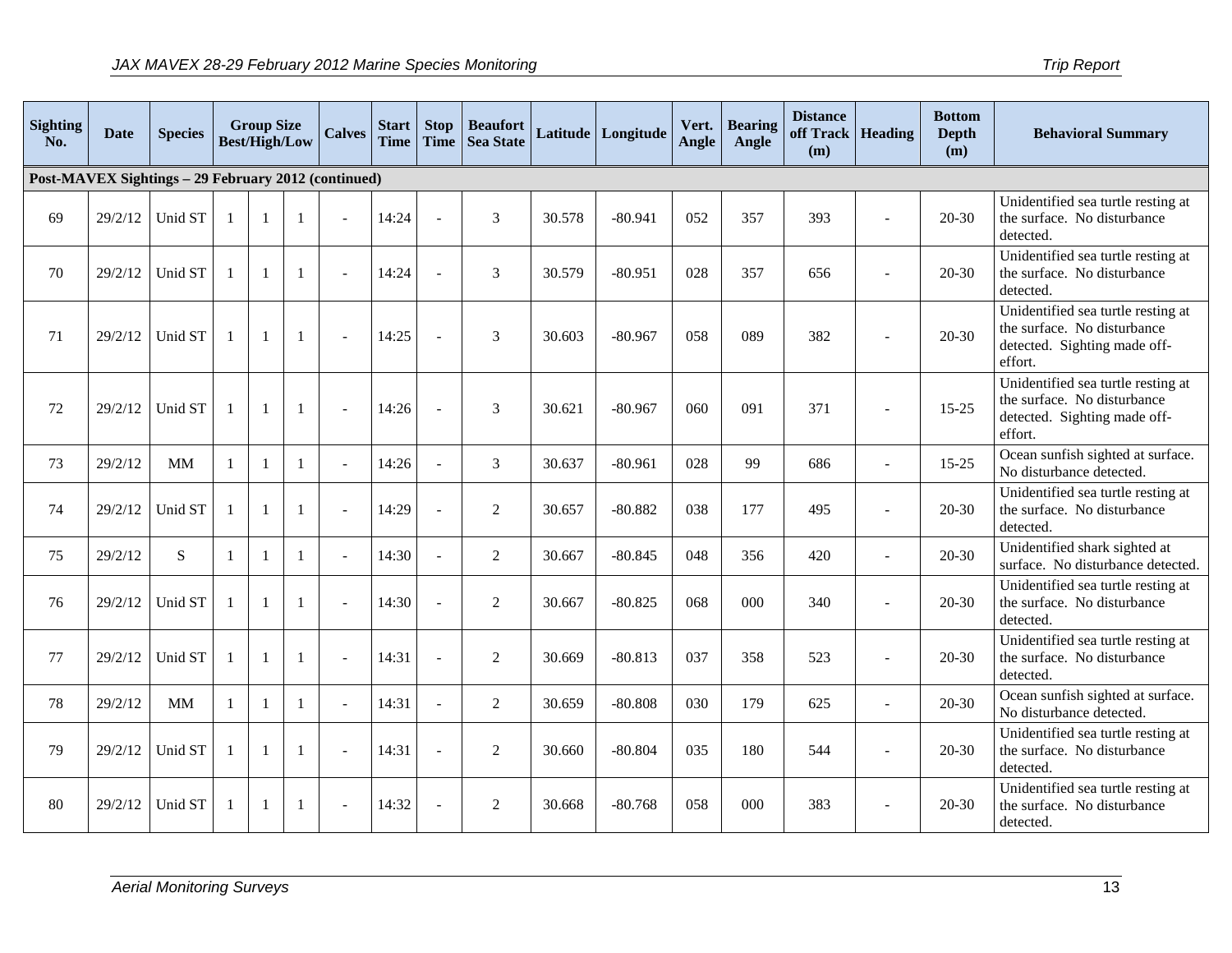| <b>Sighting</b><br>No. | <b>Date</b> | <b>Species</b>                                      |              | <b>Group Size</b><br>Best/High/Low |                | <b>Calves</b>  | <b>Start</b><br><b>Time</b> | <b>Stop</b><br><b>Time</b> | <b>Beaufort</b><br><b>Sea State</b> |        | Latitude   Longitude | Vert.<br>Angle | <b>Bearing</b><br>Angle | <b>Distance</b><br>off Track<br>(m) | <b>Heading</b>           | <b>Bottom</b><br><b>Depth</b><br>(m) | <b>Behavioral Summary</b>                                                      |
|------------------------|-------------|-----------------------------------------------------|--------------|------------------------------------|----------------|----------------|-----------------------------|----------------------------|-------------------------------------|--------|----------------------|----------------|-------------------------|-------------------------------------|--------------------------|--------------------------------------|--------------------------------------------------------------------------------|
|                        |             | Post-MAVEX Sightings - 29 February 2012 (continued) |              |                                    |                |                |                             |                            |                                     |        |                      |                |                         |                                     |                          |                                      |                                                                                |
| 81                     | 29/2/12     | Unid ST                                             |              | -1                                 |                |                | 14:32                       | $\overline{a}$             | $\overline{2}$                      | 30.662 | $-80.760$            | 052            | 240                     | 411                                 |                          | 20-30                                | Unidentified sea turtle resting at<br>the surface. No disturbance<br>detected. |
| 82                     | 29/2/12     | Unid ST                                             | $\mathbf{1}$ | $\mathbf{1}$                       | $\mathbf{1}$   |                | 14:32                       | $\overline{a}$             | $\overline{2}$                      | 30.659 | $-80.742$            | 033            | 181                     | 596                                 | $\blacksquare$           | $20 - 30$                            | Unidentified sea turtle resting at<br>the surface. No disturbance<br>detected. |
| 83                     | 29/2/12     | <b>MM</b>                                           | $\mathbf{1}$ | 1                                  |                | $\overline{a}$ | 14:36                       | $\overline{a}$             | $\overline{2}$                      | 30.666 | $-80.601$            | 054            | 002                     | 409                                 | $\blacksquare$           | $30 - 40$                            | Ocean sunfish sighted at surface.<br>No disturbance detected.                  |
| 84                     | 29/2/12     | Unid ST                                             | $\mathbf{1}$ | $\mathbf{1}$                       |                |                | 14:40                       | $\overline{a}$             | 3                                   | 30.655 | $-80.469$            | 041            | 182                     | 475                                 | $\sim$                   | $30 - 40$                            | Unidentified sea turtle resting at<br>the surface. No disturbance<br>detected. |
| 85                     | 29/2/12     | <b>MM</b>                                           | 1            | $\mathbf{1}$                       | $\mathbf{1}$   |                | 14:51                       | $\overline{a}$             | 3                                   | 30.743 | $-80.540$            | 052            | 140                     | 565                                 | $\overline{a}$           | $30 - 40$                            | Ocean sunfish sighted at surface.<br>No disturbance detected.                  |
| 86                     | 29/2/12     | <b>MM</b>                                           | $\mathbf{1}$ | $\mathbf{1}$                       |                |                | 14:52                       | $\overline{\phantom{a}}$   | 3                                   | 30.753 | $-80.552$            | 043            | 000                     | 647                                 |                          | $30 - 40$                            | Ocean sunfish sighted at surface.<br>No disturbance detected.                  |
| 87                     | 29/2/12     | <b>MM</b>                                           | $\mathbf{1}$ | $\mathbf{1}$                       |                | $\overline{a}$ | 14:52                       | $\overline{\phantom{a}}$   | 3                                   | 30.752 | $-80.559$            | 056            | 000                     | 526                                 | $\overline{a}$           | $30 - 40$                            | Ocean sunfish sighted at surface.<br>No disturbance detected.                  |
| 88                     | 29/2/12     | <b>MM</b>                                           | $\mathbf{1}$ | $\mathbf{1}$                       |                |                | 14:52                       | $\overline{a}$             | 3                                   | 30.752 | $-80.563$            | 058            | 001                     | 527                                 |                          | $30 - 40$                            | Ocean sunfish sighted at surface.<br>No disturbance detected.                  |
| 89                     | 29/2/12     | <b>MM</b>                                           | $\mathbf{1}$ | $\mathbf{1}$                       |                |                | 14:52                       | $\overline{a}$             | 3                                   | 30.752 | $-80.572$            | 054            | 002                     | 556                                 | $\overline{\phantom{a}}$ | $30 - 40$                            | Ocean sunfish sighted at surface.<br>No disturbance detected.                  |
| 90                     | 29/2/12     | <b>MM</b>                                           | $\mathbf{1}$ | -1                                 | $\mathbf{1}$   | $\sim$         | 14:54                       | $\overline{a}$             | 3                                   | 30.752 | $-80.638$            | 054            | 358                     | 542                                 | $\mathbf{r}$             | $30 - 40$                            | Ocean sunfish sighted at surface.<br>No disturbance detected.                  |
| 91                     | 29/2/12     | <b>MM</b>                                           | $\mathbf{1}$ | $\mathbf{1}$                       | $\mathbf{1}$   | $\overline{a}$ | 14:55                       | $\overline{a}$             | 3                                   | 30.742 | $-80.654$            | 052            | 179                     | 546                                 | $\blacksquare$           | $30 - 40$                            | Ocean sunfish sighted at surface.<br>No disturbance detected.                  |
| 92                     | 29/2/12     | <b>MM</b>                                           | $\mathbf{1}$ | $\mathbf{1}$                       |                |                | 14:55                       | $\overline{\phantom{a}}$   | 3                                   | 30.753 | $-80.674$            | 039            | 359                     | 694                                 | $\blacksquare$           | $20 - 30$                            | Ocean sunfish sighted at surface.<br>No disturbance detected.                  |
| 93                     | 29/2/12     | Unid ST                                             | $\mathbf{1}$ | $\mathbf{1}$                       | $\overline{1}$ |                | 15:04                       | $\omega$                   | 3                                   | 30.766 | $-80.960$            | 030            | 083                     | 626                                 | $\blacksquare$           | $20 - 30$                            | Unidentified sea turtle resting at<br>the surface. No disturbance<br>detected. |
| 94                     | 29/2/12     | Unid ST                                             | 1            | $\mathbf{1}$                       | -1             |                | 15:04                       | $\overline{\phantom{a}}$   | 3                                   | 30.773 | $-80.963$            | 051            | 087                     | 414                                 | $\blacksquare$           | $20 - 30$                            | Unidentified sea turtle resting at<br>the surface. No disturbance<br>detected. |
| 95                     | 29/2/12     | MB                                                  | 1            | $\mathbf{1}$                       |                |                | 15:05                       |                            | 3                                   | 30.804 | $-80.961$            | 038            | 092                     | 485                                 |                          | 20-30                                | Manta Ray sighted at surface. No<br>disturbance detected.                      |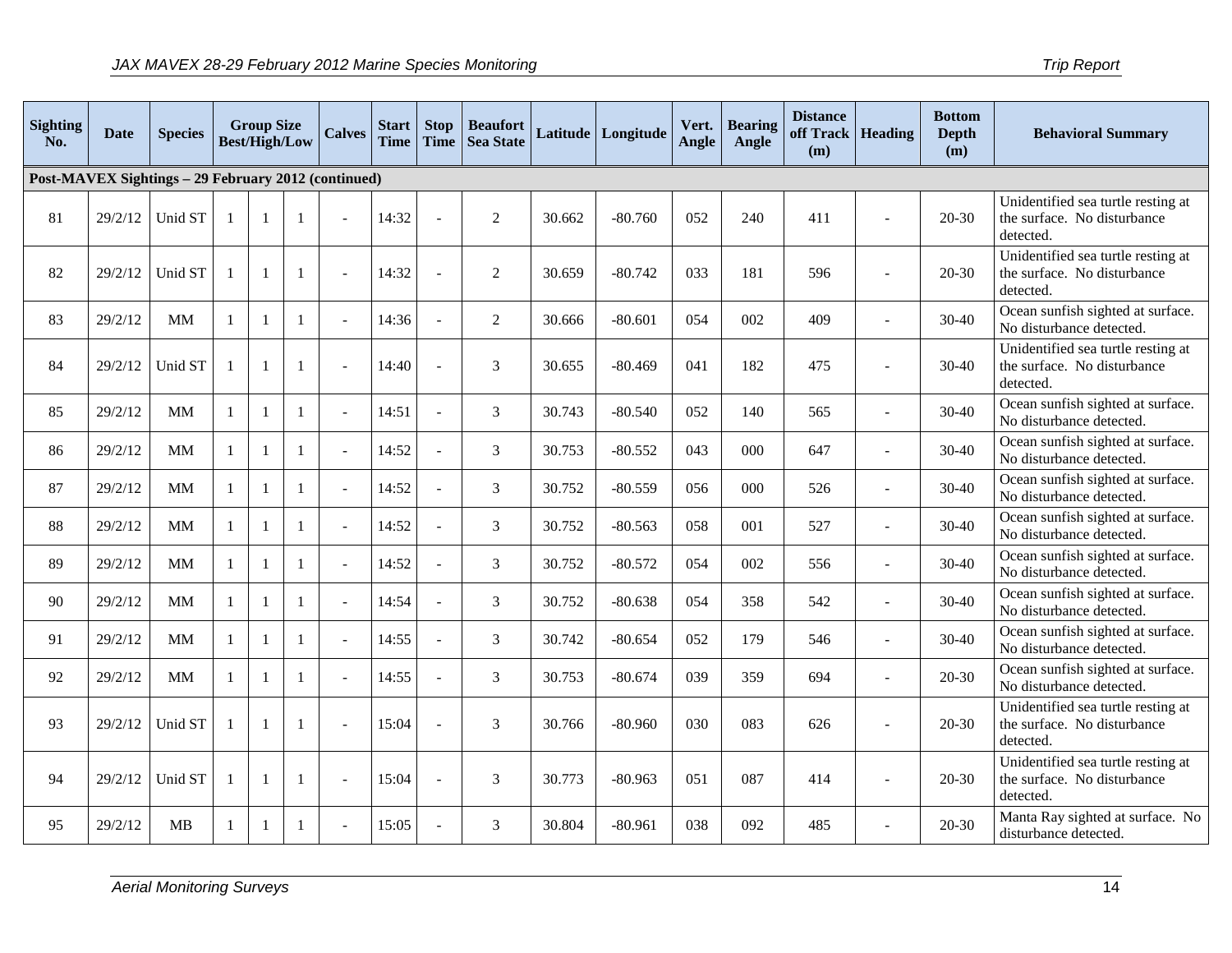| <b>Sighting</b><br>No. | <b>Date</b> | <b>Species</b>                                      | <b>Group Size</b><br>Best/High/Low |                | <b>Calves</b>  | <b>Start</b><br><b>Time</b> | <b>Stop</b><br><b>Time</b> | <b>Beaufort</b><br><b>Sea State</b> |        | Latitude   Longitude | Vert.<br>Angle | <b>Bearing</b><br>Angle | <b>Distance</b><br>off Track<br>(m) | <b>Heading</b>           | <b>Bottom</b><br><b>Depth</b><br>(m) | <b>Behavioral Summary</b>                                                      |
|------------------------|-------------|-----------------------------------------------------|------------------------------------|----------------|----------------|-----------------------------|----------------------------|-------------------------------------|--------|----------------------|----------------|-------------------------|-------------------------------------|--------------------------|--------------------------------------|--------------------------------------------------------------------------------|
|                        |             | Post-MAVEX Sightings - 29 February 2012 (continued) |                                    |                |                |                             |                            |                                     |        |                      |                |                         |                                     |                          |                                      |                                                                                |
| 96                     | 29/2/12     | <b>MB</b>                                           | $\mathbf{1}$                       |                | $\overline{a}$ | 15:05                       | $\overline{\phantom{a}}$   | 3                                   | 30.810 | $-80.971$            | 045            | 272                     | 433                                 |                          | $20 - 30$                            | Manta Ray sighted at surface. No<br>disturbance detected.                      |
| 97                     | 29/2/12     | Unid ST                                             | $\mathbf{1}$                       | $\mathbf{1}$   | $\overline{a}$ | 15:05                       | $\overline{a}$             | 3                                   | 30.814 | $-80.961$            | 046            | 92                      | 428                                 | $\overline{a}$           | $20 - 30$                            | Unidentified sea turtle resting at<br>the surface. No disturbance<br>detected. |
| 98                     | 29/2/12     | Unid ST                                             | $\mathbf{1}$                       | $\overline{1}$ | $\overline{a}$ | 15:10                       | $\overline{\phantom{a}}$   | 3                                   | 30.832 | $-80.785$            | 044            | 182                     | 428                                 | $\blacksquare$           | $20 - 30$                            | Unidentified sea turtle resting at<br>the surface. No disturbance<br>detected. |
| 99                     | 29/2/12     | Unid ST                                             | $\mathbf{1}$                       | $\mathbf{1}$   | $\sim$         | 15:11                       | $\equiv$                   | 3                                   | 30.840 | $-80.779$            | 038            | 002                     | 480                                 | $\blacksquare$           | $20 - 30$                            | Unidentified sea turtle resting at<br>the surface. No disturbance<br>detected. |
| 100                    | 29/2/12     | MB                                                  | $\mathbf{1}$                       | -1             | $\overline{a}$ | 15:13                       | $\overline{\phantom{a}}$   | 3                                   | 30.830 | $-80.681$            | 037            | 181                     | 505                                 | $\blacksquare$           | $20 - 30$                            | Manta Ray sighted at surface. No<br>disturbance detected.                      |
| 101                    | 29/2/12     | Unid ST                                             | $\mathbf{1}$                       | $\mathbf{1}$   | $\sim$         | 15:14                       | $\overline{\phantom{a}}$   | 3                                   | 30.829 | $-80.665$            | 034            | 181                     | 549                                 | $\overline{\phantom{a}}$ | 20-30                                | Unidentified sea turtle resting at<br>the surface. No disturbance<br>detected. |
| 102                    | 29/2/12     | Unid ST                                             | $\mathbf{1}$                       | $\mathbf{1}$   | $\overline{a}$ | 15:14                       | $\overline{a}$             | 3                                   | 30.838 | $-80.652$            | 047            | 001                     | 421                                 | $\blacksquare$           | $20 - 30$                            | Unidentified sea turtle resting at<br>the surface. No disturbance<br>detected. |
| 103                    | 29/2/12     | MM                                                  | $\mathbf{1}$                       |                | $\sim$         | 15:15                       | $\overline{a}$             | 3                                   | 30.843 | $-80.621$            | 024            | 240                     | 724                                 | $\sim$                   | $20 - 30$                            | Ocean sunfish sighted at surface.<br>No disturbance detected.                  |
| 104                    | 29/2/12     | <b>MM</b>                                           | $\mathbf{1}$                       |                | $\overline{a}$ | 15:15                       | $\blacksquare$             | 3                                   | 30.849 | $-80.621$            | 024            | 240                     | 718                                 | $\blacksquare$           | $20 - 30$                            | Ocean sunfish sighted at surface.<br>No disturbance detected.                  |
| 105                    | 29/2/12     | Unid ST                                             | $\mathbf{1}$                       | -1             | $\overline{a}$ | 15:16                       | $\overline{\phantom{a}}$   | 3                                   | 30.861 | $-80.609$            | 039            | 092                     | 485                                 | $\blacksquare$           | $30-40$                              | Unidentified sea turtle resting at<br>the surface. No disturbance<br>detected. |
| 106                    | 29/2/12     | Unid ST                                             | $\mathbf{1}$                       | $\mathbf{1}$   | $\overline{a}$ | 15:16                       | $\omega$                   | 3                                   | 30.867 | $-80.610$            | 056            | 092                     | 378                                 | $\blacksquare$           | $30 - 40$                            | Unidentified sea turtle resting at<br>the surface. No disturbance<br>detected. |
| 107                    | 29/2/12     | Unid ST                                             | $\mathbf{1}$                       | -1             | $\sim$         | 15:16                       | $\omega$                   | 3                                   | 30.870 | $-80.610$            | 054            | 092                     | 386                                 | $\overline{\phantom{a}}$ | 30-40                                | Unidentified sea turtle resting at<br>the surface. No disturbance<br>detected. |
| 108                    | 29/2/12     | Unid ST                                             | $\mathbf{1}$                       |                | $\sim$         | 15:16                       | $\overline{\phantom{a}}$   | 3                                   | 30.873 | $-80.610$            | 048            | 093                     | 417                                 | $\overline{\phantom{a}}$ | $30 - 40$                            | Unidentified sea turtle resting at<br>the surface. No disturbance<br>detected. |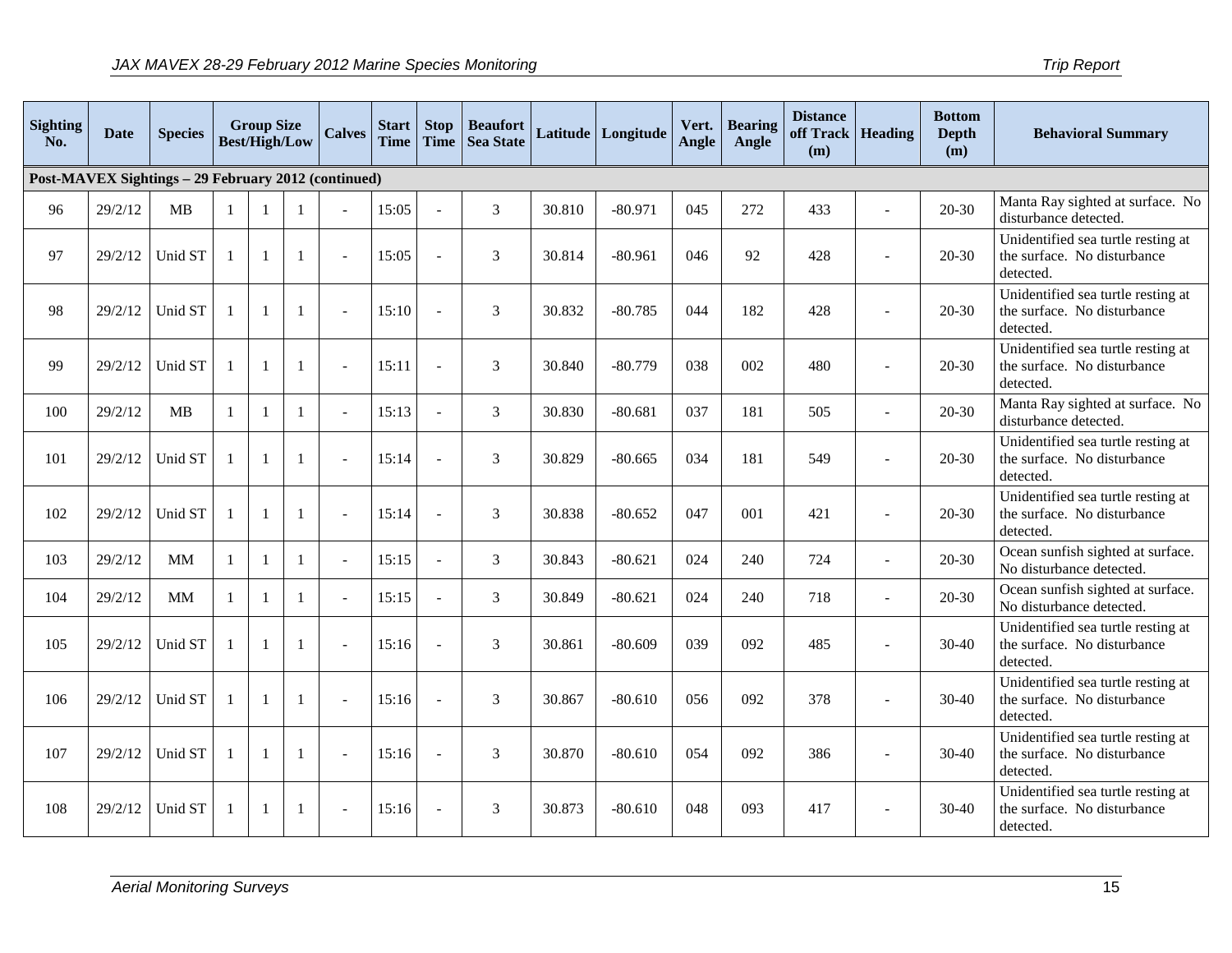| Sighting<br>No. | <b>Date</b> | <b>Species</b>                                      |                | <b>Group Size</b><br>Best/High/Low |                | <b>Calves</b>            | <b>Start</b><br><b>Time</b> | <b>Stop</b><br><b>Time</b> | <b>Beaufort</b><br><b>Sea State</b> |        | Latitude   Longitude | Vert.<br>Angle | <b>Bearing</b><br>Angle | <b>Distance</b><br>off Track   Heading<br>(m) |                          | <b>Bottom</b><br><b>Depth</b><br>(m) | <b>Behavioral Summary</b>                                                                                                                      |
|-----------------|-------------|-----------------------------------------------------|----------------|------------------------------------|----------------|--------------------------|-----------------------------|----------------------------|-------------------------------------|--------|----------------------|----------------|-------------------------|-----------------------------------------------|--------------------------|--------------------------------------|------------------------------------------------------------------------------------------------------------------------------------------------|
|                 |             | Post-MAVEX Sightings - 29 February 2012 (continued) |                |                                    |                |                          |                             |                            |                                     |        |                      |                |                         |                                               |                          |                                      |                                                                                                                                                |
| 109             | 29/2/12     | Unid ST                                             |                | $\mathbf{1}$                       |                | $\overline{a}$           | 15:16                       | $\overline{a}$             | 3                                   | 30.876 | $-80.610$            | 065            | $094^\circ$             | 342                                           | $\blacksquare$           | $30-40$                              | Unidentified sea turtle resting at<br>the surface. No disturbance<br>detected.                                                                 |
| 110             | 29/2/12     | Unid ST                                             |                | $\mathbf{1}$                       | $\mathbf{1}$   | $\overline{a}$           | 15:17                       | $\overline{a}$             | 3                                   | 30.921 | $-80.626$            | 065            | 011                     | 376                                           | $\blacksquare$           | $30 - 40$                            | Unidentified sea turtle resting at<br>the surface. No disturbance<br>detected.                                                                 |
| 111             | 29/2/12     | <b>SF</b>                                           | 6              | $\overline{7}$                     | $\overline{4}$ | $\Omega$                 | 15:18                       | $\overline{a}$             | 3                                   | 30.924 | $-80.629$            | 033            | 010                     | 623                                           | 90                       | $30 - 40$                            | Group of approximately six6<br>Atlantic spotted dolphins<br>traveling. No disturbance<br>detected.                                             |
| 112             | 29/2/12     | <b>SF</b>                                           | 16             | 18                                 | 8              | $\theta$                 | 15:23                       | 15:44                      | 3                                   | 30.928 | $-80.690$            | 038            | 009                     | 540                                           | various                  | $20 - 30$                            | Group of approximately 16<br>Atlantic spotted dolphins<br>traveling at various speeds and<br>milling. See Appendix B for<br>focal follow data. |
| 113             | 29/2/12     | <b>SF</b>                                           | 35             | 40                                 | 30             | $\Omega$                 | 15:50                       | 15:58                      | 3                                   | 30.960 | $-80.674$            | 045            | 010                     | 539                                           | various                  | $20 - 30$                            | Group of approximately 35<br>Atlantic spotted dolphins milling<br>and traveling slowly. See<br>Appendix B for focal follow<br>data.            |
| 114             | 29/2/12     | <b>MM</b>                                           |                | $\mathbf{1}$                       | $\mathbf{1}$   | $\sim$                   | 16:07                       | $\sim$                     | 3                                   | 30.933 | $-80.960$            | 029            | 081                     | 609                                           | $\overline{a}$           | $10-20$                              | Ocean sunfish sighted at surface.<br>No disturbance detected.<br>Sighting made off-effort.                                                     |
| 115             | 29/2/12     | $F_{\rm}$                                           | $\blacksquare$ | $\sim$                             | $\sim$         | $\overline{\phantom{a}}$ | 16:12                       | $\mathbf{r}$               | 3                                   | 31.015 | $-80.858$            | 045            | 356                     | 460                                           | $\blacksquare$           | $20 - 30$                            | Big school of fish sighted at the<br>surface. No disturbance detected.                                                                         |
| 116             | 29/2/12     | Unid ST                                             |                | $\mathbf{1}$                       |                | $\overline{a}$           | 16:17                       |                            | 3                                   | 31.004 | $-80.663$            | 044            | 180                     | 462                                           | $\overline{\phantom{a}}$ | $20 - 30$                            | Unidentified sea turtle resting at<br>the surface. No disturbance<br>detected.                                                                 |
| 117             | 29/2/12     | Unid                                                | 15             | 20                                 | 10             | $\boldsymbol{0}$         | 16:18                       |                            | 3                                   | 31.012 | $-80.631$            | 049            | 012                     | 425                                           |                          | $20 - 30$                            | Unidentified group of dolphins<br>sighted briefly. No disturbance<br>detected.                                                                 |

Note: \*GPS malfunctioned. No position data for this sighting.

Key: Unid ST = Unidentified sea turtle; Unid = Unidentified dolphins; S = Shark; TT = Common Bottlenose Dolphins (Tursiops truncatus); SF = Atlantic Spotted Dolphins (Stenella Frontalis); Unid SD = Unidentified spotted dolphins; MM = Ocean sunfish (*Mola mola*); MB = Manta Ray (*Manta birostris*); F = School of fish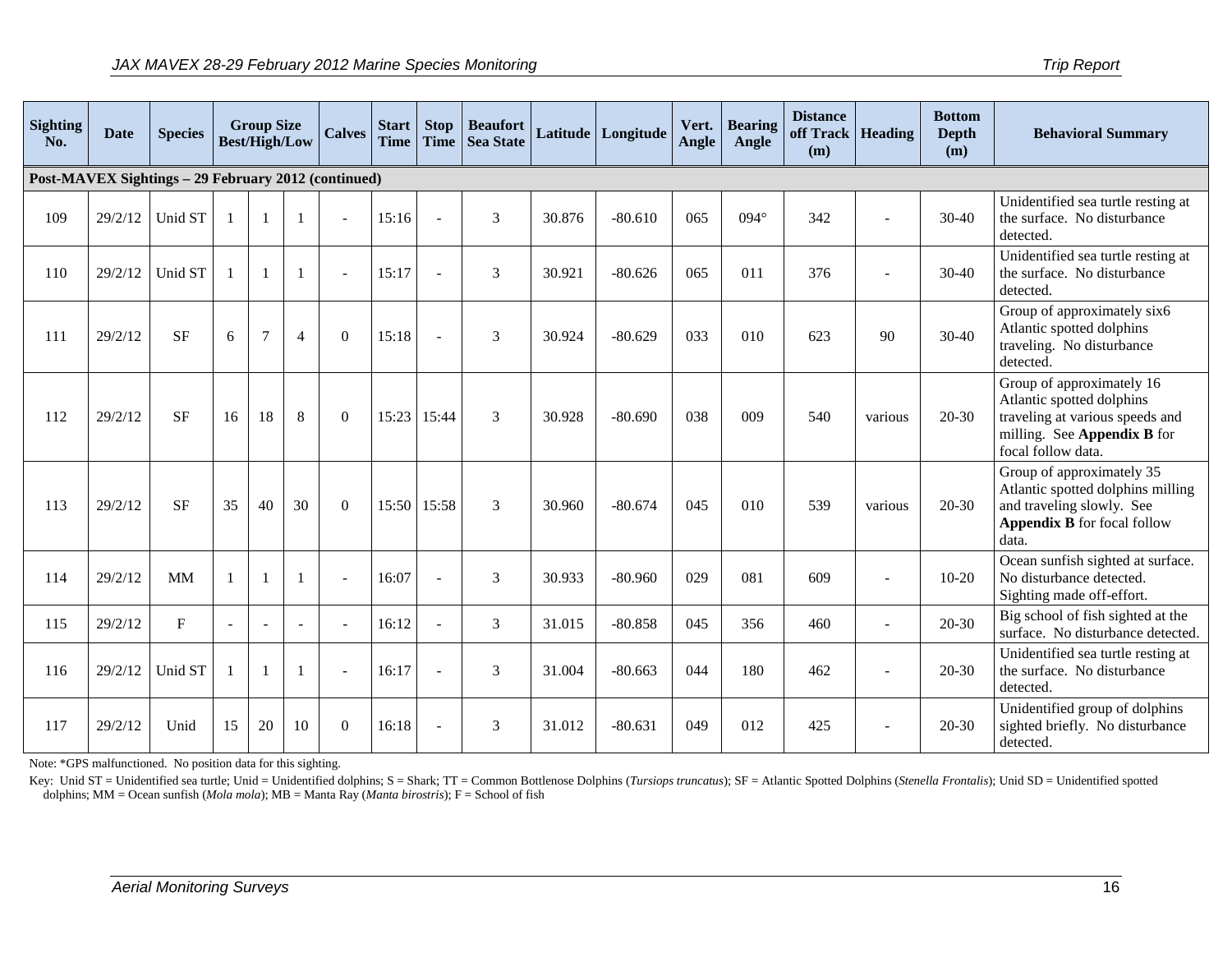#### **Sightings**

Fourteen sightings of cetaceans and 84 sightings of sea turtles were recorded during 9.8 hrs of total survey flight time (includes on-effort and off-effort intervals) within the survey area covering a 2-day period (**Figure 2, Table 3**). One sighting of unidentified dolphins and 2 sightings of sea turtles were made during the 1-day during-MAVEX survey on 28 February (**Figure 3**, **Table 3**). Thirteen sightings of dolphins and 82 sightings of sea turtles were made throughout the 1-day post-MAVEX survey period on 29 February (**Figure 4, Table 3**). Sightings over the 2-day period included 6 sightings of bottlenose dolphins, 5 sightings of Atlantic spotted dolphins, 2 sightings of unidentified dolphins, 1 sighting of unidentified spotted dolphins, 84 sightings of unidentified sea turtles, 3 sightings of manta rays, 17 sightings of ocean sunfish, 2 sightings of sharks, and 1 sighting of a large school of fish. **Table 4** provides a summary of sightings information and bottom depth information. Bottom depths for each sighting were estimated in 10-m ranges from plots of latitude and longitude for each sighting within a Geographic Information System. Due to limitations arising from flight time, glare, altitude, and group dispersal, digital photographs to determine or confirm species identification were not collected for all marine species sighted in the area and consequently these sightings were labeled as unidentified dolphin or unidentified spotted dolphin groups.

| <b>Species</b>                      | <b>Number of Sightings</b> | <b>Bottom Depths</b><br>(m) |
|-------------------------------------|----------------------------|-----------------------------|
| <b>Bottlenose Dolphin</b>           | 6                          | $10-50$                     |
| <b>Atlantic Spotted Dolphin</b>     | 5                          | $20-40$                     |
| Unidentified Dolphin                | $\overline{2}$             | $20 - 150$                  |
| <b>Unidentified Spotted Dolphin</b> | 1                          | $20 - 30$                   |
| Unidentified Sea Turtle             | 84                         | $10-50$                     |
| Manta Ray                           | 3                          | $20 - 30$                   |
| Ocean Sunfish                       | 17                         | $10-40$                     |
| School of Fish                      |                            | $20 - 30$                   |
| Shark                               | $\mathcal{P}$              | $20 - 50$                   |

<span id="page-20-0"></span>**Table 4. Summary of Sightings and Depths Recorded During Monitoring for JAX MAVEX Training**

#### *Sightings Per Unit Effort (SPUE)*

SPUE was calculated as the total survey on-effort (hr/km/NM) divided by the total number of sightings. For monitoring conducted on 28 February in Beaufort sea state ranging from 3 to 5, the SPUE for marine mammals  $(n=1)$  was equal to one sighting per 3.5 hr, 761.5 km, and 411.2 NM. No SPUE for sea turtles was calculated for 28 February due to zero on effort sea turtle sightings for that day. For monitoring on 29 February in Beaufort sea state ranging from 2 to 4, the SPUE for marine mammals  $(n=8)$  was equal to one sighting per 0.7 hr, 140.7 km, and 76.0 NM. SPUE for 29 February for sea turtle sightings (*n*=71) was equal to one sighting per 0.1 hr, 15.9 km, and 8.6 NM. For this two-day monitoring exercise across two separate locations, the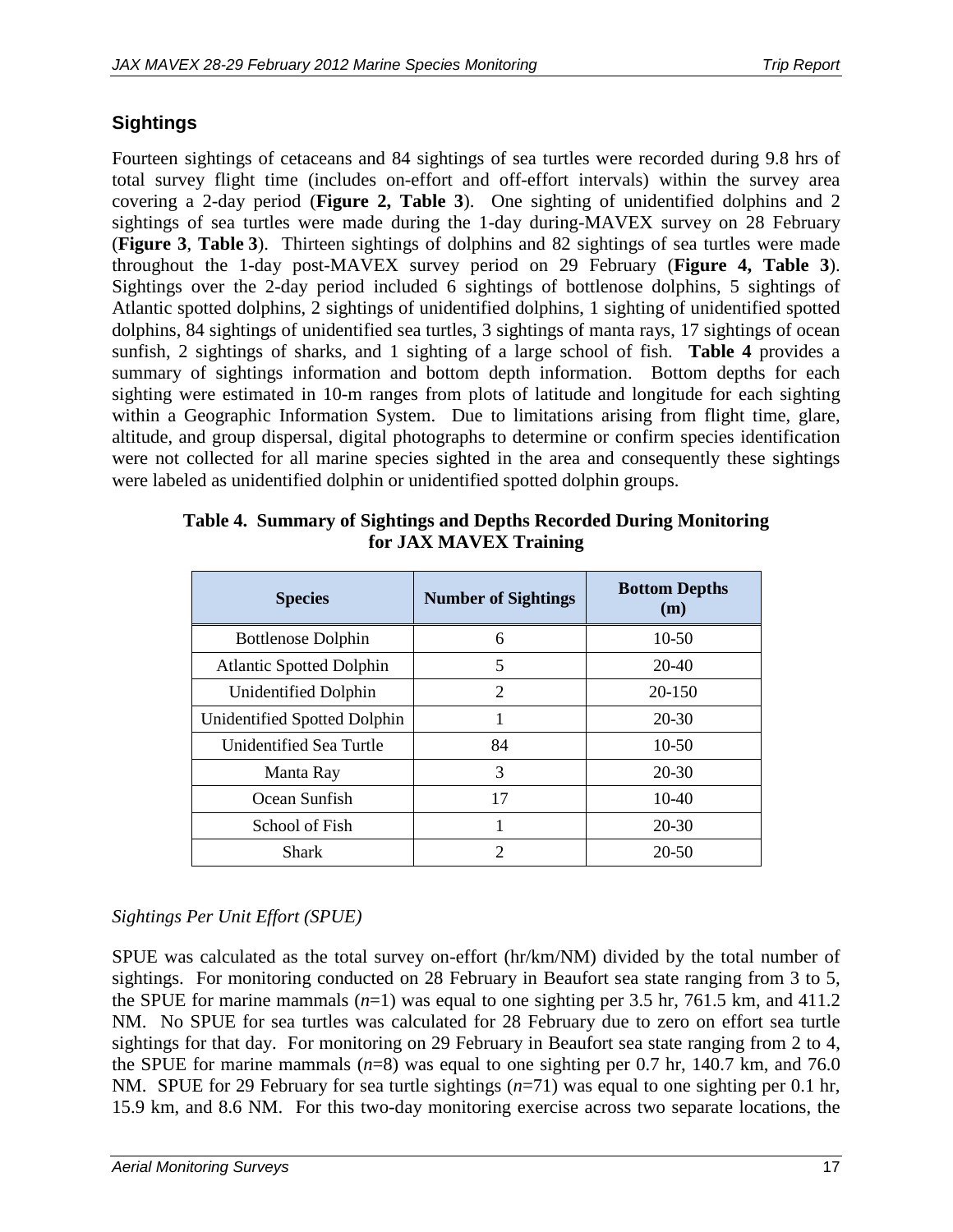overall SPUE for marine mammals  $(n=9)$  was equal to one sighting per 1.0 hr, 209.7 km, and 113.2 NM, while the SPUE for sea turtles (*n*=71) was equal to one sighting per 0.1 hr, 26.6 km, and 14.3 NM.

#### **Behavior**

No visible evidence of unusual behavior was observed for the during-MAVEX or post-MAVEX surveys (**Table 3**). The survey team conducted five brief focal follows on 29 February. The first focal follow was a period of 20 minutes (min) spent with a group of 16 Atlantic spotted dolphins. The second focal follow was a period of 22 min spent with a group of 25 unidentified spotted dolphins. The third focal follow was a period of 35 min spent with a group of 23 Atlantic spotted dolphins. The fourth focal follow was a period of 20 min spent with a group of 16 Atlantic spotted dolphins. The fifth focal follow was a period of 6 min spent with a group of 35 Atlantic spotted dolphins. Detailed behavioral observations made during the focal follows are presented in **Appendix B**. Photographs and video of suitable quality for species identification purposes were collected during several, but not all, dolphin sightings.

### <span id="page-21-0"></span>Section 4 Acknowledgements

We would like to thank Orion Aviation's Director Ed Coffman and pilots Stan and Dave Huddle. These data were obtained under National Marine Fisheries Service permit no. 14451 issued to Joseph R. Mobley, Jr.

### <span id="page-21-1"></span>Section 5 References

| Buckland et<br>al. 2001 | Buckland, S.T., D.R. Anderson, K.P. Burnham, J.L. Laake, D.L. Borchers, and<br>L. Thomas. 2001. <i>Introduction to distance sampling: Estimating abundance of</i><br><i>biological populations.</i> Oxford University Press.                                                                                                                                                                                                                                                                                                  |
|-------------------------|-------------------------------------------------------------------------------------------------------------------------------------------------------------------------------------------------------------------------------------------------------------------------------------------------------------------------------------------------------------------------------------------------------------------------------------------------------------------------------------------------------------------------------|
| Smultea et al.<br>2009  | Smultea, M.A., J.R. Mobley, Jr., and K. Lomac-MacNair. 2009. Aerial Survey<br>Monitoring for Marine Mammals and Sea Turtles in Conjunction with US Navy<br>Major Training Events off San Diego, California, 15-21 October and 15-18<br>November 2008, Final Report. Prepared by Marine Mammal Research<br>Consultants, Honolulu, HI, and Smultea Environmental Sciences, LLC.,<br>Issaquah, WA, under Contract No. N62742-08-P-1936 and N62742-08-P-1938<br>for NAVFAC Pacific, EV2 Environmental Planning, Pearl Harbor, HI. |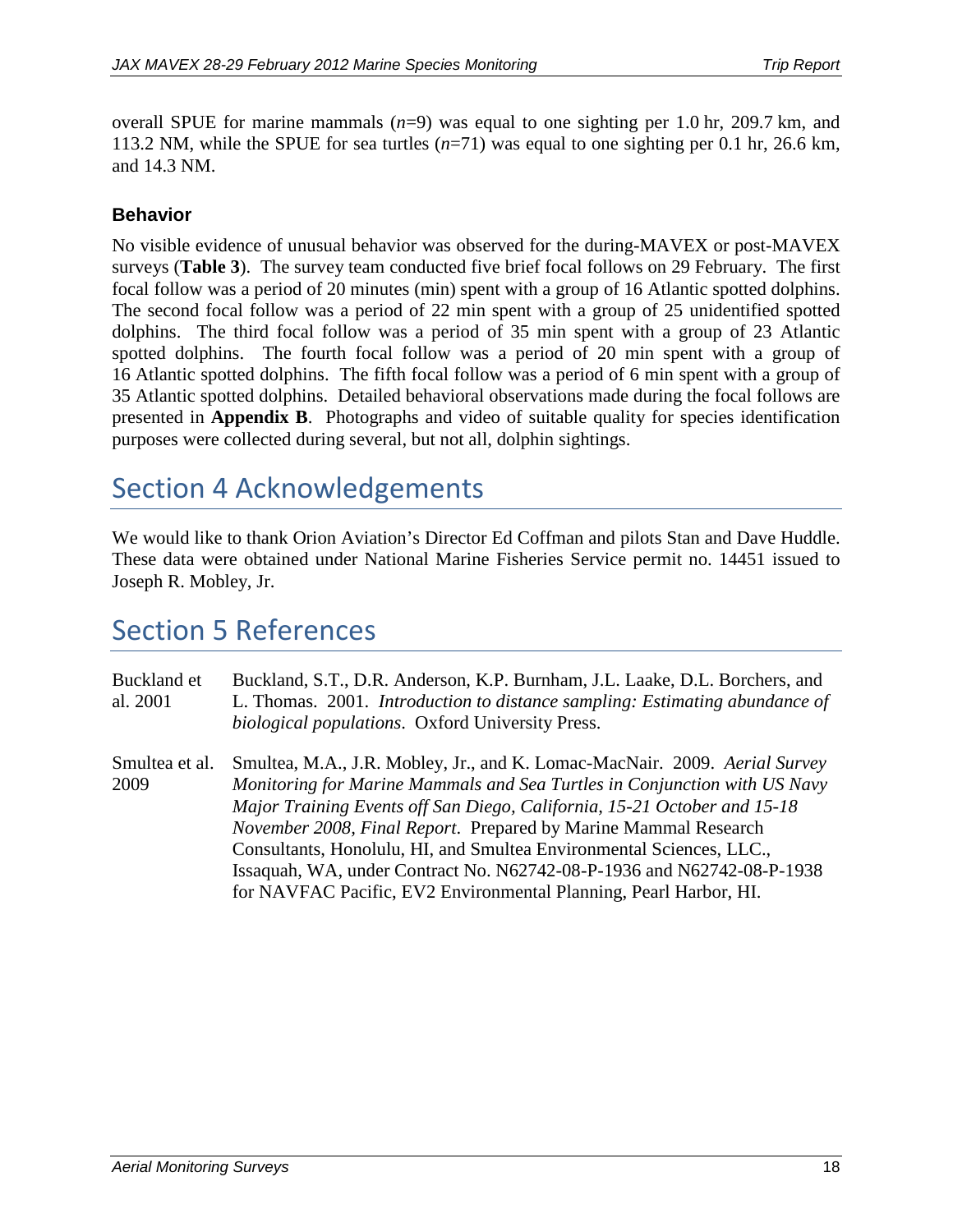<span id="page-22-0"></span>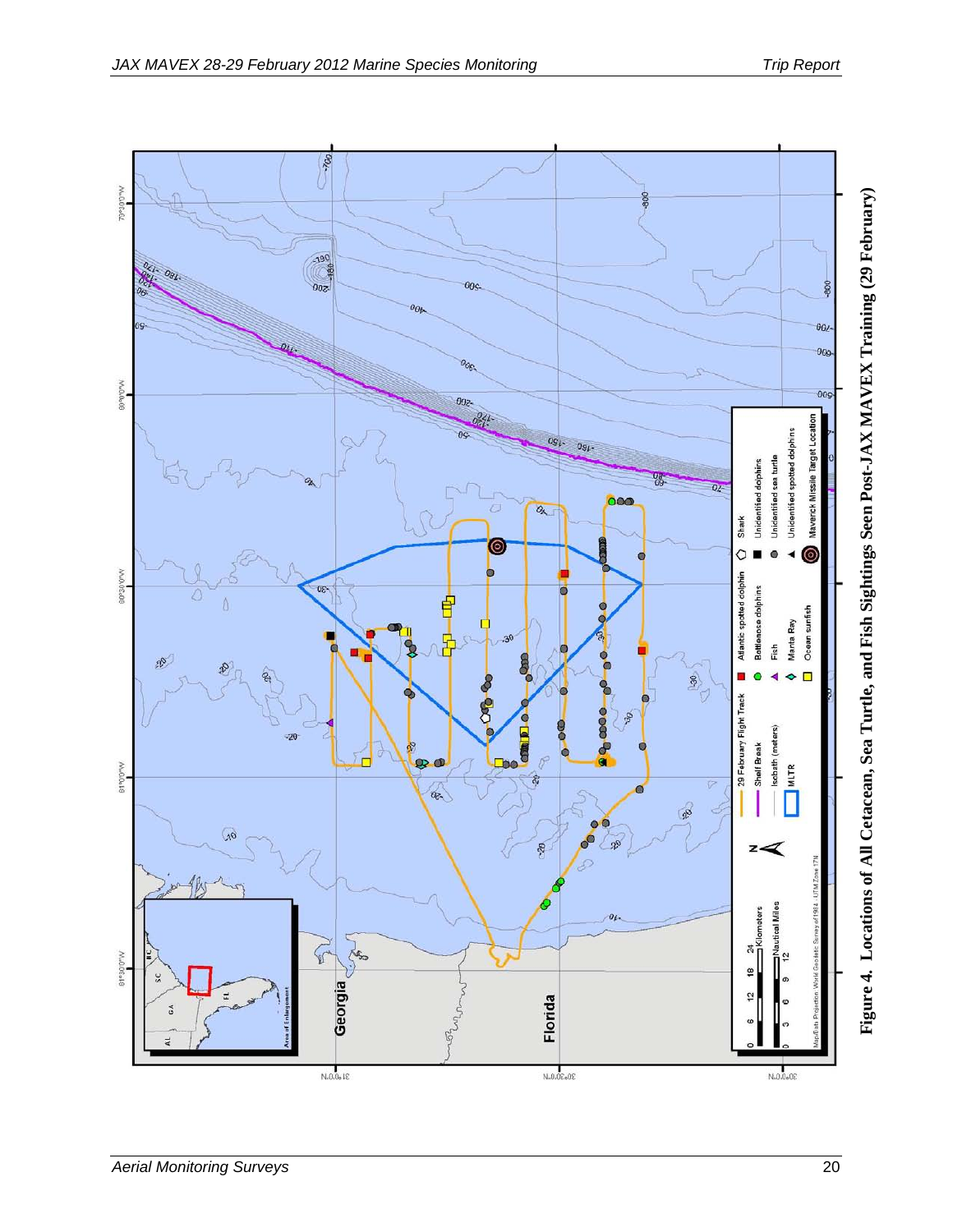### **APPENDIX A**

### <span id="page-24-0"></span>**Environmental, Oceanographic, and Sighting Conditions**

Table A-1 shows the environmental, oceanographic, and sighting conditions encountered throughout the during-MAVEX and post-MAVEX monitoring efforts.

| <b>Time</b> | <b>Beaufort</b><br><b>Left MMO</b> | <b>Glare</b><br><b>Left MMO</b><br>(%)             | <b>Visibility</b><br><b>Distance</b><br><b>Left MMO</b><br>(km) | <b>Beaufort</b><br><b>Right</b><br><b>MMO</b> | <b>Glare</b><br><b>Right</b><br><b>MMO</b><br>(%) | <b>Visibility</b><br><b>Distance</b><br><b>Right MMO</b><br>(km) | <b>Cloud</b><br>Cover<br>(%) |
|-------------|------------------------------------|----------------------------------------------------|-----------------------------------------------------------------|-----------------------------------------------|---------------------------------------------------|------------------------------------------------------------------|------------------------------|
|             |                                    | During-MAVEX Survey Effort - 28 February 2012      |                                                                 |                                               |                                                   |                                                                  |                              |
| 12:04       | 5                                  | $11-50$                                            | $\mathbf{1}$                                                    | 5                                             | diffuse                                           | $\mathbf{1}$                                                     | 50                           |
| 12:06       | 5                                  | $11 - 50$                                          | $\mathbf{1}$                                                    | 5                                             | $<$ 10                                            | $\mathbf{1}$                                                     | $\overline{0}$               |
| 12:15       | $\overline{4}$                     | <10                                                | $\overline{2}$                                                  | $\overline{4}$                                | diffuse                                           | $\overline{2}$                                                   | 80                           |
| 12:25       | 4                                  | $11 - 50$                                          | 1                                                               | 4                                             | diffuse                                           | $\overline{2}$                                                   | $\theta$                     |
| 12:32       | $\overline{4}$                     | diffuse                                            | $\overline{2}$                                                  | $\overline{4}$                                | <10                                               | $\overline{2}$                                                   | 80                           |
| 12:39       | $\overline{4}$                     | diffuse                                            | $\overline{2}$                                                  | 5                                             | $<$ 10                                            | $\mathbf{1}$                                                     | $\boldsymbol{0}$             |
| 12:42       | 5                                  | diffuse                                            | $\overline{2}$                                                  | 5                                             | $<$ 10                                            | $\mathbf{1}$                                                     | $\overline{0}$               |
| 12:54       | 5                                  | $11 - 50$                                          | $\mathbf{1}$                                                    | 5                                             | $<$ 10                                            | $\mathbf{1}$                                                     | 80                           |
| 12:56       | 5                                  | <10                                                | $\mathbf{1}$                                                    | 5                                             | <10                                               | $\mathbf{1}$                                                     | 80                           |
| 13:06       | $\overline{4}$                     | $11 - 50$                                          | $\mathbf{1}$                                                    | $\overline{4}$                                | $<$ 10                                            | $\mathbf{1}$                                                     | 50                           |
| 13:12       | 3                                  | diffuse                                            | $\overline{2}$                                                  | 3                                             | $<$ 10                                            | $\overline{2}$                                                   | 100                          |
| 13:15       | 3                                  | diffuse                                            | $\overline{2}$                                                  | 3                                             | $<$ 10                                            | $\overline{2}$                                                   | 100                          |
| 13:18       | 4                                  | <10                                                | $\overline{2}$                                                  | 4                                             | $<$ 10                                            | $\mathbf{1}$                                                     | 20                           |
| 13:24       | 5                                  | <10                                                | $\mathbf{1}$                                                    | 5                                             | $<$ 10                                            | $\mathbf{1}$                                                     | $\mathbf{0}$                 |
| 13:36       | 5                                  | 51-75                                              | $\mathbf{1}$                                                    | $\overline{4}$                                | $<$ 10                                            | $\overline{2}$                                                   | 30                           |
| 13:51       | 3                                  | <10                                                | $\overline{2}$                                                  | $\overline{3}$                                | <10                                               | $\overline{2}$                                                   | 90                           |
|             |                                    | <b>Post-MAVEX Survey Effort - 29 February 2012</b> |                                                                 |                                               |                                                   |                                                                  |                              |
| 11:07       | $\overline{2}$                     | <10                                                | $\overline{2}$                                                  | $\overline{2}$                                | 51-75                                             | $\sqrt{2}$                                                       | $\boldsymbol{0}$             |
| 11:17       | $\overline{2}$                     | <10                                                | $\overline{2}$                                                  | $\overline{2}$                                | $11-50$                                           | $\overline{4}$                                                   | $\overline{0}$               |
| 11:21       | $\overline{2}$                     | <10                                                | $\overline{2}$                                                  | $\overline{2}$                                | 51-75                                             | $\overline{2}$                                                   | $\boldsymbol{0}$             |
| 11:23       | 3                                  | <10                                                | $\overline{2}$                                                  | 3                                             | 51-75                                             | $\overline{2}$                                                   | $\boldsymbol{0}$             |
| 12:00       | 3                                  | <10                                                | $\overline{2}$                                                  | 3                                             | 51-75                                             | $\overline{2}$                                                   | $\boldsymbol{0}$             |
| 12:07       | 3                                  | $11 - 50$                                          | $\overline{2}$                                                  | 3                                             | $<$ 10                                            | 3                                                                | $\overline{0}$               |
| 12:19       | $\overline{3}$                     | $11 - 50$                                          | $\mathbf{1}$                                                    | $\overline{3}$                                | $<$ 10                                            | 3                                                                | $\boldsymbol{0}$             |
| 12:38       | $\overline{2}$                     | $11 - 50$                                          | $\sqrt{2}$                                                      | $\overline{2}$                                | diffuse                                           | $\overline{4}$                                                   | $\boldsymbol{0}$             |
| 13:20       | $\overline{2}$                     | diffuse                                            | 3                                                               | $\overline{2}$                                | 51-75                                             | $\mathbf{1}$                                                     | $\boldsymbol{0}$             |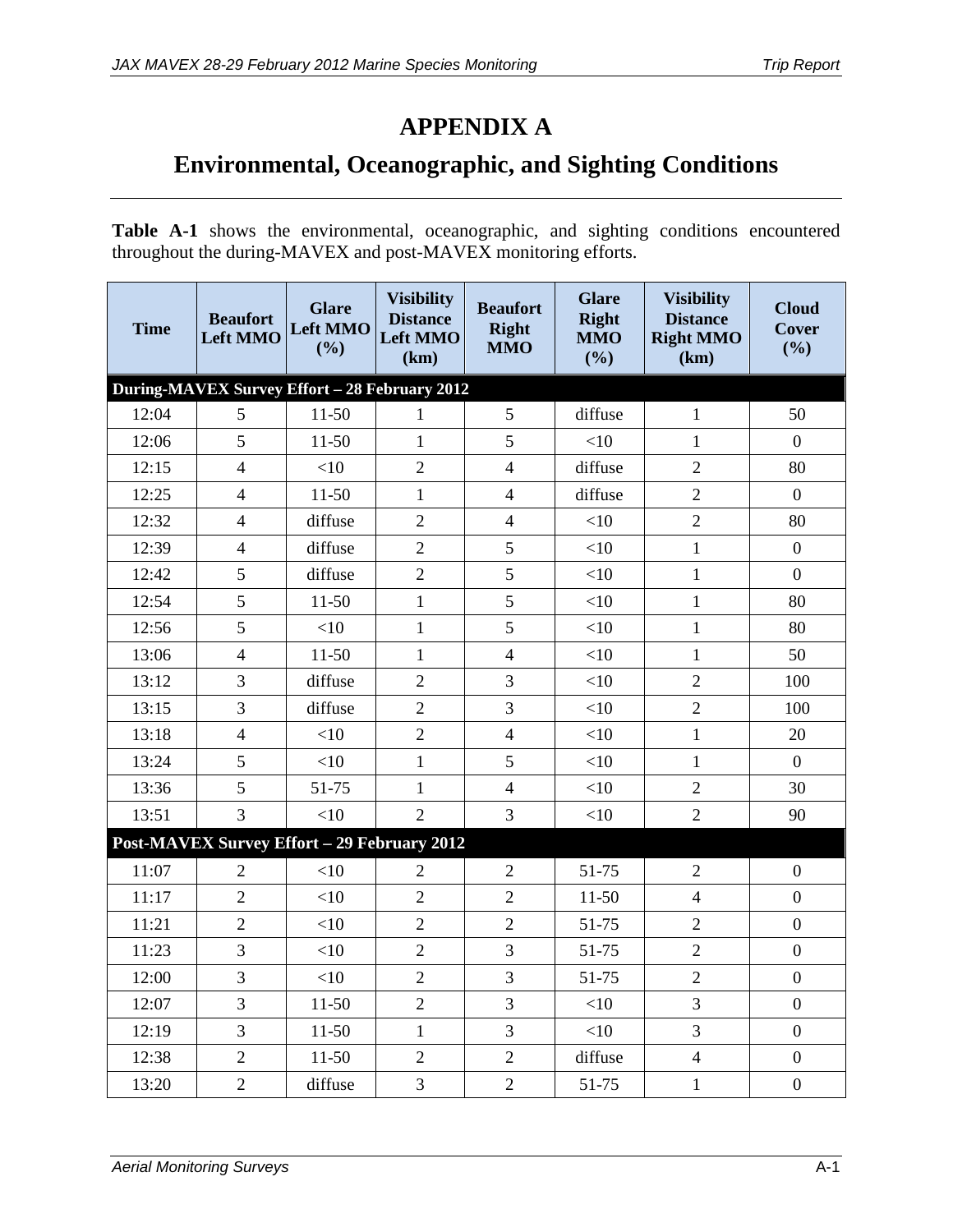| <b>Time</b> | <b>Beaufort</b><br><b>Left MMO</b> | <b>Glare</b><br><b>Left MMO</b><br>(%)                  | <b>Visibility</b><br><b>Distance</b><br><b>Left MMO</b><br>(km) | <b>Beaufort</b><br><b>Right</b><br><b>MMO</b> | <b>Glare</b><br><b>Right</b><br><b>MMO</b><br>(%) | <b>Visibility</b><br><b>Distance</b><br><b>Right MMO</b><br>(km) | <b>Cloud</b><br><b>Cover</b><br>(%) |
|-------------|------------------------------------|---------------------------------------------------------|-----------------------------------------------------------------|-----------------------------------------------|---------------------------------------------------|------------------------------------------------------------------|-------------------------------------|
|             |                                    | Post-MAVEX Survey Effort - 29 February 2012 (continued) |                                                                 |                                               |                                                   |                                                                  |                                     |
| 13:22       | 3                                  | diffuse                                                 | 3                                                               | $\overline{2}$                                | 51-75                                             | $\mathbf{1}$                                                     | $\overline{0}$                      |
| 13:27       | 3                                  | diffuse                                                 | $\overline{3}$                                                  | $\overline{3}$                                | 51-75                                             | $\mathbf{1}$                                                     | $\overline{0}$                      |
| 13:59       | $\overline{4}$                     | <10                                                     | $\overline{2}$                                                  | $\overline{3}$                                | 51-75                                             | $\mathbf{1}$                                                     | $\mathbf{0}$                        |
| 14:02       | $\overline{4}$                     | $11 - 50$                                               | $\overline{2}$                                                  | $\overline{4}$                                | $<$ 10                                            | $\overline{2}$                                                   | $\boldsymbol{0}$                    |
| 14:05       | $\overline{4}$                     | 51-75                                                   | $\mathbf{1}$                                                    | $\overline{4}$                                | $<$ 10                                            | $\overline{2}$                                                   | $\overline{0}$                      |
| 14:13       | 3                                  | 51-75                                                   | 1                                                               | $\overline{3}$                                | $<$ 10                                            | 3                                                                | $\overline{0}$                      |
| 14:24       | $\overline{2}$                     | $11-50$                                                 | $\overline{2}$                                                  | $\overline{3}$                                | $<$ 10                                            | 3                                                                | $\mathbf{0}$                        |
| 14:26       | $\overline{2}$                     | diffuse                                                 | $\overline{2}$                                                  | $\overline{2}$                                | 51-75                                             | $\overline{2}$                                                   | $\overline{0}$                      |
| 14:38       | 3                                  | diffuse                                                 | 3                                                               | 3                                             | $11-50$                                           | $\mathbf{1}$                                                     | $\boldsymbol{0}$                    |
| 14:43       | $\overline{3}$                     | 51-75                                                   | $\mathbf{1}$                                                    | $\overline{3}$                                | $11-50$                                           | $\mathbf{1}$                                                     | $\boldsymbol{0}$                    |
| 14:46       | 3                                  | 51-75                                                   | $\mathbf{1}$                                                    | 3                                             | $<$ 10                                            | $\overline{2}$                                                   | $\mathbf{0}$                        |
| 14:55       | 3                                  | 51-75                                                   | $\mathbf{1}$                                                    | 3                                             | $<$ 10                                            | 3                                                                | $\boldsymbol{0}$                    |
| 14:56       | $\overline{2}$                     | 51-75                                                   | $\mathbf{1}$                                                    | $\overline{2}$                                | <10                                               | $\overline{3}$                                                   | $\mathbf{0}$                        |
| 15:02       | 3                                  | 51-75                                                   | $\mathbf{1}$                                                    | 3                                             | $<$ 10                                            | $\overline{2}$                                                   | $\overline{0}$                      |
| 15:06       | 3                                  | <10                                                     | $\overline{2}$                                                  | 3                                             | $11-50$                                           | $\overline{2}$                                                   | $\boldsymbol{0}$                    |
| 15:17       | 3                                  | 51-75                                                   | $\overline{2}$                                                  | $\overline{3}$                                | <10                                               | $\overline{2}$                                                   | $\overline{0}$                      |
| 15:21       | 3                                  | 51-75                                                   | $\overline{2}$                                                  | 3                                             | $<$ 10                                            | 3                                                                | $\overline{0}$                      |
| 15:59       | $\overline{3}$                     | 51-75                                                   | $\overline{2}$                                                  | $\overline{3}$                                | $<$ 10                                            | $\overline{3}$                                                   | $\mathbf{0}$                        |
| 16:07       | $\overline{3}$                     | 51-75                                                   | $\overline{2}$                                                  | $\overline{3}$                                | <10                                               | $\overline{2}$                                                   | $\mathbf{0}$                        |
| 16:10       | $\overline{3}$                     | <10                                                     | $\overline{2}$                                                  | 3                                             | $11 - 50$                                         | $\mathbf{1}$                                                     | $\boldsymbol{0}$                    |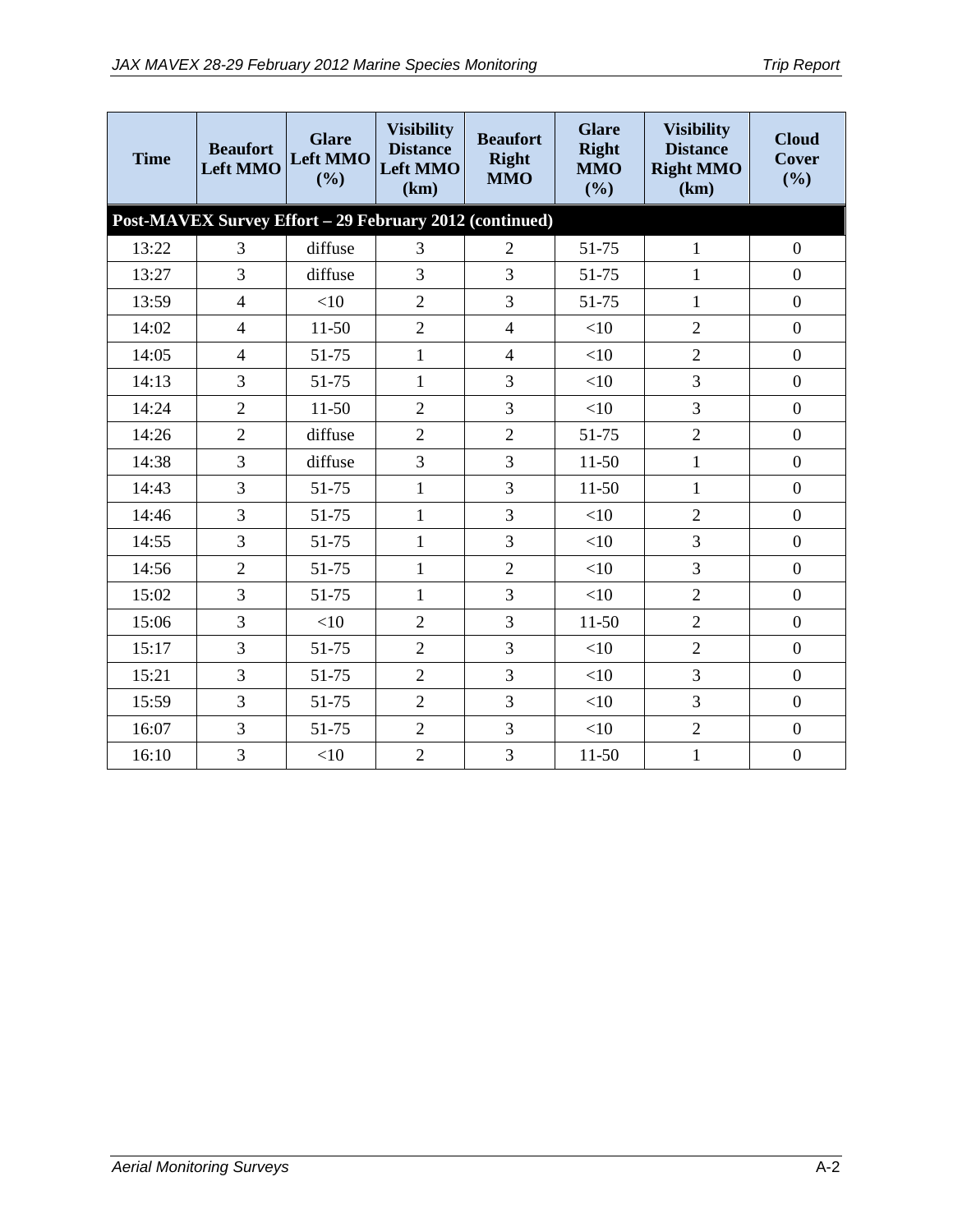### **APPENDIX B**

### **Focal Follow Data**

<span id="page-26-0"></span>**Table B-1** shows the focal follow behavioral data from the JAX MAVEX training 2012 monitoring efforts. Five focal follow events were conducted on 29 February 2012, four groups of Atlantic spotted dolphins and one group of unidentified spotted dolphins, all within the survey area.

| <b>Record</b><br><b>Number</b> | <b>Time</b>               | <b>Date</b>                                  | Latitude | Longitude | <b>Recorded Behavior</b>                                                                               |
|--------------------------------|---------------------------|----------------------------------------------|----------|-----------|--------------------------------------------------------------------------------------------------------|
|                                | <b>Sighting Number 13</b> |                                              |          |           |                                                                                                        |
|                                |                           | Species: Stenella frontalis. Group size: 16. |          |           |                                                                                                        |
| $\mathbf{1}$                   | 11:31:32                  | 29/2/2012                                    | 30.313   | $-80.684$ | Fast travel heading 190. Minimum<br>Dispersal = 1, Max Dispersal = 3.                                  |
| $\overline{2}$                 | 11:34:23                  | 29/2/2012                                    | 30.313   | $-80.682$ | Fast travel heading 190. Minimum<br>Dispersal = 1, Max Dispersal = 2.                                  |
| 3                              | 11:35:35                  | 29/2/2012                                    | 30.308   | $-80.681$ | Fast travel heading 190. Minimum<br>Dispersal = 1, Maximum (Max)<br>Dispersal $= 2$ .                  |
| $\overline{4}$                 | 11:36:29                  | 29/2/2012                                    | 30.307   | $-80.668$ | Medium speed travel. Minimum<br>Dispersal = 1, Max Dispersal = 10.<br>Spread out more.                 |
| 5                              | 11:37:11                  | 29/2/2012                                    | 30.316   | $-80.677$ | Some splashing at surface.                                                                             |
| 6                              | 11:37:24                  | 29/2/2012                                    | 30.316   | $-80.669$ | Group out of view.                                                                                     |
| $\tau$                         | 11:37:48                  | 29/2/2012                                    | 30.307   | $-80.665$ | Slow travel heading 090. Minimum<br>Dispersal = 1, Max Dispersal = 5.<br>Group is more spread out.     |
| 8                              | 11:38:40                  | 29/2/2012                                    | 30.317   | $-80.670$ | Group out of view - in glare.                                                                          |
| 9                              | 11:39:12                  | 29/2/2012                                    | 30.305   | $-80.667$ | Slow travel heading 090. Minimum<br>Dispersal = 1, Max Dispersal = 15.<br>Some milling, 3 off to side. |
| 10                             | 11:39:53                  | 29/2/2012                                    | 30.317   | $-80.671$ | Group out of view - in glare.                                                                          |
| 11                             | 11:40:27                  | 29/2/2012                                    | 30.307   | $-80.663$ | Surface active milling. Group heading<br>090. Minimum Dispersal = 1, Max<br>Dispersal $= 5$ .          |
| 12                             | 11:41:11                  | 29/2/2012                                    | 30.318   | $-80.672$ | Minimum Dispersal $= 1$ , Max Dispersal<br>$=$ 5. A few individuals off to the side,                   |
| 13                             | 11:41:18                  | 29/2/2012                                    | 30.319   | $-80.668$ | Group out of view - in glare.                                                                          |
| 14                             | 11:41:56                  | 29/2/2012                                    | 30.306   | $-80.663$ | Slow travel heading 090. Minimum<br>Dispersal = 1, Max Dispersal = 7.<br>Spread out laterally.         |
| 15                             | 11:42:28                  | 29/2/2012                                    | 30.313   | $-80.675$ | Some splashing.                                                                                        |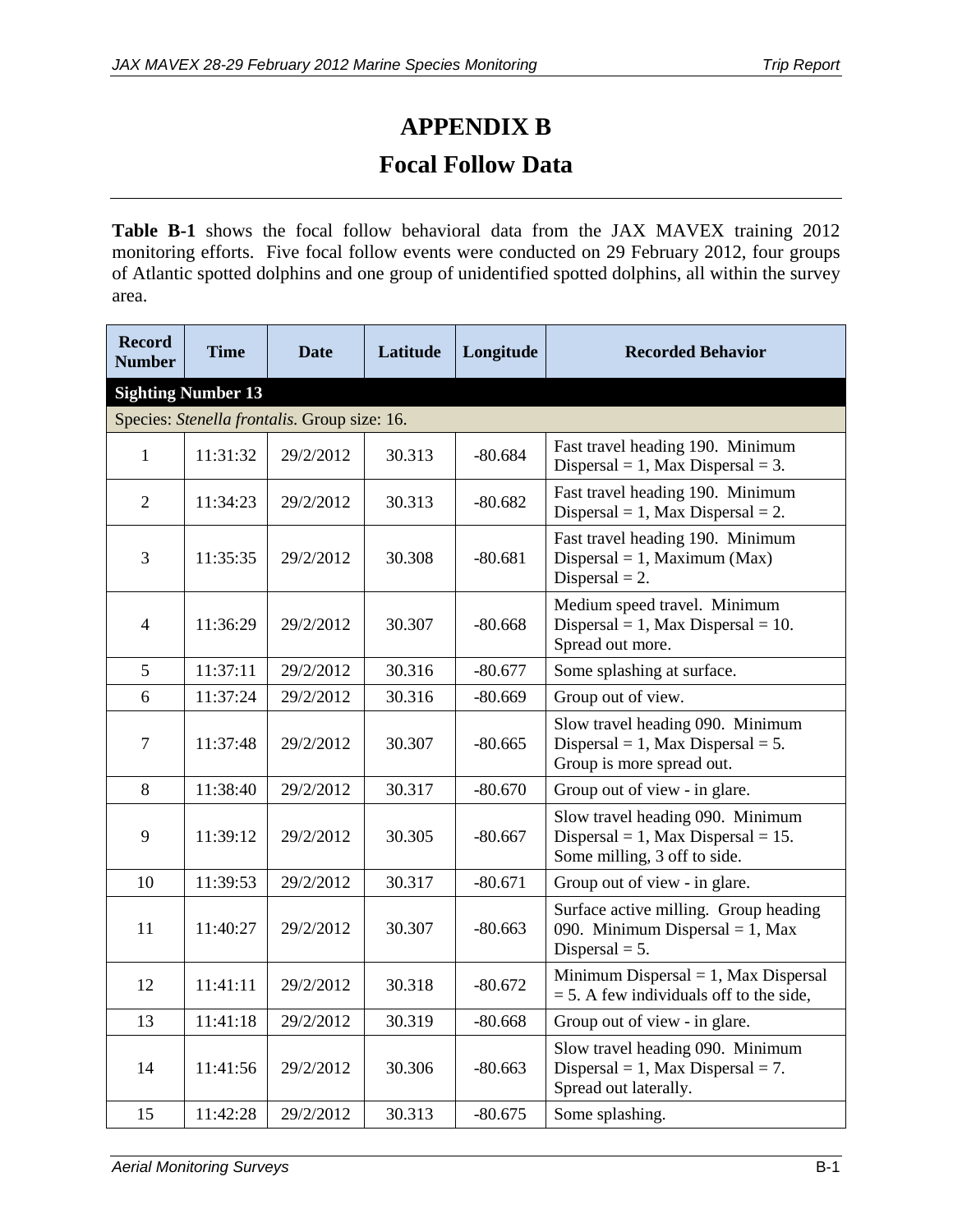| <b>Record</b><br><b>Number</b>                         | <b>Time</b> | <b>Date</b> | Latitude | Longitude | <b>Recorded Behavior</b>                                                                                                                  |  |  |  |
|--------------------------------------------------------|-------------|-------------|----------|-----------|-------------------------------------------------------------------------------------------------------------------------------------------|--|--|--|
| <b>Sighting Number 13 (continued)</b>                  |             |             |          |           |                                                                                                                                           |  |  |  |
| 16                                                     | 11:43:35    | 29/2/2012   | 30.305   | $-80.668$ | Surface active travel heading 090.<br>Minimum Dispersal $= 1$ , Max Dispersal<br>$= 5$ . Spread out longitudinally.                       |  |  |  |
| 17                                                     | 11:43:51    | 29/2/2012   | 30.313   | $-80.673$ | Big splash.                                                                                                                               |  |  |  |
| 18                                                     | 11:43:58    | 29/2/2012   | 30.316   | $-80.670$ | Group out of view - in glare.                                                                                                             |  |  |  |
| 19                                                     | 11:44:32    | 29/2/2012   | 30.310   | $-80.657$ | Travel heading 090. Minimum Dispersal<br>$= 1$ , Max Dispersal $= 2$ . Two separated<br>out.                                              |  |  |  |
| 20                                                     | 11:45:16    | 29/2/2012   | 30.314   | $-80.670$ | Surface active travel heading 090.<br>Minimum Dispersal $= 1$ , Max Dispersal<br>$=4.$                                                    |  |  |  |
| 21                                                     | 11:45:46    | 29/2/2012   | 30.312   | $-80.656$ | Splash.                                                                                                                                   |  |  |  |
| 22                                                     | 11:45:55    | 29/2/2012   | 30.309   | $-80.656$ | Surface active travel heading 090.<br>Minimum Dispersal $= 1$ , Max Dispersal<br>$= 2$ . Two groups, one calf spotted.                    |  |  |  |
| 23                                                     | 11:46:51    | 29/2/2012   | 30.316   | $-80.660$ | Eight in main group, a few others out in<br>another group.                                                                                |  |  |  |
| 24                                                     | 11:47:20    | 29/2/2012   | 30.306   | $-80.658$ | Medium speed travel heading 060.<br>Minimum Dispersal $= 1$ , Max Dispersal<br>$=$ 3. Spread out more laterally.                          |  |  |  |
| 25                                                     | 11:48:04    | 29/2/2012   | 30.319   | $-80.665$ | Surface active travel.                                                                                                                    |  |  |  |
| 26                                                     | 11:48:51    | 29/2/2012   | 30.305   | $-80.659$ | Surface active travel heading 090.<br>Minimum Dispersal $= 1$ , Max Dispersal<br>$= 2$ . Tighter together - groups of 9 and<br>approx. 5. |  |  |  |
| 27                                                     | 11:49:29    | 29/2/2012   | 30.319   | $-80.663$ | Group out of view - in glare.                                                                                                             |  |  |  |
| 28                                                     | 11:49:55    | 29/2/2012   | 30.312   | $-80.653$ | Group heading 060. Minimum Dispersal<br>$= 1$ , Max Dispersal $= 6$ . Main group<br>tight.                                                |  |  |  |
| 29                                                     | 11:50:30    | 29/2/2012   | 30.306   | $-80.666$ | Surface active travel heading 150.<br>Spread out longitudinally.                                                                          |  |  |  |
| 30                                                     | 11:50:46    | 29/2/2012   | 30.314   | $-80.667$ | Medium speed travel.                                                                                                                      |  |  |  |
| 31                                                     | 11:50:52    | 29/2/2012   | 30.317   | $-80.664$ | Group out of view - in glare.                                                                                                             |  |  |  |
| 32                                                     | 11:51:18    | 29/2/2012   | 30.312   | $-80.653$ | Stopping video - taking stills.                                                                                                           |  |  |  |
| <b>Sighting Number 42</b>                              |             |             |          |           |                                                                                                                                           |  |  |  |
| Species: Unidentified spotted dolphins Group size: 25. |             |             |          |           |                                                                                                                                           |  |  |  |
| $\mathbf{1}$                                           | 12:48:47    | 29/2/2012   | 30.405   | $-80.952$ | Surface active milling. Group heading<br>180. Minimum Dispersal = 1, Max<br>Dispersal $= 7$ .                                             |  |  |  |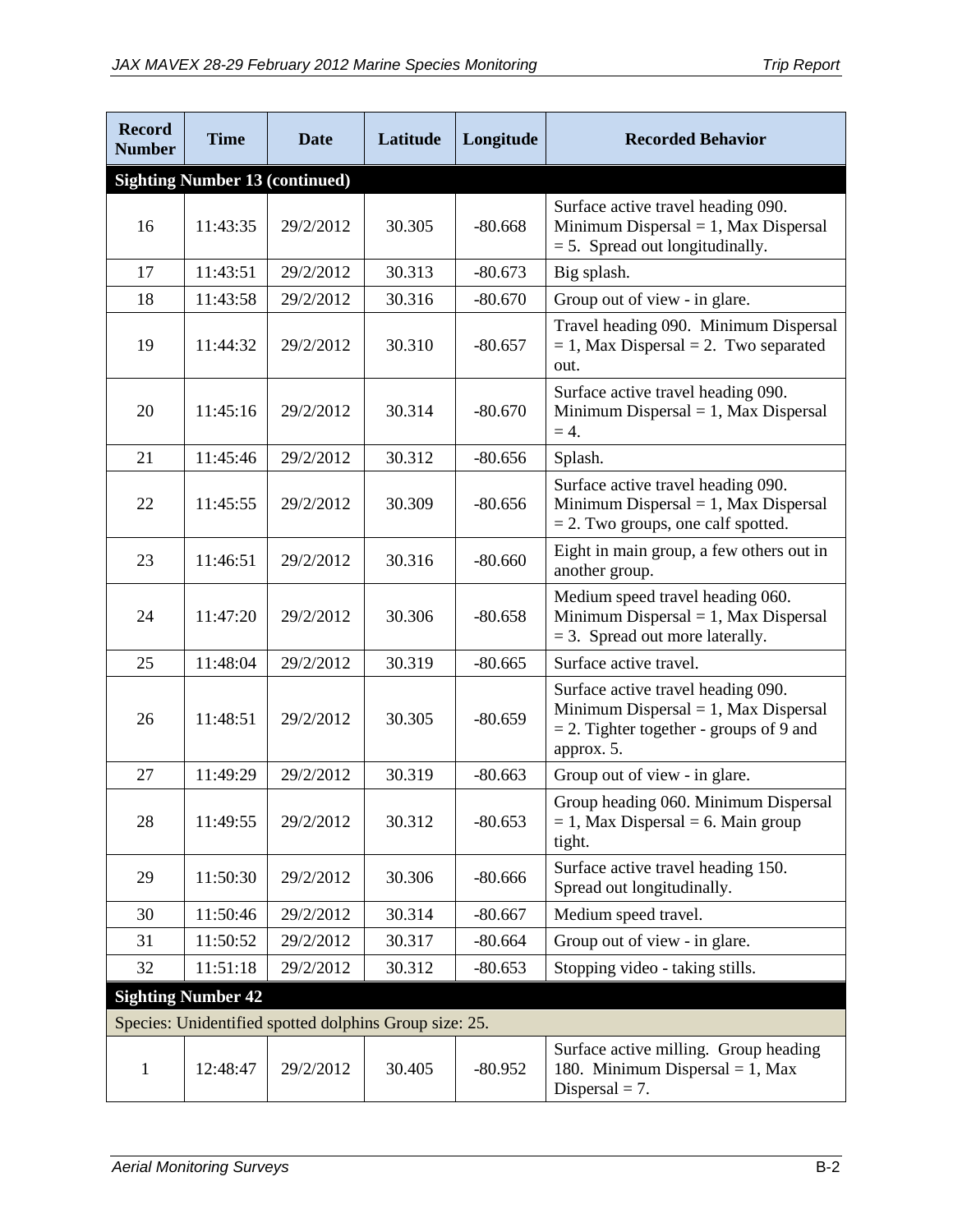| <b>Record</b><br><b>Number</b> | <b>Time</b> | <b>Date</b>                           | Latitude | Longitude | <b>Recorded Behavior</b>                                                                                                                                         |
|--------------------------------|-------------|---------------------------------------|----------|-----------|------------------------------------------------------------------------------------------------------------------------------------------------------------------|
|                                |             | <b>Sighting Number 42 (continued)</b> |          |           |                                                                                                                                                                  |
| $\overline{2}$                 | 12:49:43    | 29/2/2012                             | 30.394   | $-80.956$ | Surface active milling. Group heading<br>180. Minimum Dispersal = 1, Max<br>Dispersal $= 10$ . Lots of subgroups all<br>around this area.                        |
| 3                              | 12:50:23    | 29/2/2012                             | 30.400   | $-80.945$ | Group out of view - in glare.                                                                                                                                    |
| 4                              | 12:50:47    | 29/2/2012                             | 30.392   | $-80.952$ | Group heading 200. Minimum Dispersal<br>$= 1$ , Max Dispersal $= 7$ . Two subgroups<br>coming together.                                                          |
| 5                              | 12:51:09    | 29/2/2012                             | 30.401   | $-80.959$ | Surface active travel. Minimum<br>Dispersal = 1, Max Dispersal = 7. A<br>couple calves.                                                                          |
| 6                              | 12:51:53    | 29/2/2012                             | 30.393   | $-80.949$ | Medium speed travel heading 180.<br>Minimum Dispersal $= 1$ , Max Dispersal<br>$= 5$ . Few off to the side of subgroup -<br>main subgroup of 10-12 off to left.  |
| 7                              | 12:52:36    | 29/2/2012                             | 30.405   | $-80.952$ | Group out of view - in glare and under<br>wing.                                                                                                                  |
| 8                              | 12:53:09    | 29/2/2012                             | 30.392   | $-80.951$ | Group heading 180. Minimum Dispersal<br>$= 1$ , Max Dispersal = 7. Two cutting<br>across front.                                                                  |
| 9                              | 12:53:37    | 29/2/2012                             | 30.402   | $-80.959$ | A couple scattered individuals - group in<br>sort of v formation - coming closer<br>together.                                                                    |
| 10                             | 12:53:45    | 29/2/2012                             | 30.404   | $-80.954$ | Surface active travel.                                                                                                                                           |
| 11                             | 12:53:52    | 29/2/2012                             | 30.404   | $-80.951$ | Group out of view - in glare and under<br>wing.                                                                                                                  |
| 12                             | 12:54:32    | 29/2/2012                             | 30.391   | $-80.957$ | Group heading 200. Minimum Dispersal<br>$= 1$ , Max Dispersal $= 10$ . Pretty clumped<br>- a couple out front                                                    |
| 13                             | 12:54:50    | 29/2/2012                             | 30.401   | $-80.961$ | Elongated group.                                                                                                                                                 |
| 14                             | 12:54:57    | 29/2/2012                             | 30.404   | $-80.958$ | Group out of view - in glare and under<br>wing.                                                                                                                  |
| 15                             | 12:55:35    | 29/2/2012                             | 30.392   | $-80.951$ | Slow travel heading 200. Minimum<br>Dispersal = 1, Max Dispersal = 12. Lots<br>of splashes.                                                                      |
| 16                             | 12:56:20    | 29/2/2012                             | 30.403   | $-80.954$ | Group out of view - in glare and under<br>wing.                                                                                                                  |
| 17                             | 12:56:43    | 29/2/2012                             | 30.394   | $-80.949$ | Surface active swimming - fast travel<br>heading 200. Minimum Dispersal = $1$ ,<br>Max Dispersal $= 18$ . Split up into small<br>subgroup on right and in front. |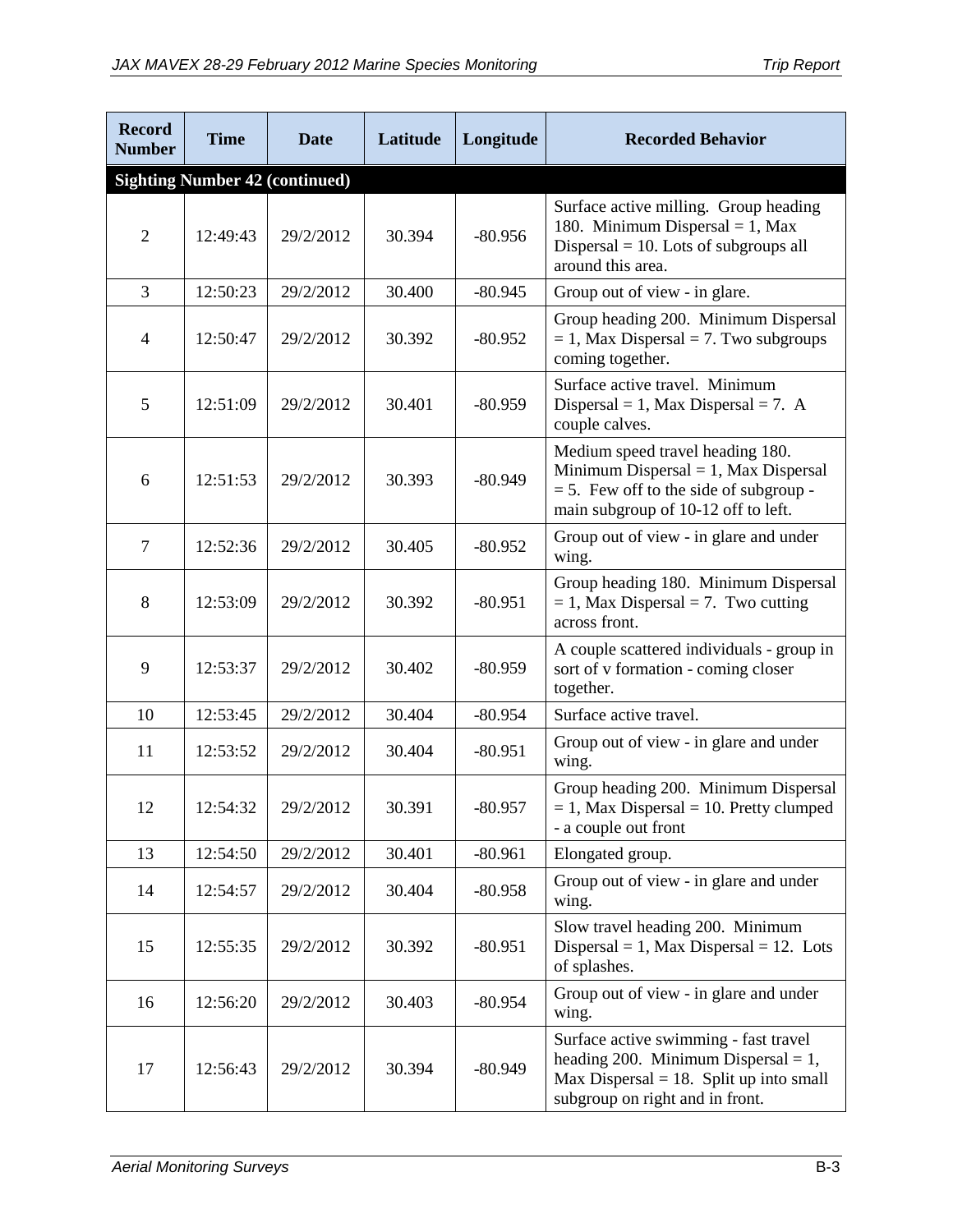| <b>Record</b><br><b>Number</b> | <b>Time</b> | <b>Date</b>                           | Latitude | Longitude | <b>Recorded Behavior</b>                                                                                                                      |
|--------------------------------|-------------|---------------------------------------|----------|-----------|-----------------------------------------------------------------------------------------------------------------------------------------------|
|                                |             | <b>Sighting Number 42 (continued)</b> |          |           |                                                                                                                                               |
| 18                             | 12:57:47    | 29/2/2012                             | 30.400   | $-80.949$ | Group out of view - in glare and under<br>wing.                                                                                               |
| 19                             | 12:58:27    | 29/2/2012                             | 30.389   | $-80.961$ | Slow travel heading 180. Minimum<br>Dispersal = 1, Max Dispersal = 10. Still<br>in two groups.                                                |
| 20                             | 12:58:56    | 29/2/2012                             | 30.402   | $-80.960$ | Surface active travel. Lunging, leaping;<br>they started moving.                                                                              |
| 21                             | 13:00:01    | 29/2/2012                             | 30.392   | $-80.965$ | Group heading 210. Minimum Dispersal<br>$= 1$ , Max Dispersal = 3. At least 10<br>individuals in main group.                                  |
| 22                             | 13:01:18    | 29/2/2012                             | 30.385   | $-80.961$ | Minimum Dispersal $= 1$ , Max Dispersal<br>$=$ 3. Main group on right, rest on left.                                                          |
| 23                             | 13:01:38    | 29/2/2012                             | 30.393   | $-80.968$ | Dolphins are all over the place out there;<br>lots of little groups, some bigger groups.<br>Visible off both left and right side of<br>plane. |
| 24                             | 13:01:47    | 29/2/2012                             | 30.398   | $-80.966$ | Group heading 200. Minimum Dispersal<br>$= 1$ , Max Dispersal $= 15$ .                                                                        |
| 25                             | 13:02:00    | 29/2/2012                             | 30.401   | $-80.957$ | Group out of view - in glare and under<br>wing.                                                                                               |
| 26                             | 13:02:57    | 29/2/2012                             | 30.385   | $-80.963$ | Surface active travel heading 190.<br>Minimum Dispersal $= 1$ , Max Dispersal<br>$=$ 3. Thirteen or 14 in subgroup.                           |
| 27                             | 13:03:17    | 29/2/2012                             | 30.395   | $-80.968$ | Medium speed travel.                                                                                                                          |
| 28                             | 13:03:28    | 29/2/2012                             | 30.401   | $-80.963$ | Splash.                                                                                                                                       |
| 29                             | 13:04:16    | 29/2/2012                             | 30.385   | $-80.955$ | Group out of view - in glare and under<br>wing.                                                                                               |
| 30                             | 13:04:20    | 29/2/2012                             | 30.384   | $-80.957$ | Slow travel heading 180. Minimum<br>Dispersal = 1, Max Dispersal = 3. Main<br>group has about 12, dispersal 1-3.                              |
| 31                             | 13:04:55    | 29/2/2012                             | 30.397   | $-80.965$ | Group out of view - in glare and under<br>wing.                                                                                               |
| 32                             | 13:06:00    | 29/2/2012                             | 30.383   | $-80.963$ | Medium speed travel heading 180.<br>Minimum Dispersal $= 1$ , Max Dispersal<br>$= 12$ . Some splashes, three subgroups.                       |
| 33                             | 13:06:27    | 29/2/2012                             | 30.396   | $-80.967$ | Surface active travel, some splashing.                                                                                                        |
| 34                             | 13:06:39    | 29/2/2012                             | 30.400   | $-80.959$ | Group out of view - under wing.                                                                                                               |
| 35                             | 13:07:33    | 29/2/2012                             | 30.382   | $-80.961$ | Medium speed travel heading 160.<br>Minimum Dispersal $= 1$ , Max Dispersal<br>$= 5$ . Ten or 12 in main group.                               |
| 36                             | 13:07:55    | 29/2/2012                             | 30.392   | $-80.968$ | Surface active travel. Some lunging.                                                                                                          |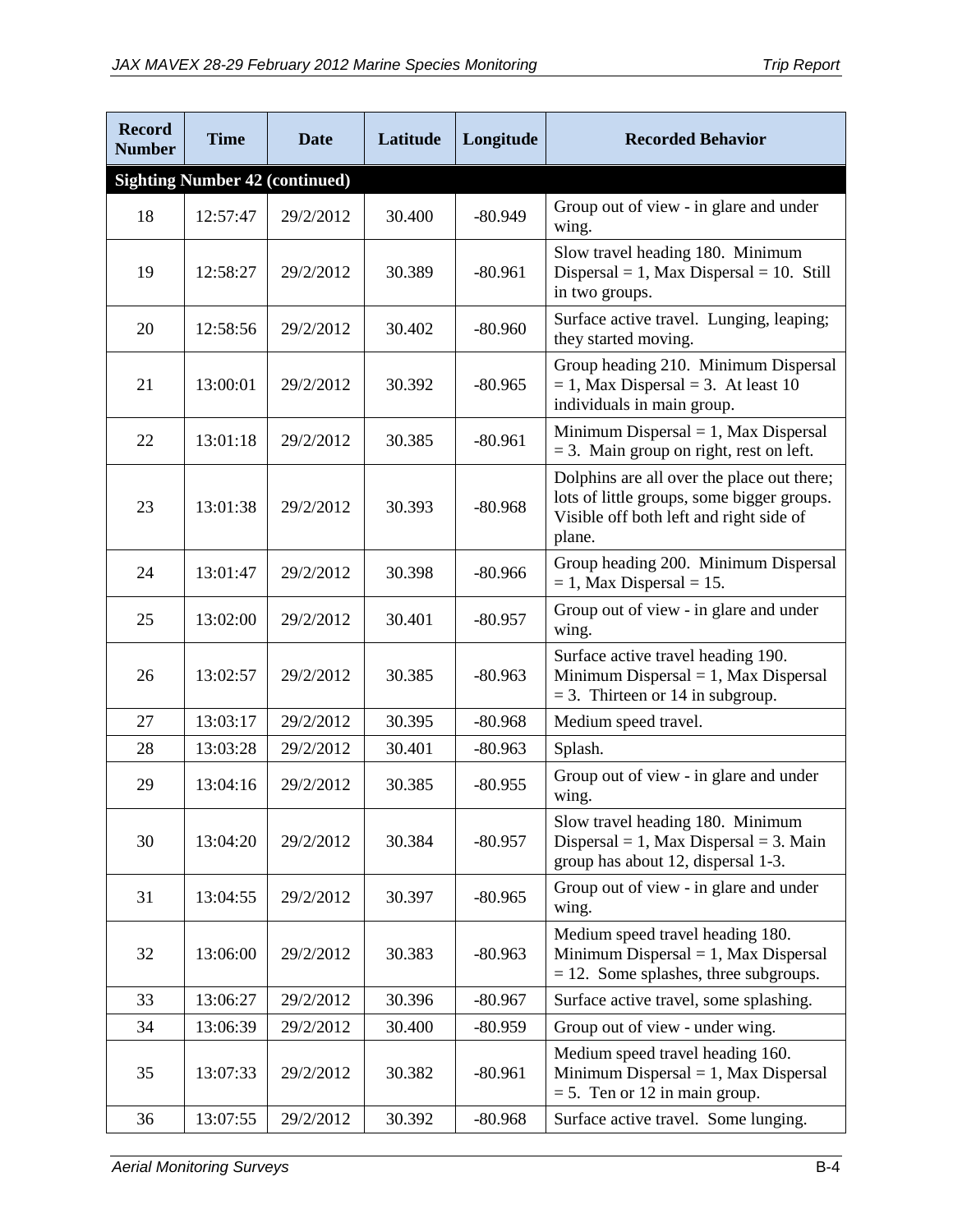| <b>Record</b><br><b>Number</b>        | <b>Time</b>               | Date                                         | Latitude | Longitude | <b>Recorded Behavior</b>                                                                                                                                                |  |  |  |
|---------------------------------------|---------------------------|----------------------------------------------|----------|-----------|-------------------------------------------------------------------------------------------------------------------------------------------------------------------------|--|--|--|
| <b>Sighting Number 42 (continued)</b> |                           |                                              |          |           |                                                                                                                                                                         |  |  |  |
| 37                                    | 13:08:02                  | 29/2/2012                                    | 30.396   | $-80.966$ | Some porpoising. Looks like they are<br>chasing something.                                                                                                              |  |  |  |
| 38                                    | 13:08:21                  | 29/2/2012                                    | 30.397   | $-80.954$ | Minimum Dispersal $= 1$ , Max Dispersal<br>$= 5.$ Spreading out.                                                                                                        |  |  |  |
| 39                                    | 13:09:00                  | 29/2/2012                                    | 30.380   | $-80.956$ | Surface active travel heading 160.<br>Lunging and sprinting at front of group -<br>chasing something?                                                                   |  |  |  |
| 40                                    | 13:09:30                  | 29/2/2012                                    | 30.389   | $-80.966$ | Surface active travel - leaping.                                                                                                                                        |  |  |  |
|                                       | <b>Sighting Number 50</b> |                                              |          |           |                                                                                                                                                                         |  |  |  |
|                                       |                           | Species: Stenella frontalis. Group size: 23. |          |           |                                                                                                                                                                         |  |  |  |
| 1                                     | 13:31:18                  | 29/2/2012                                    | 30.489   | $-80.472$ | Surface active milling. Group heading<br>240. Minimum Dispersal = 1, Max<br>Dispersal $= 2$ . Two subgroups.                                                            |  |  |  |
| $\overline{2}$                        | 13:32:52                  | 29/2/2012                                    | 30.495   | $-80.482$ | Group heading 250. Minimum Dispersal<br>$= 1$ , Max Dispersal = 3. Got video of<br>plane shadow passing, some dove may<br>be related.                                   |  |  |  |
| 3                                     | 13:33:52                  | 29/2/2012                                    | 30.491   | $-80.484$ | Group heading 260. Minimum Dispersal<br>$= 1$ , Max Dispersal $= 4$ . Maybe group of<br>5 breaking off at back - dispersal 1-3 in<br>right group; otherwise, 8 lengths. |  |  |  |
| $\overline{4}$                        | 13:34:18                  | 29/2/2012                                    | 30.497   | $-80.472$ | Group out of view - in glare.                                                                                                                                           |  |  |  |
| 5                                     | 13:38:56                  | 29/2/2012                                    | 30.486   | $-80.479$ | Group heading 270. Minimum Dispersal<br>$= 1$ , Max Dispersal $= 2$ .                                                                                                   |  |  |  |
| 6                                     | 13:38:59                  | 29/2/2012                                    | 30.487   | $-80.481$ | Milling. Group heading 270. Minimum<br>Dispersal = 1, Max Dispersal = 2.<br>Clumped up.                                                                                 |  |  |  |
| $\tau$                                | 13:40:21                  | 29/2/2012                                    | 30.495   | $-80.482$ | Milling. Group heading 270. Minimum<br>Dispersal = 1, Max Dispersal = 2. Just<br>hanging out.                                                                           |  |  |  |
| 8                                     | 13:40:37                  | 29/2/2012                                    | 30.499   | $-80.473$ | Group out of view - in glare.                                                                                                                                           |  |  |  |
| 9                                     | 13:41:19                  | 29/2/2012                                    | 30.489   | $-80.480$ | Milling. Group heading 270. Minimum<br>Dispersal = 1, Max Dispersal = 6.                                                                                                |  |  |  |
| 10                                    | 13:41:46                  | 29/2/2012                                    | 30.499   | $-80.473$ | Slow travel. Minimum Dispersal = $1$ ,<br>Max Dispersal $=$ 3.                                                                                                          |  |  |  |
| 11                                    | 13:41:56                  | 29/2/2012                                    | 30.496   | $-80.470$ | Group out of view - in glare.                                                                                                                                           |  |  |  |
| 12                                    | 13:42:30                  | 29/2/2012                                    | 30.489   | $-80.481$ | Slow travel heading 240. Minimum<br>Dispersal = 1, Max Dispersal = 1.<br>Tightened up into blob.                                                                        |  |  |  |
| 13                                    | 13:42:42                  | 29/2/2012                                    | 30.496   | $-80.482$ | Group out of view - under wing.                                                                                                                                         |  |  |  |
| 14                                    | 13:42:58                  | 29/2/2012                                    | 30.499   | $-80.473$ | Group out of view - in glare.                                                                                                                                           |  |  |  |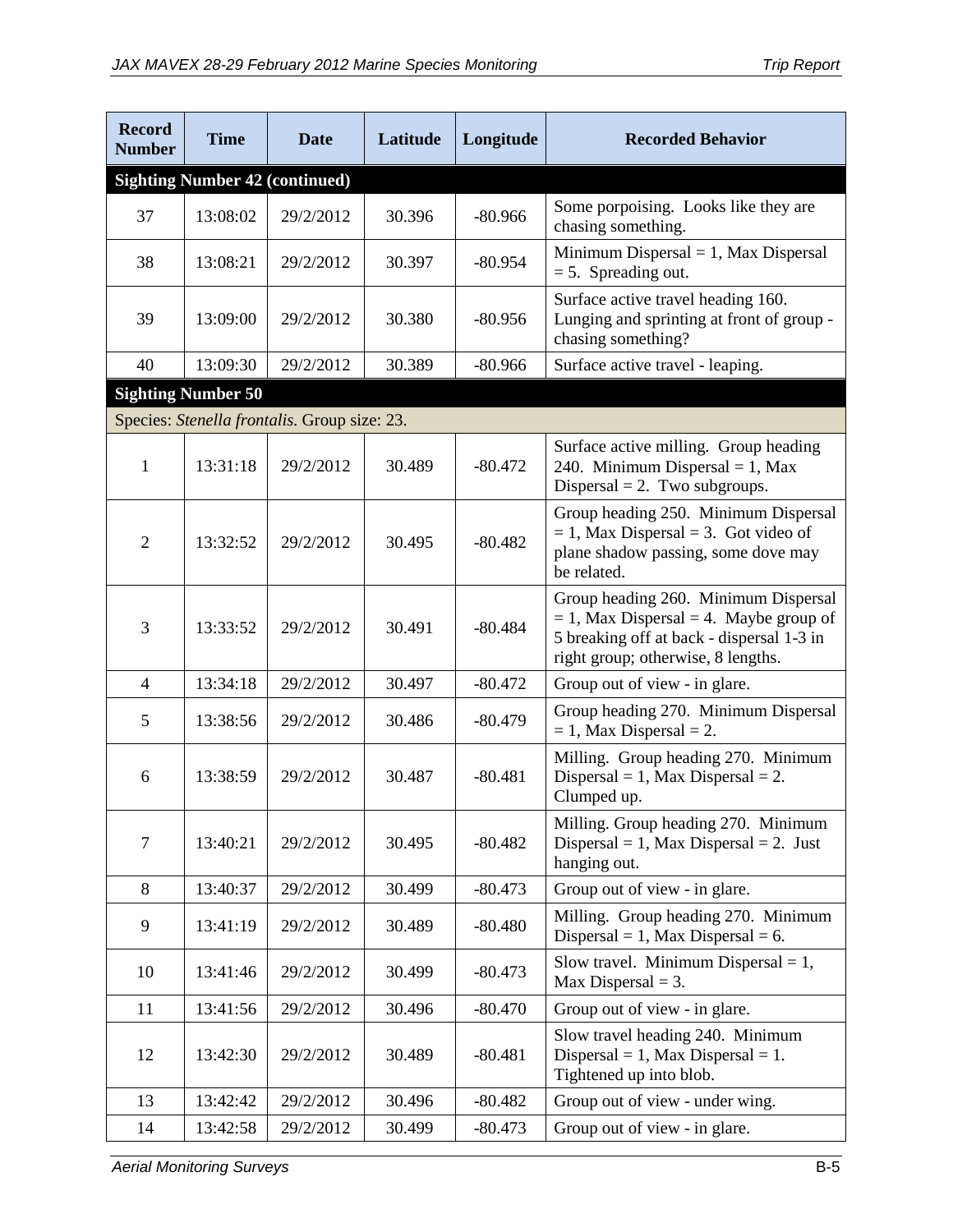| <b>Record</b><br><b>Number</b>               | <b>Time</b> | <b>Date</b> | Latitude | Longitude | <b>Recorded Behavior</b>                                                                                                                    |  |  |  |
|----------------------------------------------|-------------|-------------|----------|-----------|---------------------------------------------------------------------------------------------------------------------------------------------|--|--|--|
| <b>Sighting Number 50 (continued)</b>        |             |             |          |           |                                                                                                                                             |  |  |  |
| 15                                           | 13:44:02    | 29/2/2012   | 30.499   | $-80.480$ | Surface active travel. Minimum<br>Dispersal = 1, Max Dispersal = 4.                                                                         |  |  |  |
| 16                                           | 13:44:15    | 29/2/2012   | 30.499   | $-80.472$ | Group out of view - under wing.                                                                                                             |  |  |  |
| 17                                           | 13:44:55    | 29/2/2012   | 30.489   | $-80.480$ | Slow travel heading 210. Minimum<br>Dispersal = 1, Max Dispersal = 1. Tight<br>row group formation.                                         |  |  |  |
| 18                                           | 13:47:15    | 29/2/2012   | 30.492   | $-80.467$ | Milling. Group heading 210. Minimum<br>Dispersal = 1, Max Dispersal = 3. Slow<br>mill.                                                      |  |  |  |
| 19                                           | 13:48:11    | 29/2/2012   | 30.498   | $-80.481$ | Minimum Dispersal = $1$ , Max Dispersal<br>$=$ 3. Clumped ball.                                                                             |  |  |  |
| 20                                           | 13:48:24    | 29/2/2012   | 30.499   | $-80.473$ | Group out of view - under wing.                                                                                                             |  |  |  |
| 21                                           | 13:49:13    | 29/2/2012   | 30.491   | $-80.482$ | Milling. Group heading 330. Minimum<br>Dispersal = 1, Max Dispersal = 2. Tight<br>clump, some underneath.                                   |  |  |  |
| 22                                           | 13:49:32    | 29/2/2012   | 30.500   | $-80.477$ | Criss-crossing                                                                                                                              |  |  |  |
| 23                                           | 13:49:49    | 29/2/2012   | 30.497   | $-80.469$ | Group out of view - in glare and under<br>wing.                                                                                             |  |  |  |
| 24                                           | 13:50:19    | 29/2/2012   | 30.487   | $-80.475$ | Slow travel heading 270. Minimum<br>Dispersal = 1, Max Dispersal = 3.                                                                       |  |  |  |
| 25                                           | 13:53:25    | 29/2/2012   | 30.490   | $-80.484$ | Slow travel heading 240. Minimum<br>Dispersal = 1, Max Dispersal = 3.                                                                       |  |  |  |
| 26                                           | 13:53:44    | 29/2/2012   | 30.499   | $-80.481$ | Group out of view - under wing.                                                                                                             |  |  |  |
| 27                                           | 13:54:52    | 29/2/2012   | 30.492   | $-80.484$ | Slow travel heading 270. Minimum<br>Dispersal = 1, Max Dispersal = 3.<br>Spread out a little, another couple<br>trailing by 8 body lengths. |  |  |  |
| 28                                           | 13:55:19    | 29/2/2012   | 30.500   | $-80.473$ | Group out of view - in glare.                                                                                                               |  |  |  |
| 29                                           | 14:06:24    | 29/2/2012   | 30.576   | $-80.336$ | Reacted to plane shadow on last pass by<br>sprinting, splashing.                                                                            |  |  |  |
| <b>Sighting Number 112</b>                   |             |             |          |           |                                                                                                                                             |  |  |  |
| Species: Stenella frontalis. Group size: 16. |             |             |          |           |                                                                                                                                             |  |  |  |
| 1                                            | 15:25:05    | 29/2/2012   | 30.928   | $-80.690$ | Medium speed travel heading 090.<br>Minimum Dispersal $= 1$ , Max Dispersal<br>$=$ 5. Three to 4 subgroups all within one<br>kilometer.     |  |  |  |
| $\overline{2}$                               | 15:26:45    | 29/2/2012   | 30.934   | $-80.699$ | Majority of group underwater, some<br>individuals jumping. Group heading<br>100. Minimum Dispersal = $1$ , Max<br>Dispersal $= 2$ .         |  |  |  |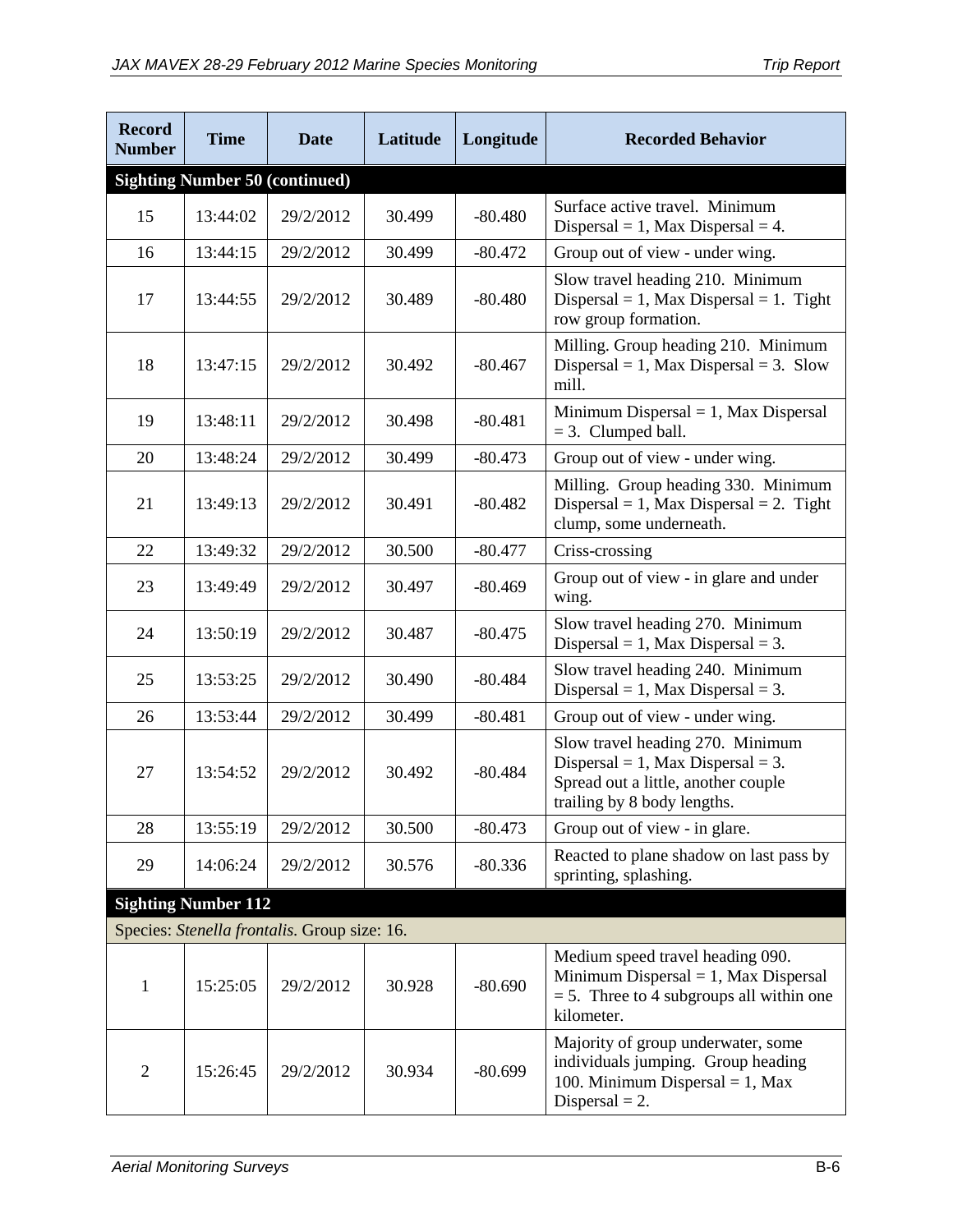| <b>Record</b><br><b>Number</b> | <b>Time</b> | <b>Date</b>                            | Latitude | Longitude | <b>Recorded Behavior</b>                                                                                             |
|--------------------------------|-------------|----------------------------------------|----------|-----------|----------------------------------------------------------------------------------------------------------------------|
|                                |             | <b>Sighting Number 112 (continued)</b> |          |           |                                                                                                                      |
| 3                              | 15:26:56    | 29/2/2012                              | 30.939   | $-80.693$ | Medium speed travel. Minimum<br>Dispersal = 1, Max Dispersal = 5. Two<br>subgroups.                                  |
| $\overline{4}$                 | 15:27:43    | 29/2/2012                              | 30.925   | $-80.693$ | Medium speed travel heading 100.<br>Minimum Dispersal $= 1$ , Max Dispersal<br>$= 1$ . Tight group.                  |
| 5                              | 15:28:03    | 29/2/2012                              | 30.936   | $-80.699$ | Minimum Dispersal $= 1$ , Max Dispersal<br>$=$ 3. Two Subgroups.                                                     |
| 6                              | 15:28:10    | 29/2/2012                              | 30.940   | $-80.695$ | Group out of view - under wing.                                                                                      |
| $\overline{7}$                 | 15:29:06    | 29/2/2012                              | 30.930   | $-80.695$ | Surface active milling, probable<br>foraging.                                                                        |
| 8                              | 15:29:20    | 29/2/2012                              | 30.937   | $-80.693$ | Sprint.                                                                                                              |
| 9                              | 15:29:45    | 29/2/2012                              | 30.931   | $-80.681$ | Group out of view - in glare and under<br>wing.                                                                      |
| 10                             | 15:30:01    | 29/2/2012                              | 30.926   | $-80.688$ | Group underwater. Minimum Dispersal<br>$= 1$ , Max Dispersal $= 1$ . Eleven in this<br>group.                        |
| 11                             | 15:30:18    | 29/2/2012                              | 30.934   | $-80.695$ | Milling. Minimum Dispersal $= 1$ , Max<br>Dispersal $= 1$ . Another group has joined<br>with them.                   |
| 12                             | 15:31:17    | 29/2/2012                              | 30.929   | $-80.693$ | Milling. Group heading 120. Minimum<br>Dispersal = 1, Max Dispersal = 1.                                             |
| 13                             | 15:31:34    | 29/2/2012                              | 30.939   | $-80.690$ | Group in glare. Minimum Dispersal $= 1$ ,<br>Max Dispersal = 3. Two groups<br>coalescing.                            |
| 14                             | 15:32:29    | 29/2/2012                              | 30.931   | $-80.692$ | Medium speed travel heading 120.<br>Minimum Dispersal $= 2$ , Max Dispersal<br>$=$ 3. Some milling.                  |
| 15                             | 15:33:33    | 29/2/2012                              | 30.929   | $-80.692$ | Medium speed travel heading 090.<br>Minimum Dispersal $= 1$ , Max Dispersal<br>$= 2$ . At least 15 animals together. |
| 16                             | 15:34:56    | 29/2/2012                              | 30.930   | $-80.692$ | Surface active milling. Minimum<br>Dispersal = 1, Max Dispersal = 3.                                                 |
| 17                             | 15:35:54    | 29/2/2012                              | 30.927   | $-80.688$ | Medium speed travel heading 120.<br>Minimum Dispersal = $0.5$ , Max<br>Dispersal = $0.5$ . Group size at least 14.   |
| 18                             | 15:36:55    | 29/2/2012                              | 30.925   | $-80.683$ | Medium speed travel heading 090.<br>Minimum Dispersal $= 1$ , Max Dispersal<br>$= 2$ . Subgroup behind main group.   |
| 19                             | 15:37:10    | 29/2/2012                              | 30.932   | $-80.690$ | Medium speed travel. Minimum<br>Dispersal = 1, Max Dispersal = $8$ .<br>Spreading out                                |